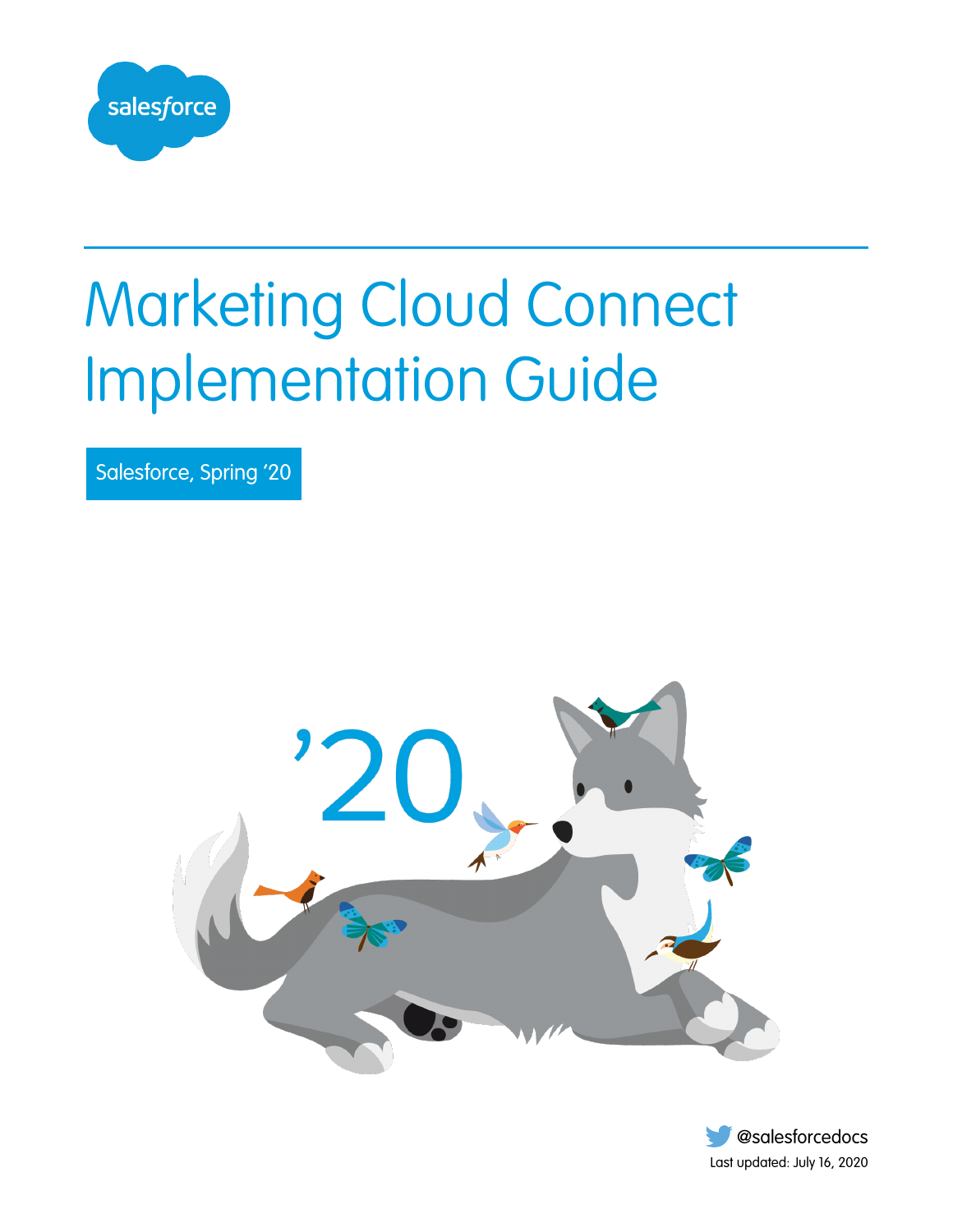© Copyright 2000–2020 salesforce.com, inc. All rights reserved. Salesforce is a registered trademark of salesforce.com, inc., as are other names and marks. Other marks appearing herein may be trademarks of their respective owners.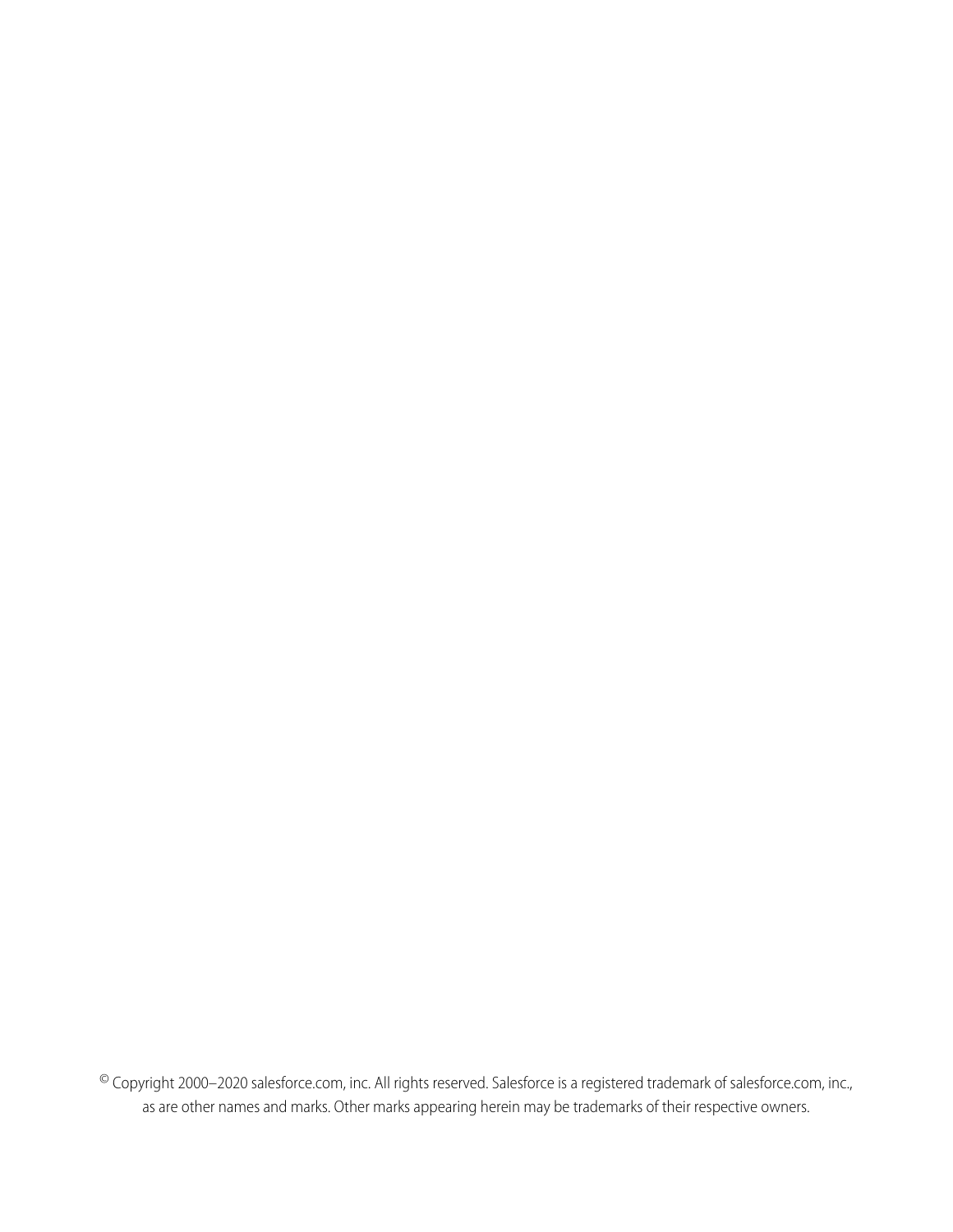### **CONTENTS**

| <b>MARKETING CLOUD CONNECT IMPLEMENTATION GUIDE 1</b> |
|-------------------------------------------------------|
|                                                       |
|                                                       |
|                                                       |
|                                                       |
|                                                       |
|                                                       |
|                                                       |
|                                                       |
|                                                       |
|                                                       |
|                                                       |
|                                                       |
|                                                       |
|                                                       |
|                                                       |
|                                                       |
|                                                       |
|                                                       |
|                                                       |
|                                                       |
|                                                       |
|                                                       |
|                                                       |
| <b>MARKETING CLOUD CONNECT USE CASES 29</b>           |
|                                                       |
|                                                       |
|                                                       |
|                                                       |
|                                                       |

[Journey Builder Integration](#page-49-0) **. . . . . . . . . . . . . . . . . . . . . . . . . . . . . . . . . . . . . . . . . . . . . . 46**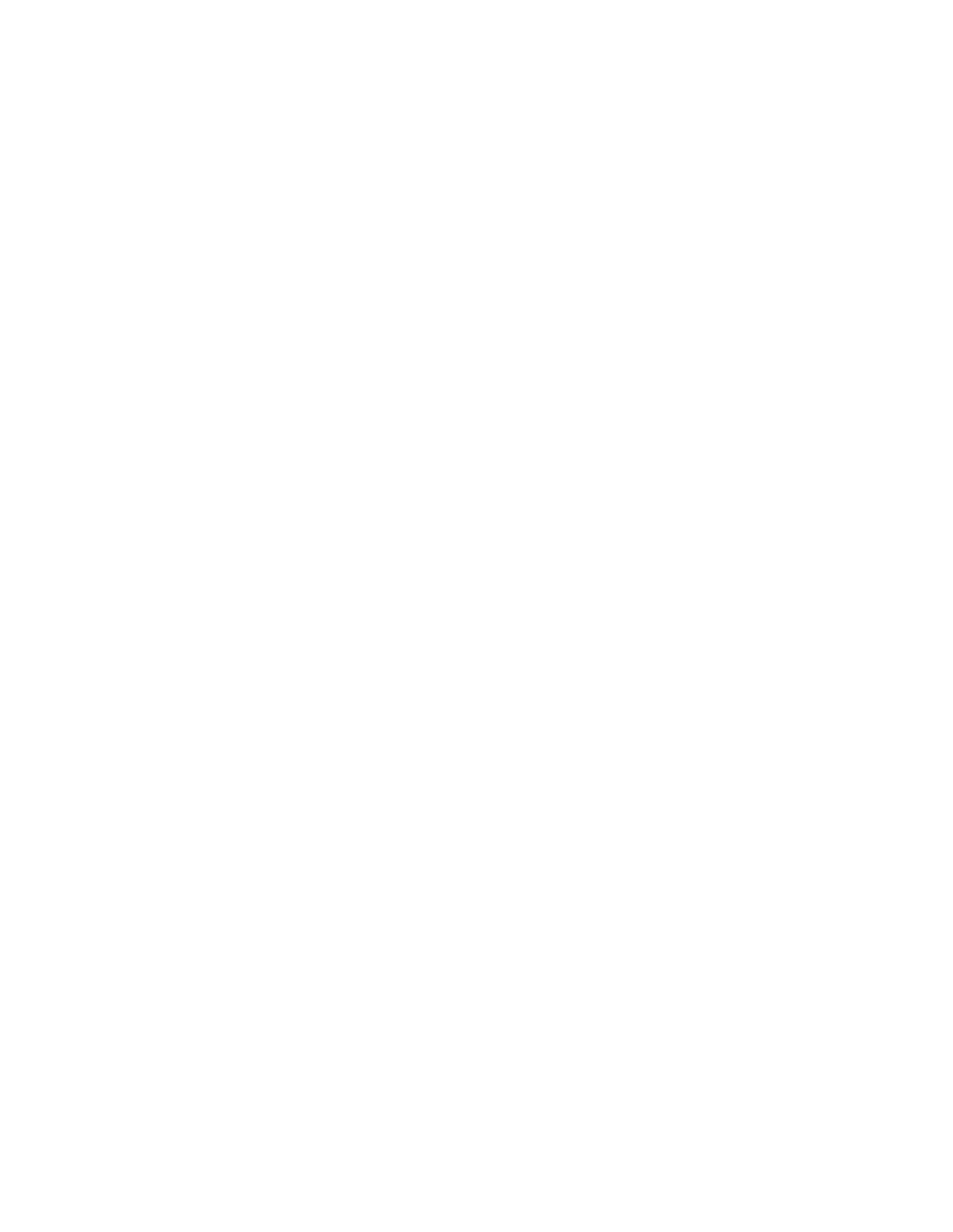## <span id="page-4-0"></span>MARKETING CLOUD CONNECT IMPLEMENTATION GUIDE

Marketing Cloud Connect combines the digital marketing capabilities of Marketing Cloud with the data management, segmentation, and campaign management tools in Salesforce. Create unitary customer relationships with more data-driven, personalized conversations and the ability to automate the customer journey. With Marketing Cloud Connect, access powerful Marketing Cloud tools directly within Sales or Service Clouds. Ensure a consistent branding and messaging experience, while engaging customers in relevant conversations, and ultimately driving more leads into Salesforce.

### Who This Guide Is For

This guide is for Salesforce CRM and Marketing Cloud admins to implement Marketing Cloud Connect and configure specific features.

### Before You Start

Review the feature list in this guide to consider how Marketing Cloud Connect works with specific Salesforce editions and features.

Marketing Cloud Connect is available in Salesforce Unlimited, Enterprise, Performance Editions, or Developer Edition Sandbox. Marketing Cloud Connect is available in Marketing Cloud Core Edition, Advanced Edition, Agency Edition, Enterprise 1.0 Lock and Publish, Enterprise 2.0 Edition, Reseller Edition, or Marketing Cloud Sandbox.

Lightning Experience is not supported for Marketing Cloud Connect features. Those using Lightning Experience with Salesforce are automatically redirected to Salesforce Classic when any Marketing Cloud Connect tabs are clicked. Lightning Professional Edition is supported by Salesforce Integration V2 and not supported by Marketing Cloud Connect. Government Cloud requires a custom installation. To schedule, contact your account executive at least 30 days before planned installation. Marketing Cloud Connect doesn't support CipherCloud.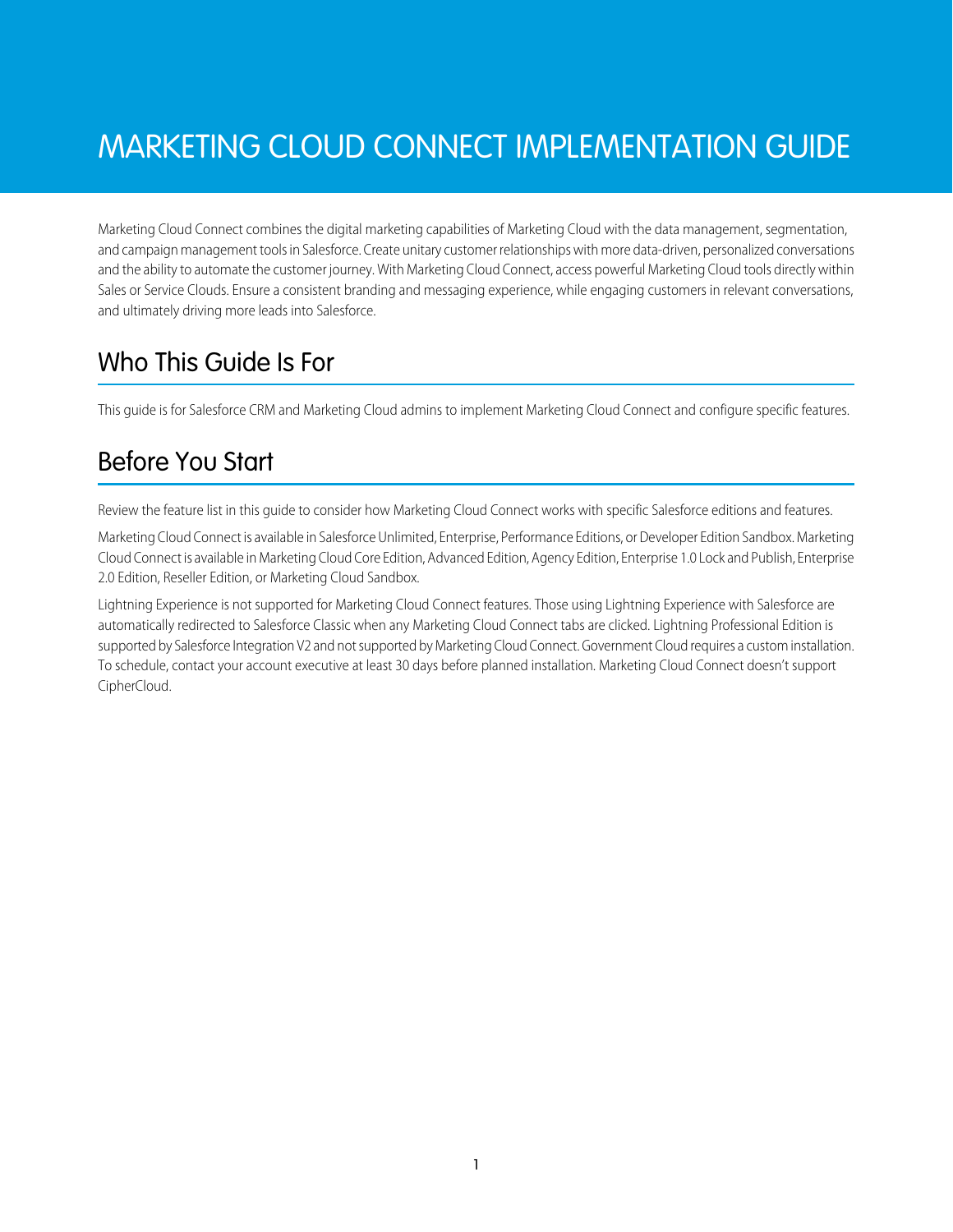### <span id="page-5-0"></span>SET UP MARKETING CLOUD CONNECT

Review the minimum system requirements and key Marketing Cloud Connect concepts to understand user types. Choose a data access option for configuration. Install the latest managed package and begin the setup process.

#### [Marketing Cloud Connect Features](#page-6-0)

Learn about edition compatibility with Marketing Cloud Connect and what features are available.

#### [Prerequisites](#page-12-0)

Marketing Cloud admin and Sales or Service Cloud admin reviews these prerequisites before installing Marketing Cloud Connect.

#### [Marketing Cloud Connect User Types and Permissions](#page-13-0)

Marketing Cloud and Sales or Service Cloud admins learn the types of users and permissions associated with Marketing Cloud Connect, which is essential for correct configuration.

#### [Account Configuration for User Data Access](#page-14-0)

Marketing Cloud administrator and Sales or Service Cloud administrator review these options for configuring Marketing Cloud Connect data. Choose to set the account as scope by user or non-scope by user.

#### [Install the Marketing Cloud Connect Managed Package](#page-16-0)

Sales or Service Cloud administrators review these instructions to install the Marketing Cloud Connect managed package.

#### [Apply Admin Permissions in Marketing Cloud Connect](#page-16-1)

Apply administrative permissions to the Marketing Cloud Connect administrator user. These permissions allow the Sales or Service Cloud administrator to set up Marketing Cloud Connect.

#### [Set Up Salesforce System User in Marketing Cloud Connect](#page-17-0)

The Sales or Service Cloud administrator creates the Salesforce System User. This user connects the accounts for Marketing Cloud Connect configuration.

#### [Use Marketing Cloud Connect to Connect Accounts](#page-18-0)

Connect your Marketing Cloud account to the corresponding Sales or Service Cloud org at the account level to continue Marketing Cloud Connect setup.

#### [Create Marketing Cloud API User in Marketing Cloud Connect](#page-19-0)

Create the Marketing Cloud API user, typically a unique user, that connects to the Salesforce system user in Marketing Cloud Connect setup.

#### [Connect Marketing Cloud API User in Marketing Cloud Connect](#page-20-0)

Connect the Marketing Cloud API user to the Salesforce system user to enable core system communication activities in Marketing Cloud Connect. These activities include pushing tracking data from the Marketing Cloud into your Sales or Service Clouds.

#### [Assign Business Units](#page-20-1)

For Marketing Cloud Enterprise 2.0 accounts, assign applicable business units to the Marketing Cloud API user. The Marketing Cloud Connect API user's business unit access in Marketing Cloud determines which business units are available for use within Sales or Service Cloud.

#### [Set Up Authentication](#page-21-0)

Complete these tasks to set up connected app authentication for Marketing Cloud Connect.

#### [Designate Default Workflow User](#page-22-0)

Complete the steps for designating a default workflow user as part of the CRM configuration of Marketing Cloud Connect.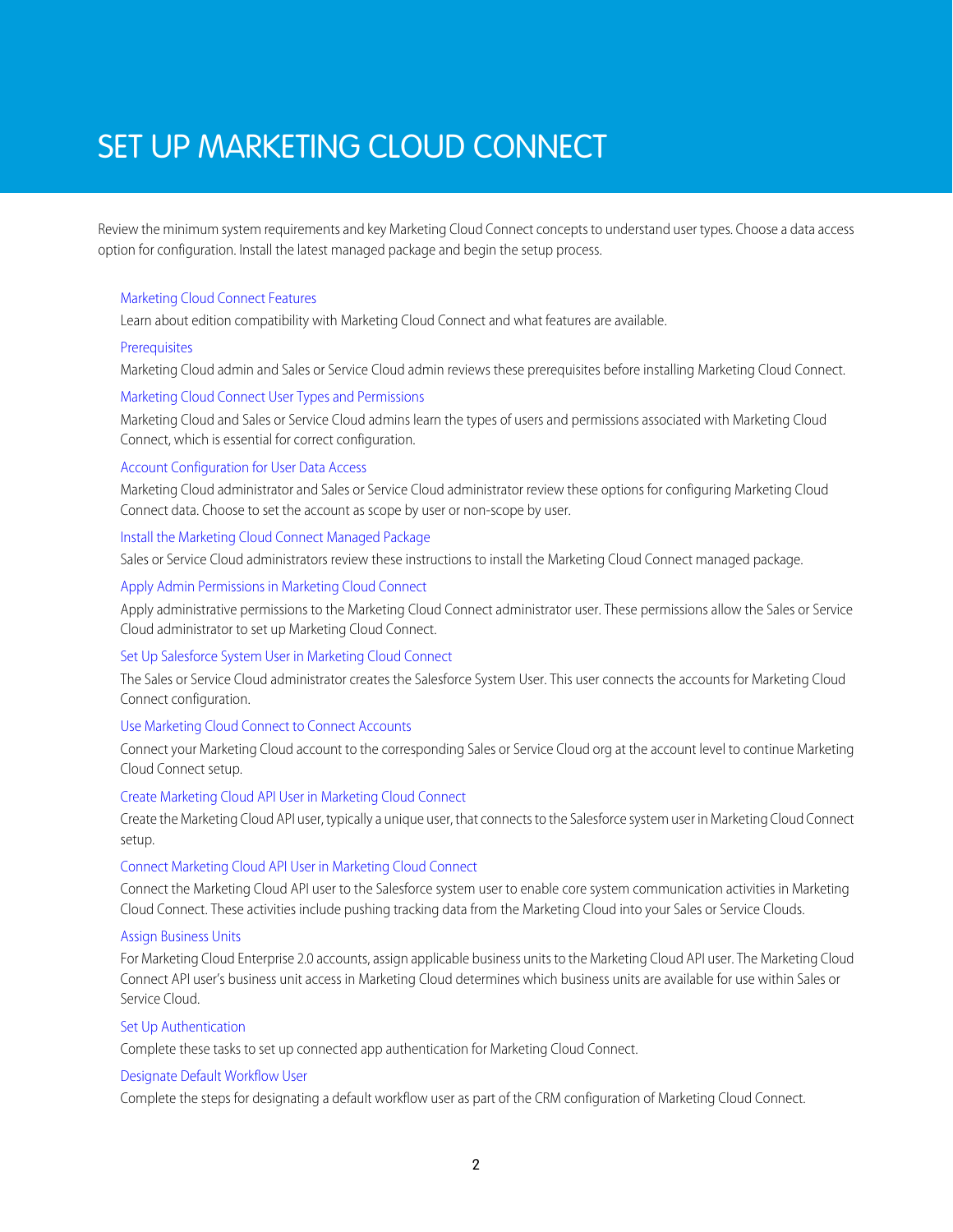#### [Update Field-Level Security](#page-23-0)

Change field-level security making the email opt-out field visible on leads and contacts, which is a requirement for sending Marketing Cloud emails through Marketing Cloud Connect.

#### [Update Page Layouts](#page-24-0)

Add email and mobile send tracking to contact and lead pages to continue configuration of Sales and Service Cloud for Marketing Cloud Connect.

#### [Launch the Setup Wizard](#page-25-0)

To configure Marketing Cloud Connect in Sales or Service Cloud, launch the setup wizard in Salesforce Classic UI.

#### [Connect to Marketing Cloud](#page-26-0)

The Sales or Service Cloud admin connects the Sales or Service Cloud account with the Marketing Cloud account using the Marketing Cloud API user credentials. This task completes the account-level connection for Marketing Cloud Connect.

#### [Manage Marketing Cloud Connect Settings](#page-26-1)

Admins access Marketing Cloud Connect settings and send configuration by navigating to the Marketing Cloud object in the Sales or Service Cloud. Admins can configure these settings, including sends, tracking, users, and business units, after the installation and setup process to enable sending through Marketing Cloud Connect. Edit settings anytime.

#### [Business Unit Management](#page-28-0)

Marketing Cloud Connect admins follow these steps to map business units from Marketing Cloud Enterprise 2.0 accounts across clouds to enable them in Marketing Cloud Connect. Not sure what type of account you have? Review Marketing Cloud editions for more information.

#### [Map Attribute Fields](#page-28-1)

To personalize communications, map Sales Cloud Contact, Lead, and Account objects within the Marketing Cloud to share attributes across the clouds and enable personalization for Marketing Cloud Connect communications. Multi-org does not support Web Collect or custom field and attribute mapping.

#### [Test the Connection in Marketing Cloud Connect](#page-29-0)

Complete these steps to ensure Marketing Cloud Connect is set up properly for sending. Create an email in Marketing. Next, create a lead and report for this test. Send the email from the Email Sends object in Sales Cloud, using the lead and report you created. Verify that the test completed.

#### <span id="page-6-0"></span>[Manage Users](#page-30-0)

After completing the Marketing Cloud Connect installation and setup, integrate Marketing Cloud and Sales or Service Cloud users to enable access to Marketing Cloud Connect.

### Marketing Cloud Connect Features

Learn about edition compatibility with Marketing Cloud Connect and what features are available.

#### **Table 1: Connector Versions for Marketing Cloud**

| <b>Connector Version</b>         | V <sub>2</sub>                                                                                                                 | V <sub>3</sub> | <b>Marketing Cloud Connect</b>                                                                                                            |
|----------------------------------|--------------------------------------------------------------------------------------------------------------------------------|----------------|-------------------------------------------------------------------------------------------------------------------------------------------|
| <b>Integration Version Notes</b> | This version is only for Marketing This version is not available.<br>Cloud customers using<br>Salesforce Professional Edition. |                | Our newest version, previously<br>called V5, is for all Marketing<br>Cloud customers using<br>Salesforce Enterprise Edition or<br>higher. |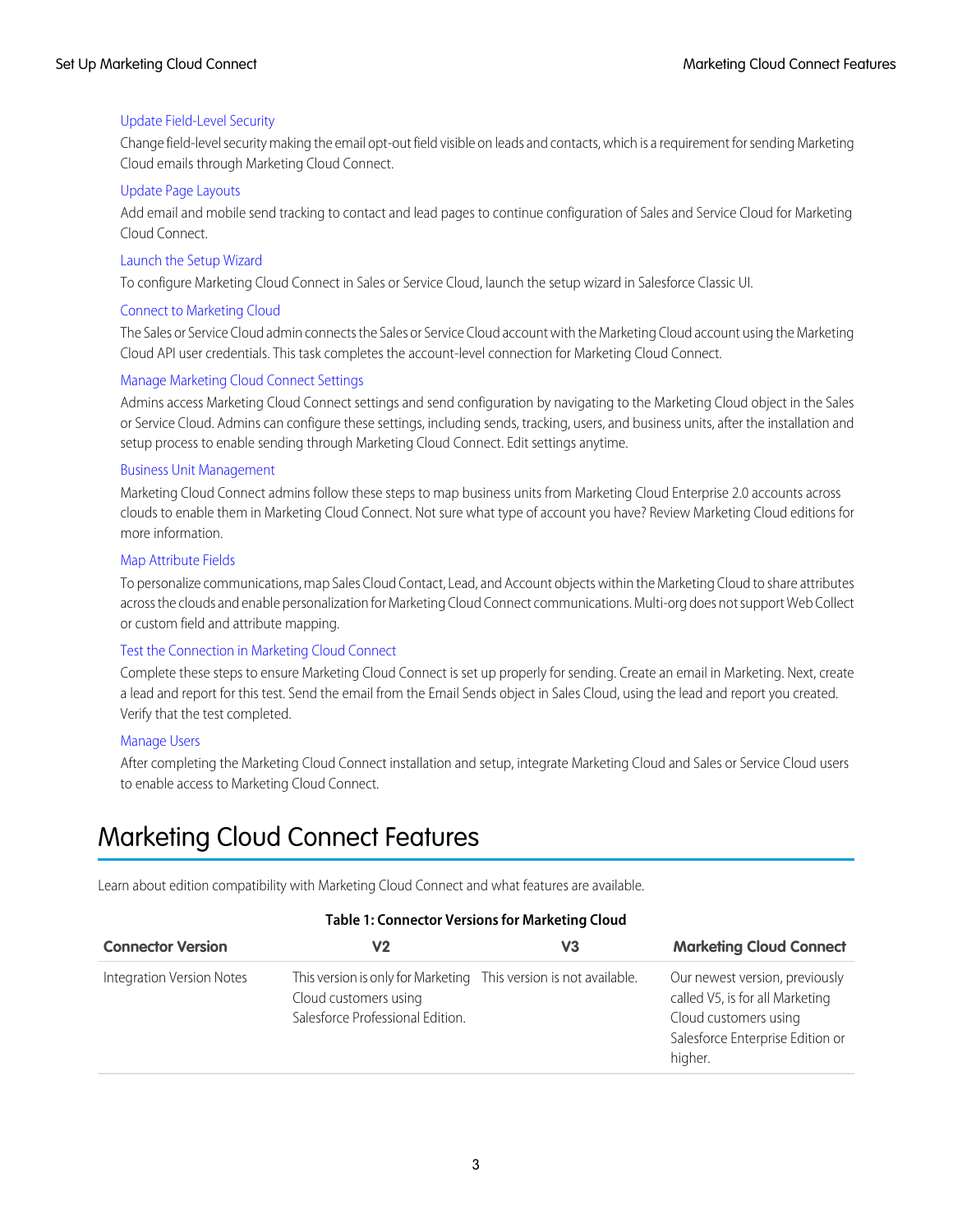| <b>Marketing Cloud Package</b> | V <sub>2</sub> | <b>Marketing Cloud Connect</b> |
|--------------------------------|----------------|--------------------------------|
| Basic                          |                |                                |
| Pro                            |                |                                |
| Corporate                      |                |                                |
| Enterprise                     |                |                                |

#### **Table 2: Supported Marketing Cloud Packages**

#### **Table 3: Supported Marketing Cloud Editions**

| <b>Marketing Cloud Edition (Legacy</b><br><b>Terminology)</b> | V <sub>2</sub>           | <b>Marketing Cloud Connect</b> |
|---------------------------------------------------------------|--------------------------|--------------------------------|
| Core                                                          |                          |                                |
| Advanced                                                      |                          | ✓                              |
| Agency                                                        |                          |                                |
| Enterprise 1.0 Lock & Publish                                 |                          | See Note                       |
| Enterprise 1.0 On Your Behalf                                 |                          | See Note                       |
| Enterprise 2.0                                                | $\overline{\phantom{a}}$ |                                |
| Marketing Cloud Sandbox                                       | $\overline{\phantom{a}}$ |                                |

Note: Enterprise 1.0 Lock & Publish account functions as a Core account for compatibility with Marketing Cloud Connect. Enterprise  $\boldsymbol{\sigma}$ 1.0 On Your Behalf is not supported. Customers can simulate the On Your Behalf use case by sending from the record owner. The record owner can see tracking.

#### **Table 4: Supported Salesforce Editions**

| <b>Salesforce Edition</b> | V <sub>2</sub>           | <b>Marketing Cloud Connect</b> |
|---------------------------|--------------------------|--------------------------------|
| Professional              | $\bullet$                | $\overline{\phantom{a}}$       |
| Enterprise                | $\overline{\phantom{a}}$ | $\boldsymbol{\mathcal{S}}$     |
| Performance               | $\overline{\phantom{a}}$ | $\boldsymbol{\nu}$             |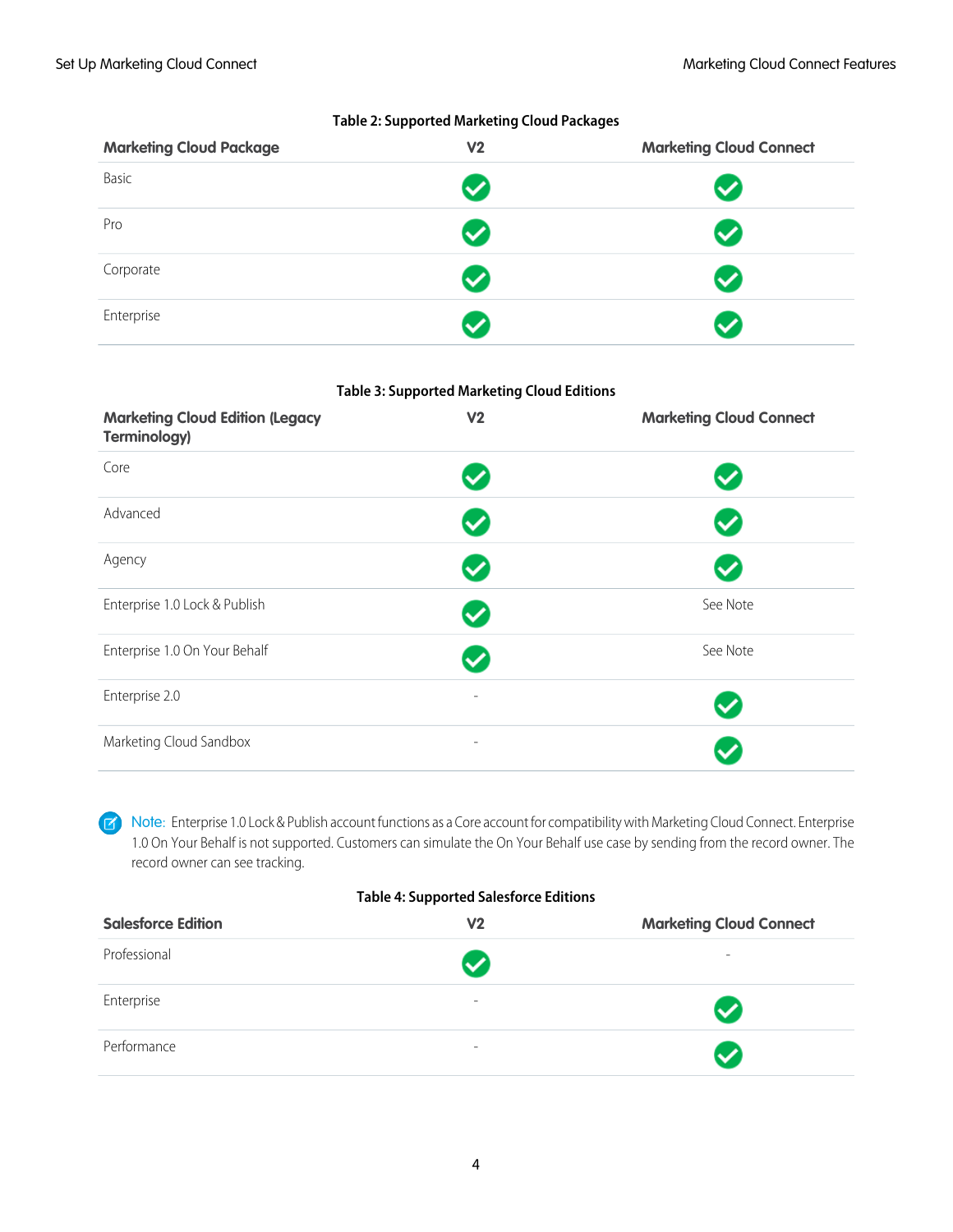| <b>Salesforce Edition</b>            | V2                       | <b>Marketing Cloud Connect</b> |
|--------------------------------------|--------------------------|--------------------------------|
| Unlimited                            | $\overline{\phantom{a}}$ |                                |
| Salesforce Developer Edition Sandbox | -                        |                                |

Note: CloudForce.com and Lightning Platform orgs aren't supported. Enable Custom Platform Events in your org to ensure that the managed package installs correctly.

| <b>Table 5: Supported User Interfaces</b> |                            |                                |  |
|-------------------------------------------|----------------------------|--------------------------------|--|
| User Interface                            | V <sub>2</sub>             | <b>Marketing Cloud Connect</b> |  |
| Salesforce Classic                        | $\boldsymbol{\mathcal{S}}$ | $\bullet$                      |  |
| Lightning Experience                      | $\overline{\phantom{a}}$   | See note                       |  |

Note: Lightning Experience is not supported for Marketing Cloud Connect features. Those using Lightning Experience with Salesforce are automatically redirected to Salesforce Classic when Marketing Cloud Connect tabs are clicked.

| <b>Table 6: Account Configuration Features</b> |
|------------------------------------------------|
|------------------------------------------------|

| <b>Account Configuration</b>         | V <sub>2</sub>           | <b>Marketing Cloud Connect</b> |
|--------------------------------------|--------------------------|--------------------------------|
| Manage Business Units in Salesforce  | n/a                      |                                |
|                                      |                          | (Enterprise 2.0)               |
| Manage Tracking Data Storage Options |                          |                                |
| Manage Reply To Options              |                          |                                |
| Manage Subscriber Visibility Options | Non-Scope by User        | Scope by User and              |
|                                      |                          | Non-Scope by User              |
| Manage Send Classifications          |                          |                                |
| Connected App Authentication         |                          |                                |
| Multi-Org Configuration              | $\overline{\phantom{0}}$ |                                |

5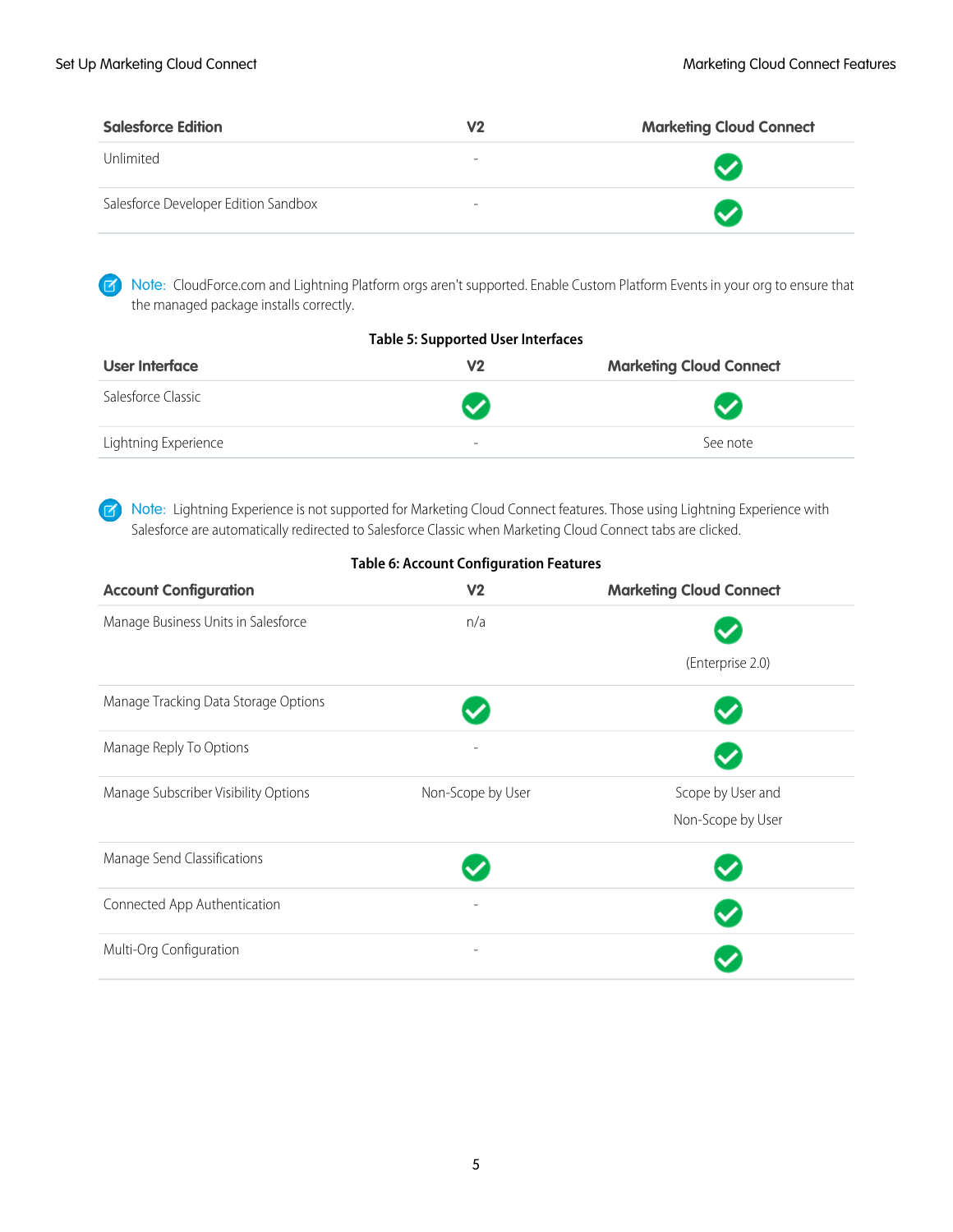|                                                                       | <b>Table 7: Subscriber Features</b>        |                                              |
|-----------------------------------------------------------------------|--------------------------------------------|----------------------------------------------|
| <b>Subscribers</b>                                                    | V <sub>2</sub>                             | <b>Marketing Cloud Connect</b>               |
| Profile Center                                                        |                                            |                                              |
|                                                                       |                                            | (email only)                                 |
| Custom Profile Center                                                 | Standard Profile Center is sufficient      | Recommended for Journey Builder<br>customers |
| Subscription Center                                                   |                                            |                                              |
|                                                                       |                                            | (Marketing Cloud based sends)                |
| <b>Custom Subscription Center</b>                                     | Standard Subscription Center is sufficient | Recommended                                  |
| Marketing Cloud Subscriber Status Source                              | Hidden Managed list                        | All Subs list                                |
| Marketing Cloud-CRM Subscriber Status<br>Sync                         | Unsubscribes and Resubscribes              | Unsubscribes and Resubscribes                |
| Subscriber Key                                                        |                                            |                                              |
| Data Extensions and Data Relationships                                |                                            |                                              |
|                                                                       |                                            | (sending only)                               |
| Synchronized Data Extensions (CRM data<br>synched to Marketing Cloud) |                                            |                                              |
| Suppression Lists                                                     |                                            |                                              |
| Send Logging                                                          |                                            |                                              |
| SmartCapture                                                          |                                            | Requires custom Services engagement          |
|                                                                       | <b>Table 8: Email Content Features</b>     |                                              |
| <b>Content</b>                                                        | V <sub>2</sub>                             | <b>Marketing Cloud Connect</b>               |
| Dynamic Content                                                       |                                            |                                              |
| Personalization Strings                                               |                                            |                                              |
| <b>Email Send Preview</b>                                             |                                            |                                              |
|                                                                       | (static only)                              | (static and dynamic)                         |
| AMPScript                                                             |                                            |                                              |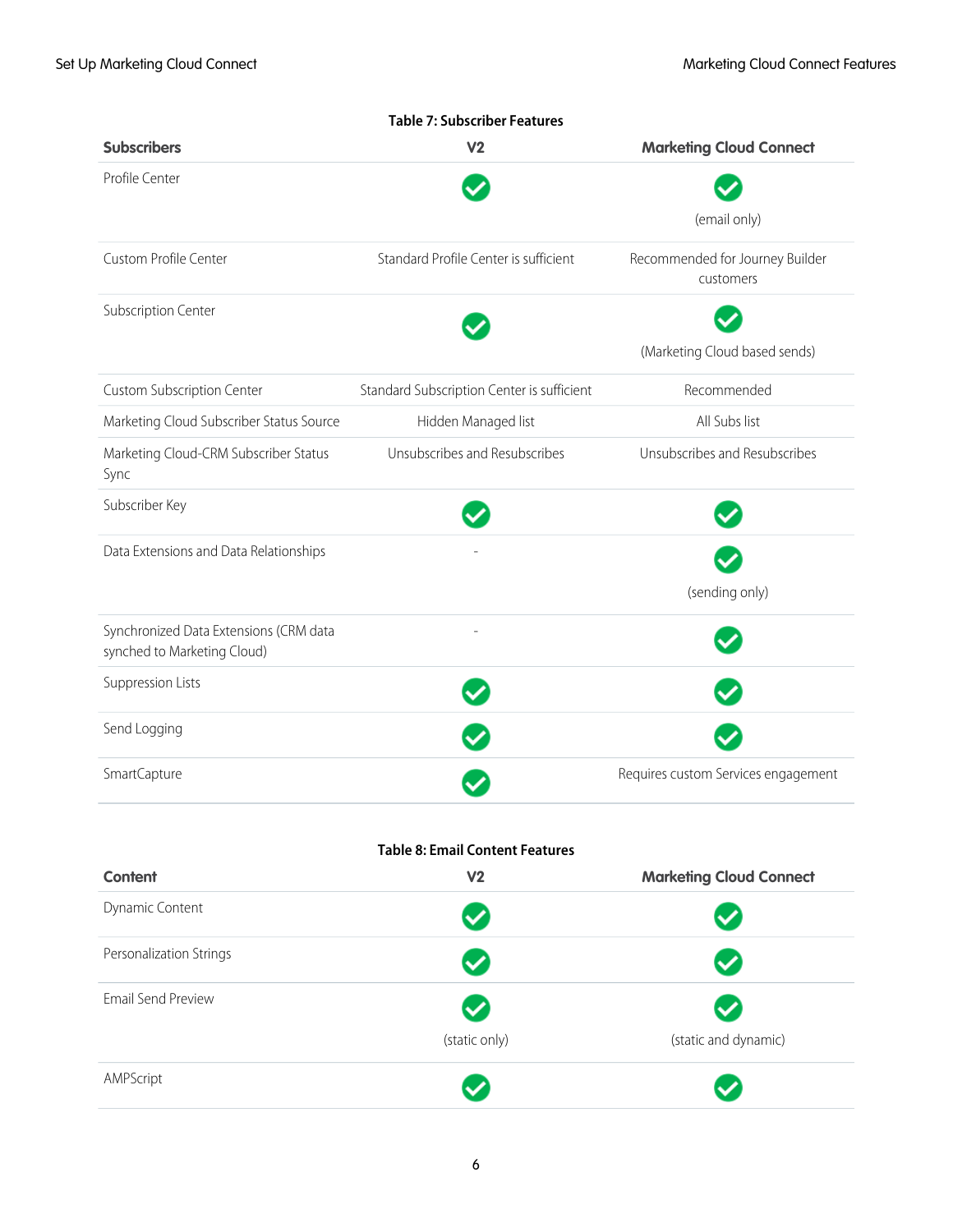| <b>Content</b>                | V <sub>2</sub>       | <b>Marketing Cloud Connect</b> |
|-------------------------------|----------------------|--------------------------------|
| Email Attachments             |                      | $\checkmark$                   |
|                               | (requires AMPScript) | (requires AMPScript)           |
| Sender Authentication Package |                      |                                |
| International Sends           |                      |                                |
| A/B Testing                   | -                    |                                |

| <b>Table 9: Interaction Features</b>                                                                                       |                                                                  |                                                                  |  |
|----------------------------------------------------------------------------------------------------------------------------|------------------------------------------------------------------|------------------------------------------------------------------|--|
| <b>Interactions</b>                                                                                                        | V2                                                               | <b>Marketing Cloud Connect</b>                                   |  |
| <b>Triggered Emails</b>                                                                                                    | Requires custom Services engagement                              |                                                                  |  |
| Automation                                                                                                                 |                                                                  |                                                                  |  |
| Automated Interaction Management (AIM)<br>- Parent of Activities and Programs;<br>reporting, queries, extracts, scheduling | Marketing Cloud email only (imports and<br>user-initiated sends) | Marketing Cloud email only (imports and<br>user-initiated sends) |  |
| Distributed Sending                                                                                                        |                                                                  |                                                                  |  |

#### **Table 10: Journey Builder Integration Features**

| <b>Journey Builder Integration</b>  | V2                       | <b>Marketing Cloud Connect</b> |
|-------------------------------------|--------------------------|--------------------------------|
| Salesforce Entry Events             | $\overline{\phantom{a}}$ | $\blacktriangledown$           |
| Custom Salesforce Entry Events      | -                        | $\blacktriangledown$           |
| Sales and Service Activities        | -                        | $\checkmark$                   |
| Custom Sales and Service Activities | $\overline{\phantom{0}}$ |                                |

#### **Table 11: Salesforce CRM Features**

| <b>More Features in Salesforce CRM</b> | V2                                 | <b>Marketing Cloud Connect</b>     |
|----------------------------------------|------------------------------------|------------------------------------|
| Segmentation / Target Audiences        | Campaign / Reports                 | Campaign / Reports                 |
| Single Sends                           | Leads / Contacts / Person Accounts | Leads / Contacts / Person Accounts |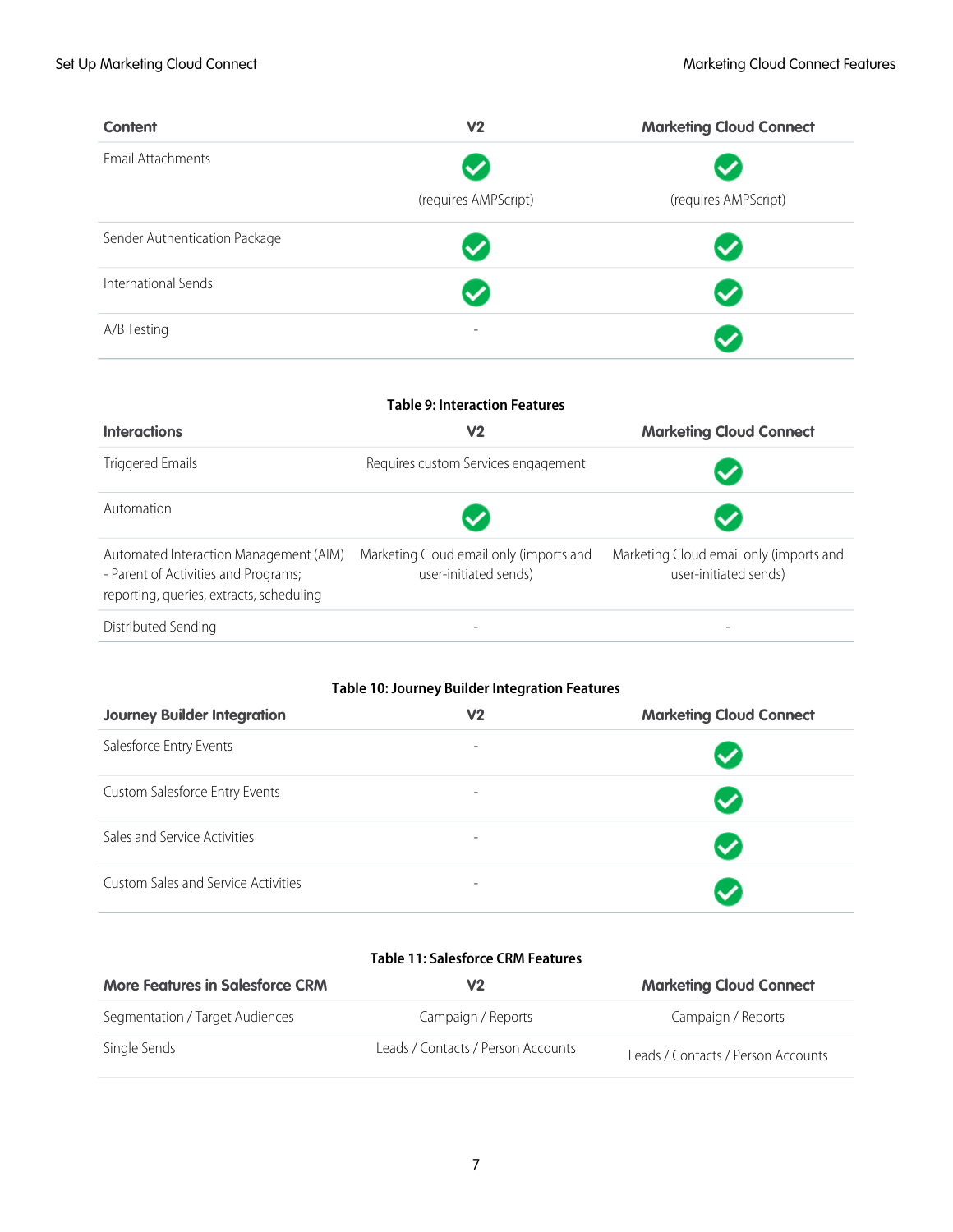| <b>More Features in Salesforce CRM</b>                                        | V <sub>2</sub>     | <b>Marketing Cloud Connect</b> |
|-------------------------------------------------------------------------------|--------------------|--------------------------------|
| Salesforce Exclusions                                                         |                    |                                |
| Marketing Cloud Suppression Lists                                             |                    |                                |
| Multiple Audience / Exclusions                                                |                    |                                |
| View Sent Email Template                                                      |                    |                                |
| Global Resubscribe                                                            |                    |                                |
| Remove Duplicate Subscribers (dedupe)                                         |                    |                                |
| Dynamic Owner Send "From" user record<br>owner or alias                       |                    |                                |
|                                                                               | (AMPScript or OYB) |                                |
| Send Classifications                                                          |                    |                                |
| Send to Salesforce Reports or Campaigns<br>from Marketing Cloud               |                    |                                |
| Salesforce Object mapping: Support for<br>Personalization and Dynamic Content |                    |                                |
| Salesforce Object Sending: Sendable<br>Custom Objects and Entities            |                    |                                |
| Detailed Error Logging                                                        |                    |                                |
| Sending Log                                                                   |                    |                                |
| Campaign Member Management                                                    |                    |                                |
| Quick Link to Marketing Cloud                                                 |                    |                                |
| Quick Link to Marketing Cloud Email Editor                                    |                    |                                |
| Salesforce Mobile App Access                                                  |                    |                                |

#### **Table 12: Tracking Features**

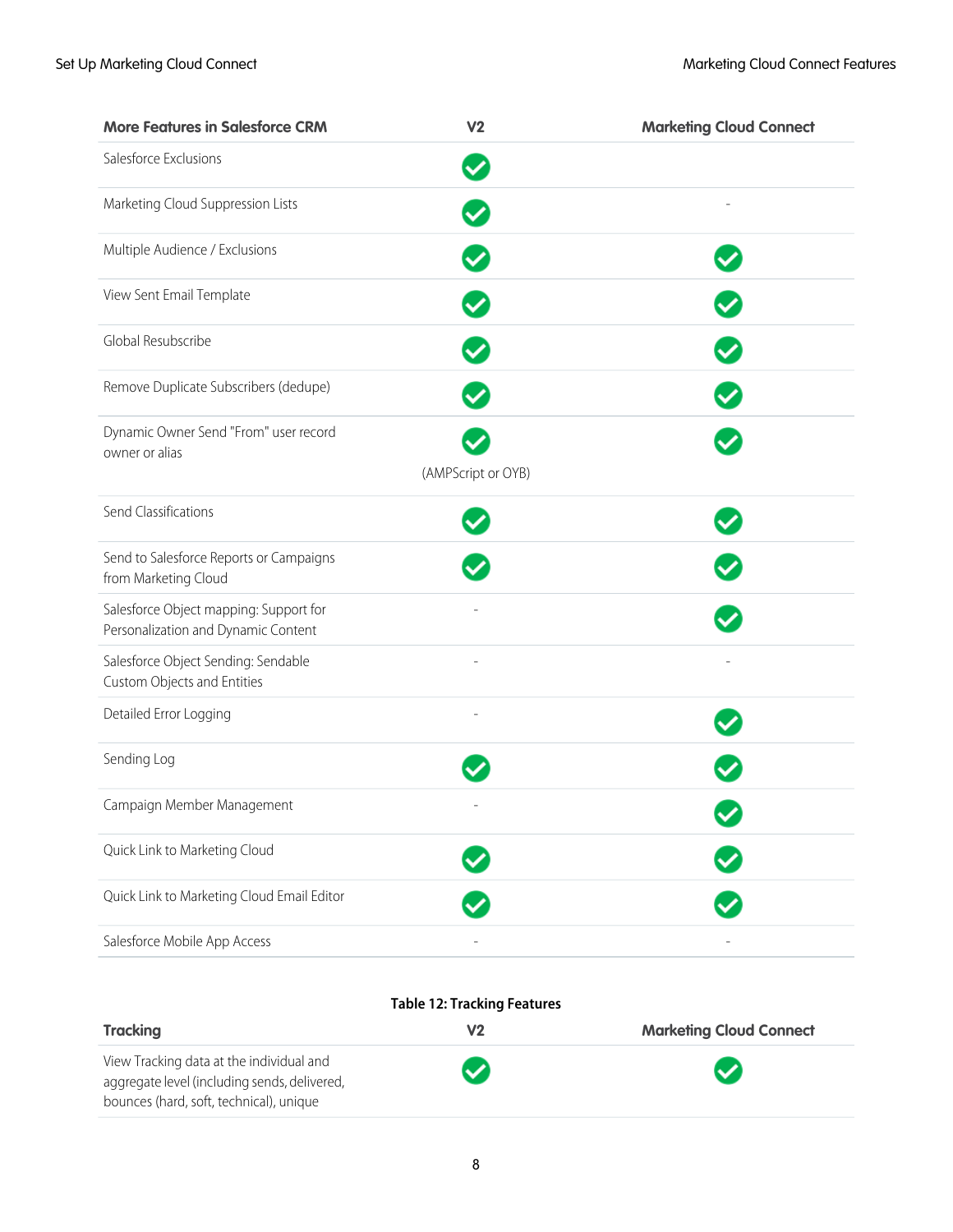| <b>Tracking</b>                                                                                                         | V <sub>2</sub>         | <b>Marketing Cloud Connect</b>     |
|-------------------------------------------------------------------------------------------------------------------------|------------------------|------------------------------------|
| opens, total opens, unique clicks, total clicks,<br>and unsubscribes)                                                   |                        |                                    |
| View link level detail at the individual                                                                                |                        |                                    |
| and aggregate level (including email name,<br>date sent, date opened, number of clicks,<br>and number of unique clicks) |                        |                                    |
| Rolling or scheduled tracking data updates                                                                              |                        |                                    |
| Request tracking data on-demand                                                                                         |                        |                                    |
| Tracking suppression                                                                                                    |                        |                                    |
|                                                                                                                         | (configurable per job) | (configurable per job or globally) |
| View tracking data using charts, graphs, and<br>reports                                                                 |                        |                                    |
| Journey Builder Engagement Data                                                                                         |                        |                                    |

### <span id="page-12-0"></span>**Prerequisites**

Marketing Cloud admin and Sales or Service Cloud admin reviews these prerequisites before installing Marketing Cloud Connect.

- **1.** Review product features to understand compatibility and versions.
- **2.** Marketing Cloud Connect requires a relationship between a single Marketing Cloud account and one or more Salesforce orgs. Your Marketing Cloud account must be provisioned and enabled for use with Marketing cloud Connect before connection.
- **3.** Subscriber Key is required for Marketing Cloud Connect. If it is not enabled in your Marketing Cloud account, complete a Subscriber Key Migration before proceeding with the connection process.
- **4.** Ensure that four custom tabs are available in your Salesforce org.
- **5.** To use most Marketing Cloud Connect functionality, users need a Marketing Cloud license and a Sales or Service Cloud license.

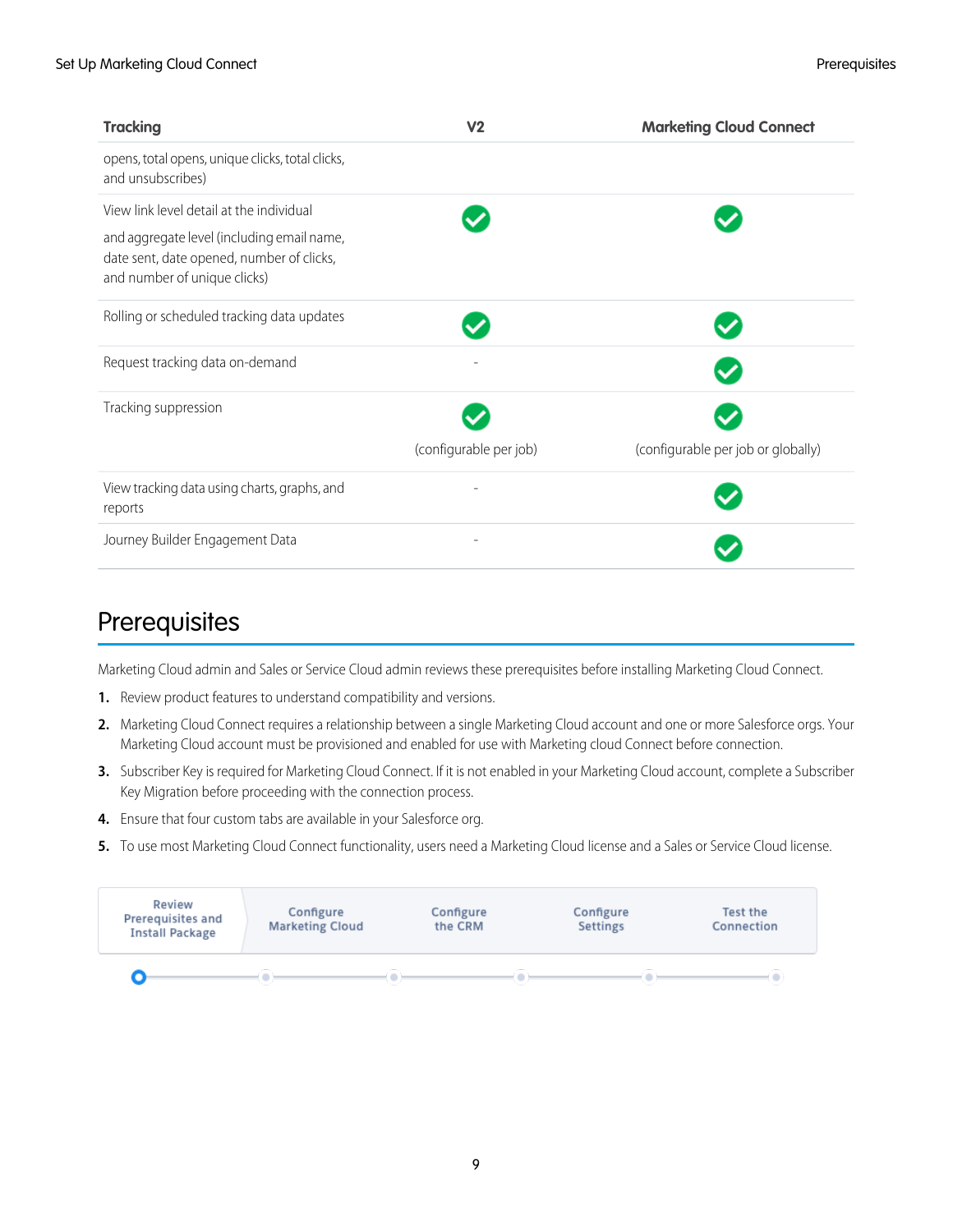### <span id="page-13-0"></span>Marketing Cloud Connect User Types and Permissions

Marketing Cloud and Sales or Service Cloud admins learn the types of users and permissions associated with Marketing Cloud Connect, which is essential for correct configuration.

To use most Marketing Cloud Connect functionality, users need a license for the Marketing Cloud and a license for Sales or Service Cloud. Understanding the user types and permissions associated with Marketing Cloud Connect is essential to configuration and they are referenced throughout the documentation.

**•** Marketing Cloud Administrator

The Marketing Cloud admin sets up and configures a Marketing Cloud account and users. This admin works with the Salesforce CRM administrator to install and set up Marketing Cloud Connect.

**•** Salesforce CRM (Sales or Service Cloud) Administrator

The Sales or Service Cloud admin sets up and configures a Salesforce CRM account and users. This admin works with the Marketing Cloud administrator to install and set up Marketing Cloud Connect.

**•** Marketing Cloud Connect API User

The Marketing Cloud Connect API user completes the account-level connection between the Sales or Service Cloud and Marketing Cloud. If possible, use a dedicated system user as the Marketing Cloud Connect API user. If the Sales or Service Cloud org is connected to a Marketing Cloud Enterprise 2.0 account, the Marketing Cloud Connect API user's business unit access in the Marketing Cloud determines which business units are available for use within the Sales or Service Cloud.

**•** Salesforce System User

Formerly called tracking user, this Sales or Service Cloud user is required to complete the account-level connection between the Marketing Cloud and Sales or Service Clouds. This user is the primary mechanism for making Marketing Cloud tracking data available in CRM. It's used exclusively for sending to CRM audiences from the Marketing Cloud in non-scope-by-user accounts. If possible, use a dedicated system user as the Salesforce System User, which does consume a user license.

**•** Marketing Cloud Connect Administrator

This person manages the setup of Marketing Cloud Connect within the Sales or Service Cloud.

**•** Marketing Cloud Connect User

This person accesses Marketing Cloud Connect functionality in the Sales or Service Cloud, Marketing Cloud, or both. Access to Marketing Cloud Connect functionality in the Sales or Service Cloud is managed through CRM permissions and page layouts. Access to Marketing Cloud Connect functionality in the Marketing Cloud is managed through Marketing Cloud Connect permissions. A license for both Marketing Cloud and Sales or Service Cloud is required at a minimum.

### CRM Permissions

Grant all Marketing Cloud Connect users these permissions in Sales or Service Cloud:

- **1.** In the Sales or Service Cloud, click **Setup**.
- **2.** Under Administer in the Setup menu, click **Manage Users**.
- **3.** Click **Users**.
- **4.** Create a user or update an existing user with the following settings:
	- **a.** User License: Salesforce
	- **b.** Profile: System Administrator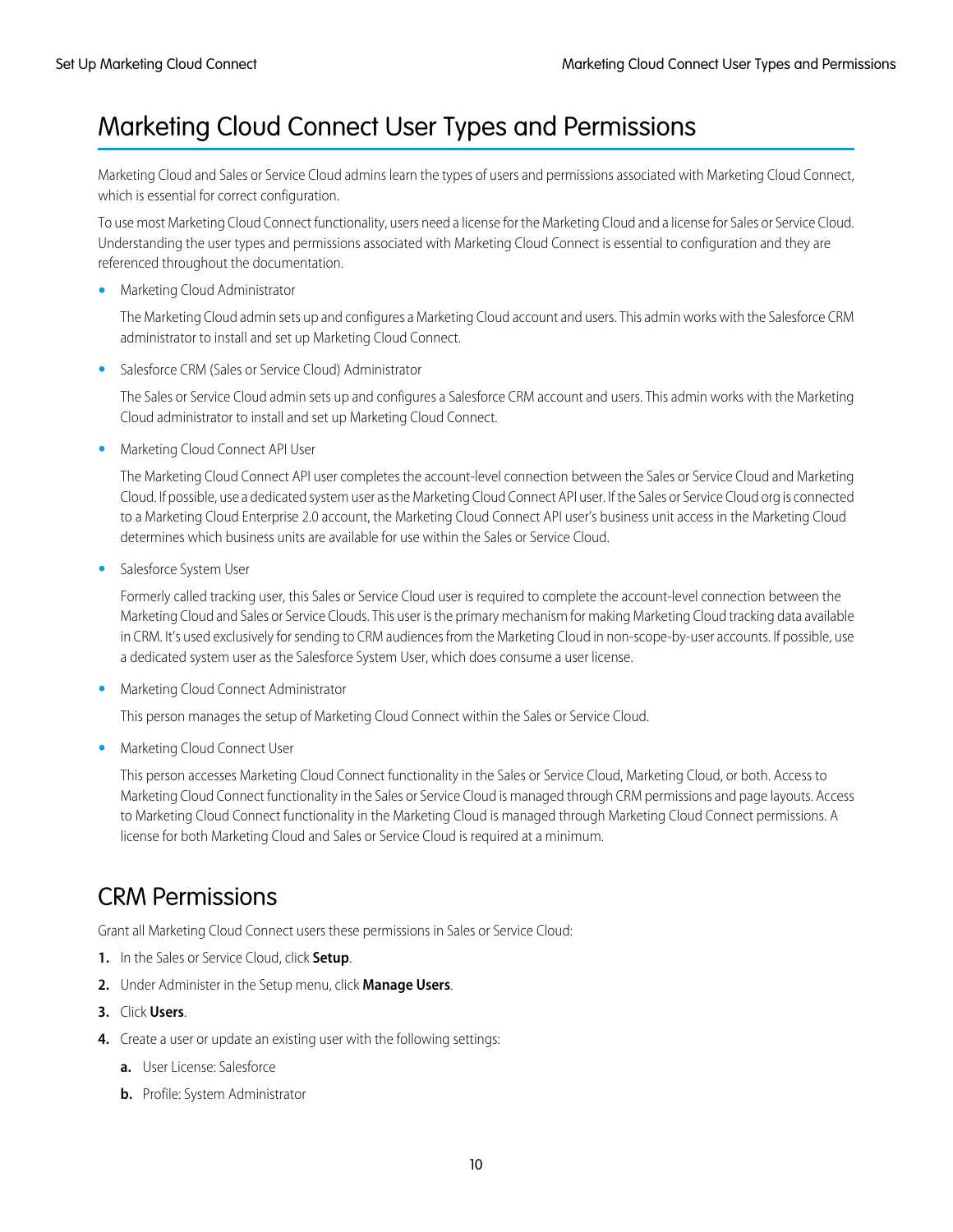- **5.** Click **Edit** on the Salesforce System User.
- **6.** Select the **Marketing Cloud for AppExchange Admin** permission set.
- **7.** Select the **Marketing Cloud for Appexchange User** permission set.

#### **8.** Click **Save**.

Grant these required permissions at the profile level within Sales or Service Cloud. Granting these permissions creates an API user between Marketing Cloud and Sales and Service Clouds using the Marketing Cloud Connect managed package.

| <b>Administrative Permissions</b> | <b>General User Permissions</b>                       |
|-----------------------------------|-------------------------------------------------------|
| API Enabled                       | Allow View Knowledge                                  |
|                                   | (This permission is checked by default by the system) |
| API Only User                     | View Setup and Configuration                          |
| Chatter Internal User             | <b>Export Reports</b>                                 |
| Password Never Expires            | Report Builder                                        |
| Schedule Reports                  | Run Reports                                           |
| View Help Link                    |                                                       |
| View Reports in Public Folders    |                                                       |

**•** Marketing Cloud for AppExchange Admin Permission

This Salesforce CRM admin permission lets admins view all data and send to any contact, lead, campaign, or report.

**•** Marketing Cloud for AppExchange User Permission

This non-admin permission lets Salesforce CRM users access the Marketing Cloud Connect interface, enabling them to perform sends. If the account is configured as "scope by user," users view and send to only the records they own.

**•** Connected App Authentication Permission

The Salesforce CRM admin creates this permission set during Marketing Cloud Connect installation and setup. Assign this permission to all Marketing Cloud Connect users. Connected app manages all cross-cloud authentication from Marketing Cloud into Sales and Service Clouds.

<span id="page-14-0"></span>

### Account Configuration for User Data Access

Marketing Cloud administrator and Sales or Service Cloud administrator review these options for configuring Marketing Cloud Connect data. Choose to set the account as scope by user or non-scope by user.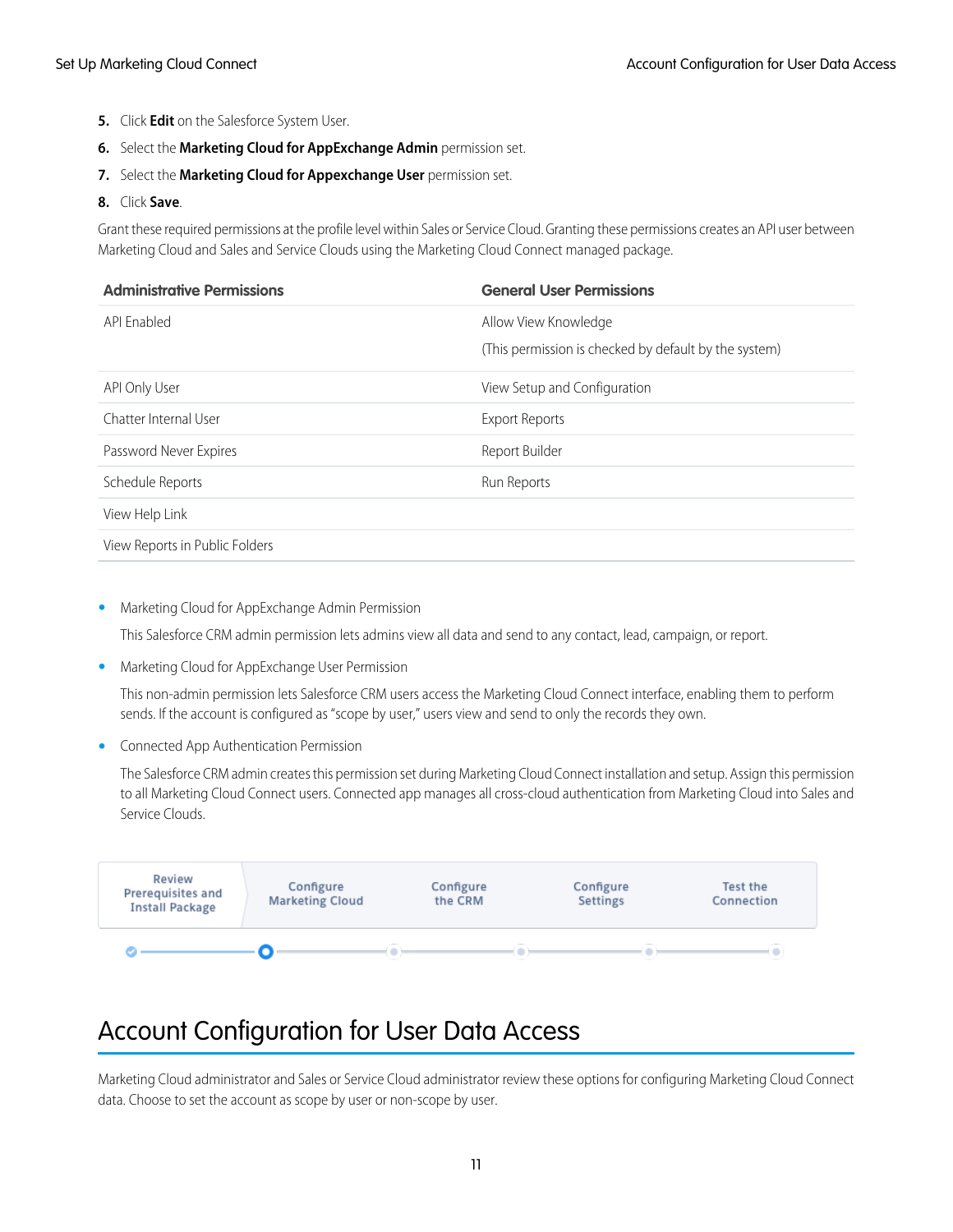These two options for Marketing Cloud Connect set the level of data access for your users.

- **1.** Non-scope by user
- **2.** Scope by user

Understanding the important differences between the two account configuration options is critical to determine how you want Marketing Cloud Connect to be used after installation. This option is selected during the Marketing Cloud Connect configuration process and can be altered in the Marketing Cloud Email Studio Setup, under Platform Tools > Apps > Salesforce Integration at any time.

### Option 1: Non-Scope by User

This option configures data access on the Salesforce system user, typically an administrator. Choose this option to allow Marketing Cloud Connect users to send to all subscribers in a report or campaign that the Salesforce system user can access. Subscribers are not filtered based on the user running the report.

Examples:

- **•** You create a report based on My Contacts, but the Salesforce system user can't access the contacts in that report. The report is empty and so you can't send to My Contacts. You don't receive an error message, but the subsequent email-send report shows "0" contacts sent.
- **•** You access an existing report containing records shared with other users. You see only your own records on that report. If you send to that report intending only to send to the records you see, you can inadvertently send to other shared records.

Considerations:

- **•** Within the Marketing Cloud, report or campaign lists are not limited to what is visible to the user initiating the send.
- **•** Within the Marketing Cloud, returned subscribers are not limited to what is visible to the user initiating the send.
- **•** Password policies are not in effect, making this configuration easy to maintain because passwords do not expire.
- **•** An administrator can set up a user without entering a password.
- **•** You can mistakenly send to report or campaign members who are not visible to that user without notice.
- **•** This send behavior is the default for v2 accounts, so this option is favorable for existing v2 customers migrating to Marketing Cloud Connect.

### Option 2: Scope by User

This option configures data access on the Marketing Cloud Connect user initiating the send. Reports and campaigns that are visible to the user are available for selection as a target audience for sending. The list of subscribers returned is limited to what the user initiating the send has access to view.

### Implications on Salesforce Data Extension Import Activities

Import Salesforce data extensions into the Marketing Cloud through Interactions. Create import activities only with Sales or Service Cloud reports you can access. For example, reports in the Marketing Cloud Admin folder in Sales or Service Cloud aren't available for use if you can't access it in Marketing Cloud.

Manual and automated imports behave differently in Scope By User accounts:

- **•** Manual import activities respect scoping, so the number of records that appear in the report are specific to the user who is running the import.
- **•** All automated import activities are executed as the Marketing Cloud API user. Therefore, the number of records reflect the Salesforce system user's level of access to data.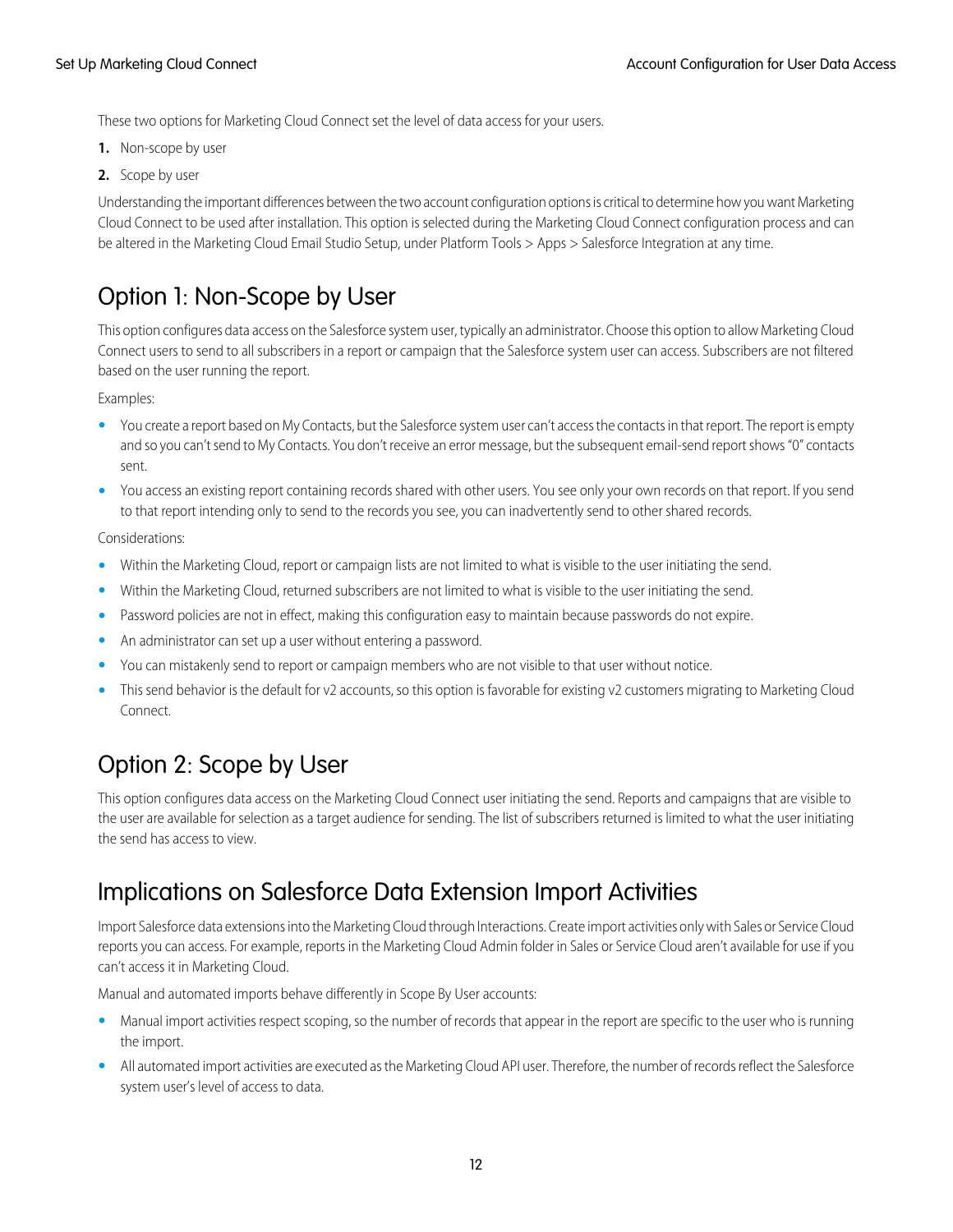With non-scope by user accounts, imports return results based on the Salesforce system user's data access.



### <span id="page-16-0"></span>Install the Marketing Cloud Connect Managed Package

Sales or Service Cloud administrators review these instructions to install the Marketing Cloud Connect managed package.



Tip: Review all prerequisite information before beginning the installation process.

Marketing Cloud Connect version: 221 (updated August 31, 2019)

- **1.** Install the most recent version of a supported web browser.
- **2.** Paste this URL in your browser, which redirects to the latest managed package version. You are prompted to log in to Salesforce using your administrator credentials.
	- **a.** Production Org:<https://sfdc.co/MCC>
	- **b.** Sandbox Org:<https://sfdc.co/MCCSandbox>
	- Important: To ensure that the managed package installs correctly, enable Custom Platform Events in your org. If you are upgrading Marketing Cloud Connect, [review these considerations](https://help.salesforce.com/apex/HTViewHelpDoc?id=mc_co_latest_releases.htm&language=en_US#mc_co_latest_releases) before installing the latest managed package.
- **3.** After login, select who to install the package for.
- **4.** Click **Install**.
- **5.** If prompted, grant access to these third-party websites.
- **6.** Click **Continue**.

<span id="page-16-1"></span>

### Apply Admin Permissions in Marketing Cloud Connect

Apply administrative permissions to the Marketing Cloud Connect administrator user. These permissions allow the Sales or Service Cloud administrator to set up Marketing Cloud Connect.

- **1.** In the Sales or Service Cloud, click **Setup**.
- **2.** Under Build in the Setup menu, click **Customize**.
- **3.** Click **Users**.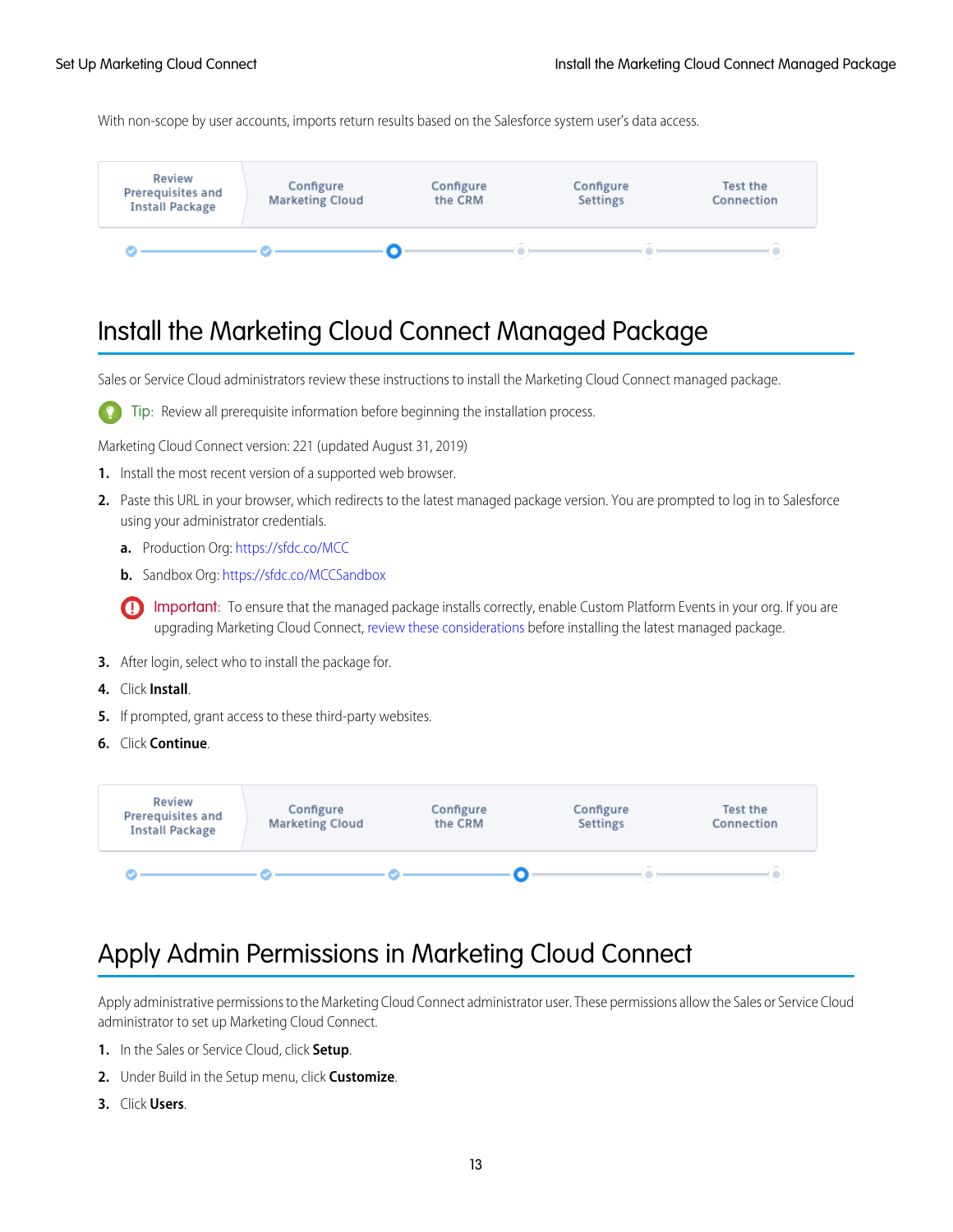- **4.** Click **Page Layouts**.
- **5.** Edit the user page layout.
- **6.** Add the **Marketing Cloud for AppExchange User** field.
- **7.** Add the **Marketing Cloud for AppExchange Admin** field.
- **8.** Save the user layout changes.
- **9.** Under Administer in the Setup menu, click **Manage Users**.

#### **10.** Click **Users**.

- **11.** Edit the Salesforce CRM administrator user.
- **12.** Enable **Marketing Cloud for AppExchange User**.
- **13.** Enable **Marketing Cloud for AppExchange Admin**.
- **14.** Save the user changes.



### <span id="page-17-0"></span>Set Up Salesforce System User in Marketing Cloud Connect

The Sales or Service Cloud administrator creates the Salesforce System User. This user connects the accounts for Marketing Cloud Connect configuration.

The Salesforce system user, formerly called tracking user, makes Marketing Cloud tracking data available in CRM. It's used exclusively for sending to CRM audiences from the Marketing Cloud in non-scope-by-user accounts.

- **1.** In the Sales or Service Cloud, click **Setup**.
- **2.** Under Administer in the setup menu, click **Manage Users**.
- **3.** Click **Users**.
- **4.** Create a user or update an existing user with the following settings:
	- **•** User License: Salesforce
	- **•** Profile: System Administrator
- **5.** Save the user.
- **6.** Edit the Salesforce system user.
- **7.** Apply the **System Administrator** profile to the user.
- **8.** Select **Marketing Cloud for AppExchange Admin**.
- **9.** Select **Marketing Cloud for Appexchange User**.
- **10.** Save the user.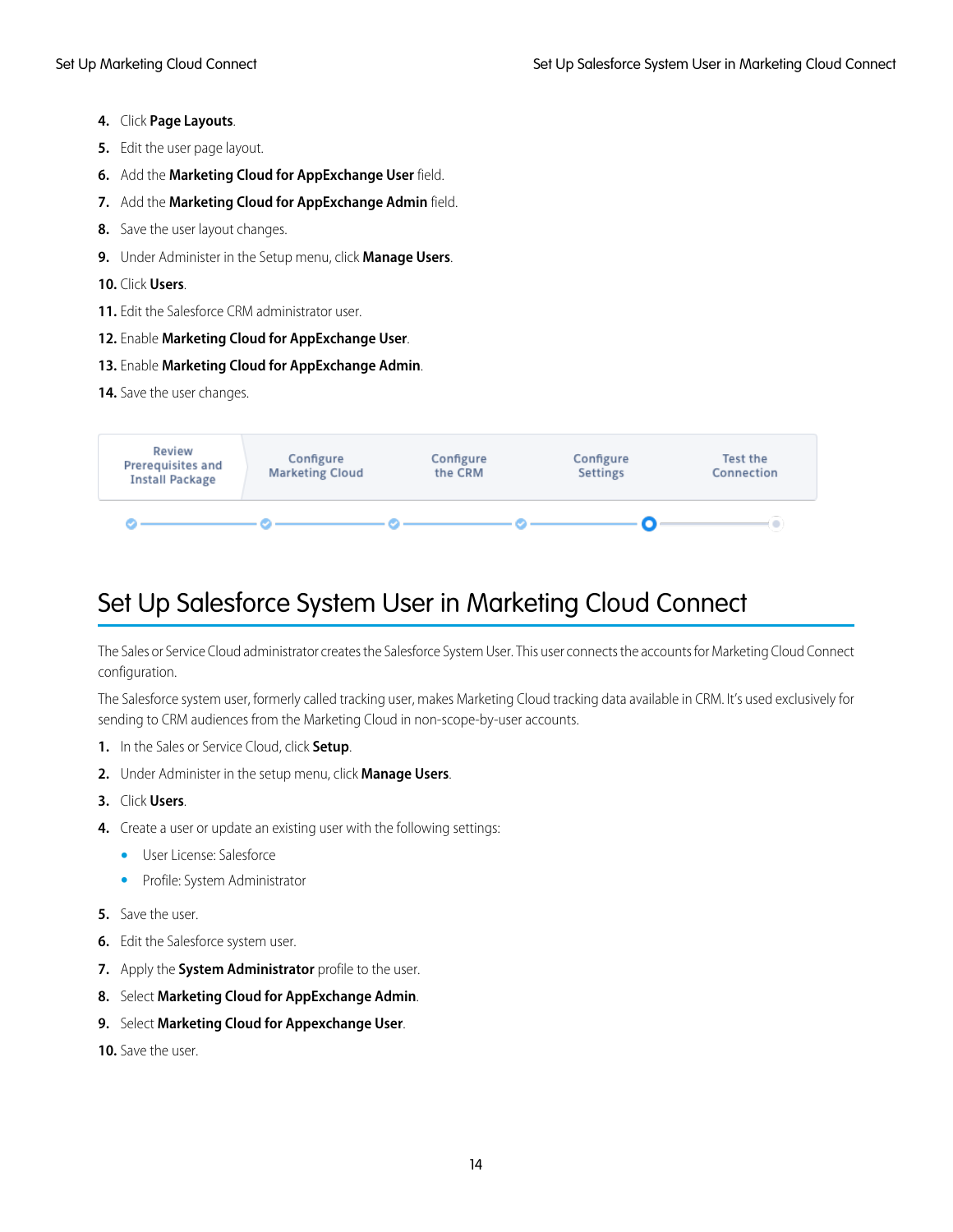

### <span id="page-18-0"></span>Use Marketing Cloud Connect to Connect Accounts

Connect your Marketing Cloud account to the corresponding Sales or Service Cloud org at the account level to continue Marketing Cloud Connect setup.

 $\mathbf{z}$ Note: Complete the remaining authentication setup steps during the Configure CRM process to ensure that Connected App Authentication is set up properly.

**1.** Log in to the Sales or Service Cloud org that you are connecting to the Marketing Cloud, using the Salesforce system user account.

Note: During this process, the system automatically connects to any active Salesforce session. To prevent an incorrect connection, log out of any active Sales or Service Cloud sessions, other than the Salesforce system user session used for this process. Closing the tab doesn't end an active session.

- **2.** Log in to the Marketing Cloud in a separate tab.
- **3.** Navigate to **Email Studio**.
- **4.** Click **Admin**.
- **5.** Click **Salesforce Integration**.
- **6.** Click **Edit**.
- **7.** Select **Scope by User** if applicable for your data access configuration.
- **8.** If prompted, click **Upgrade to Connected App**.
- **9.** Click **Connect Account**.
- **10.** If you aren't logged in to the Sales or Service Cloud as your Salesforce system user in another tab, you are prompted to log in. Click **OK** and log in as the system user.

Note: If you are using a custom domain, select Use Custom Domain and enter the domain address before entering the Salesforce system user credentials.

**11.** Click **Allow** to grant access for the Salesforce system user to access the Marketing Cloud account.

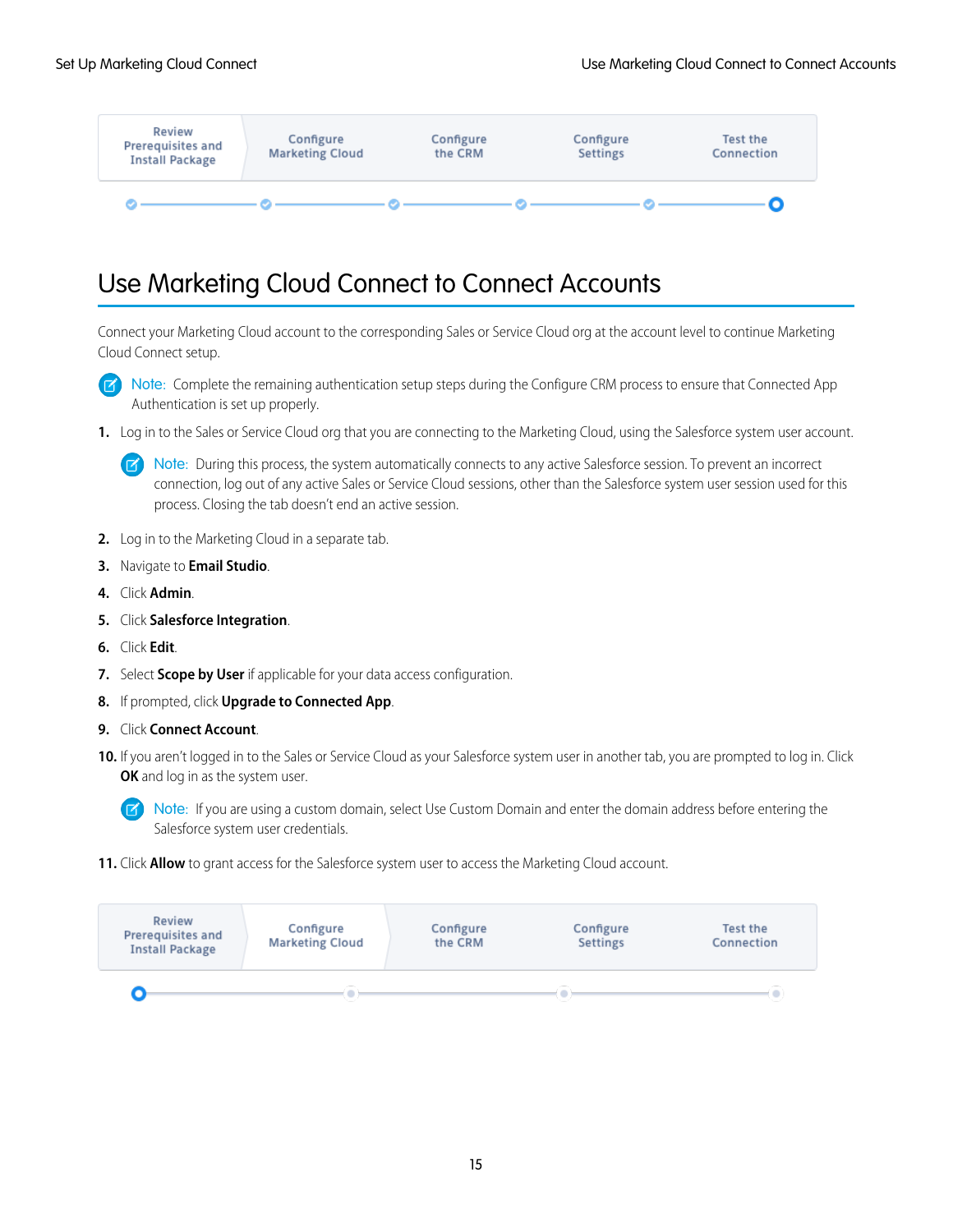### <span id="page-19-0"></span>Create Marketing Cloud API User in Marketing Cloud Connect

Create the Marketing Cloud API user, typically a unique user, that connects to the Salesforce system user in Marketing Cloud Connect setup.

Create the [Marketing Cloud API User,](#page-13-0) which is typically a unique user that connects to the Salesforce System User in Marketing Cloud Connect Setup.

- **1.** In Marketing Cloud, navigate to **Email Studio**.
- **2.** Click **Admin**.
- **3.** Click **My Users**.
- **4.** Click **Create**.
- **5.** Name the user to identify it easily.
- **6.** Enter your email address as the Reply Email and Notification Email Addresses.
- **7.** Enter a unique username.
- **8.** Leave the External ID field blank, unless required by your organization.
- **9.** Set a Time Zone.
- **10.** Set a Culture Code.
- **11.** Select **API User**.
- **12.** Create a temporary password.
- **13.** If you are using a non-enterprise 2.0 account, set the following roles and permissions on this page:
	- **•** User Permissions: NONE
	- **•** Marketing Cloud Permissions and Roles: NONE
	- **•** Select **Email Application**
	- **•** Select **Mobile Connect** if applicable
	- **•** Select **Marketing Cloud Administrator** role
- 14. Save the new Marketing Cloud API user.

If you are using an enterprise 2.0 account, continue to set roles and permissions.

- **15.** Click **My Users** from Email Studio Admin.
- **16.** Select the Marketing Cloud API User.
- **17.** Click **Manage Roles**.
- **18.** Click **Edit Roles**.
- **19.** Assign the following roles:
	- **•** Administrator
	- **•** Marketing Cloud Administrator
- **20.** Save the roles for the Marketing Cloud API user.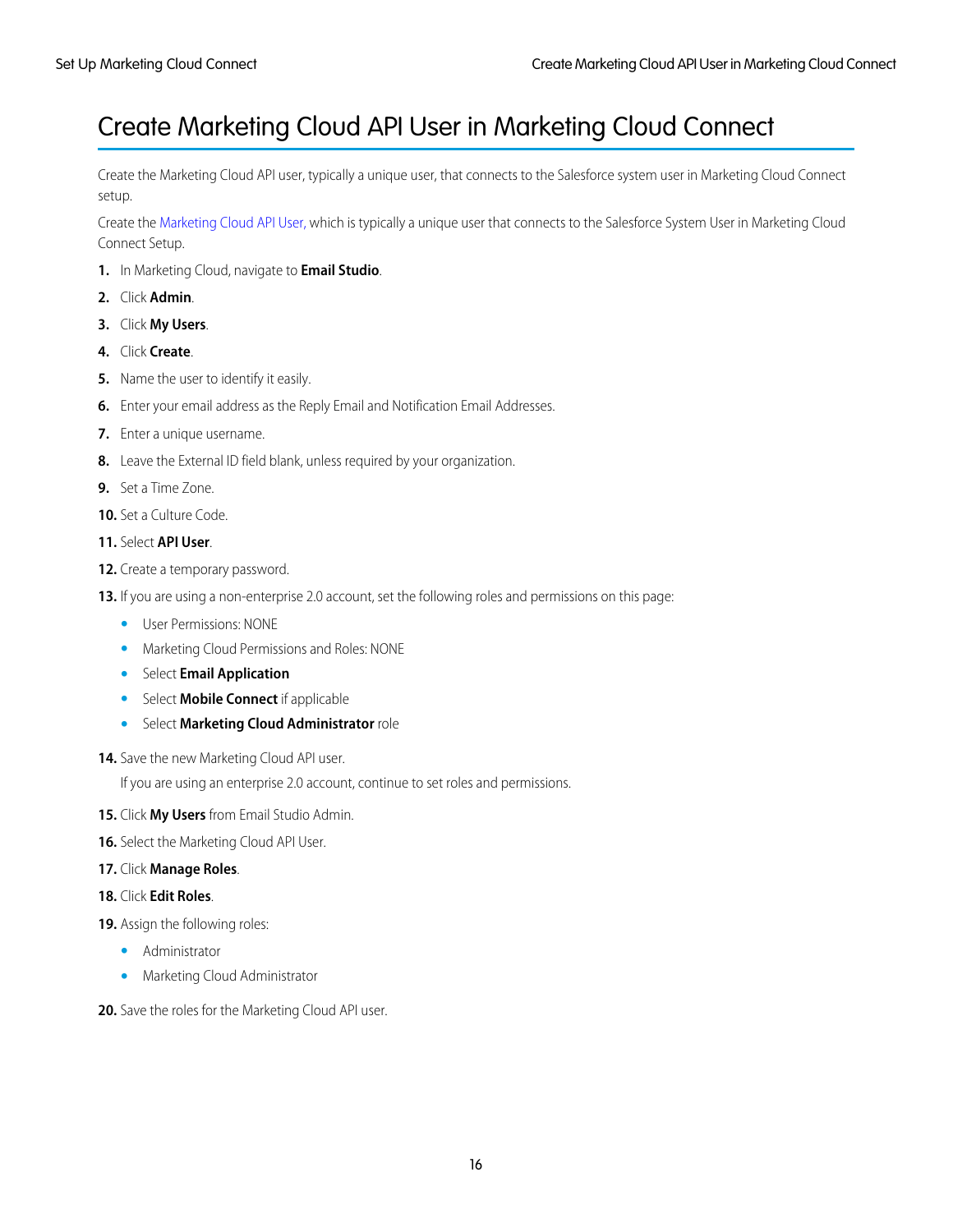

### <span id="page-20-0"></span>Connect Marketing Cloud API User in Marketing Cloud Connect

Connect the Marketing Cloud API user to the Salesforce system user to enable core system communication activities in Marketing Cloud Connect. These activities include pushing tracking data from the Marketing Cloud into your Sales or Service Clouds.

- **1.** In the Marketing Cloud, navigate to **Email Studio**.
- **2.** Click **Admin**.
- **3.** Expand Account Settings and click **My Users**.
- **4.** Select the API user.
- **5.** Click **Integrate** for Salesforce.com Status.
- **6.** Enter the Salesforce system user username.
- **7.** Save the settings.
- **8.** The Salesforce.com Status field updates to "Integrated" if the connection is successful.



### <span id="page-20-1"></span>Assign Business Units

For Marketing Cloud Enterprise 2.0 accounts, assign applicable business units to the Marketing Cloud API user. The Marketing Cloud Connect API user's business unit access in Marketing Cloud determines which business units are available for use within Sales or Service Cloud.

Note: If your Marketing Cloud account isn't Enterprise 2.0, proceed to the next topic. Not sure what type of account you have?  $\boldsymbol{\beta}$ Review Marketing Cloud editions to learn your account type or talk to your account representative.

- **1.** In the Marketing Cloud, navigate to **Email Studio**.
- **2.** Click **Admin**.
- **3.** Click **My Users**.
- **4.** Select the Marketing Cloud API User.
- **5.** Click **Manage Business Units** at the top of the Users table.
- **6.** Ensure that the selection under Default Business Unit is the top-level business unit.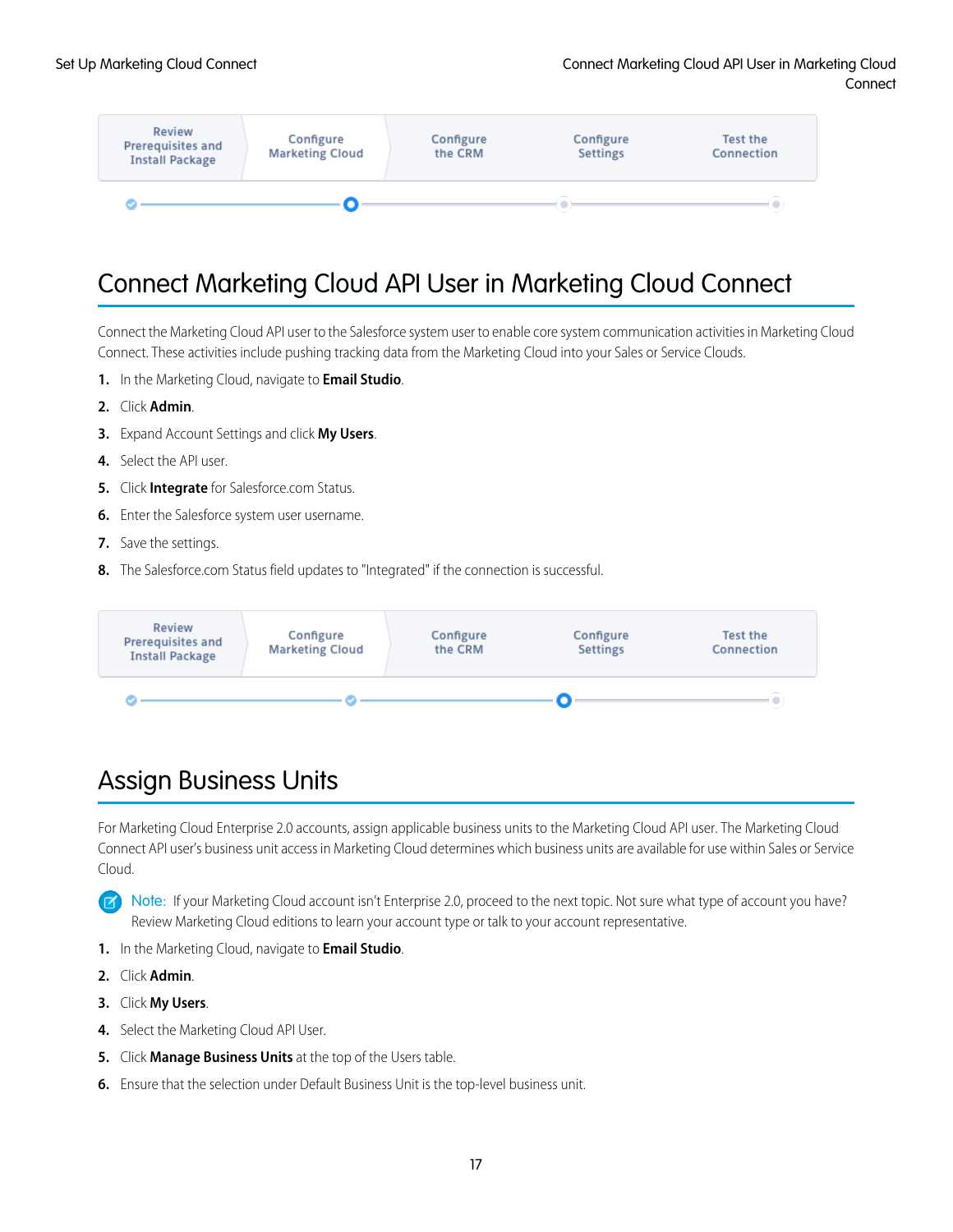- **7.** In the Associated Business Units section, select all business units to be used with Marketing Cloud Connect.
- **8.** Save the changes to the Marketing Cloud API User.

Note: Repeat this process when creating business units in the future for use with Marketing Cloud Connect.



### <span id="page-21-0"></span>Set Up Authentication

Complete these tasks to set up connected app authentication for Marketing Cloud Connect.

This mechanism authenticates between Sales, Service, and Marketing Clouds without requiring you to store Sales or Service Cloud passwords in the Marketing Cloud. It also prevents SOAP and REST API calls made by Marketing Cloud Connect from counting against your rolling 24-hour limit.

- **1.** In the Sales or Service cloud, click **Setup**.
- **2.** Under Administer, click **Manage Apps.**
- **3.** Click **Connected Apps**.
- **4.** Click **Salesforce Marketing Cloud**.
- **5.** Click **Edit Policies**.
- **6.** Under Permitted Users, select **Admin approved users are pre-authorized**.
- **7.** If a warning message appears, click **OK**.
- **8.** Under IP Relaxation, select **Relax IP restrictions**.
- **9.** Under Refresh Token Policy, select **Immediately expire refresh token**.
- **10.** Save changes.
- **11.** From Setup, click **Manage Users** under Administer.
- **12.** Click **Permission Sets**.
- **13.** Click **New**.
- **14.** Give the permission set a memorable name. For example, Marketing Cloud Connected App.
- **15.** Validate the generated API name and ensure that this field contains the desired value.
- **16.** Save the permission set.

Apply the permission sets to the API User: Marketing Cloud Connected App, Marketing Cloud Connector, Marketing Cloud Connector Admin, and Marketing Cloud System User.

- **17.** From Setup, click **Manage Users** under Administer.
- **18.** Click **Permission Sets**.
- **19.** Click the name of the newly created permission.
- **20.** Click **Manage Assignments**.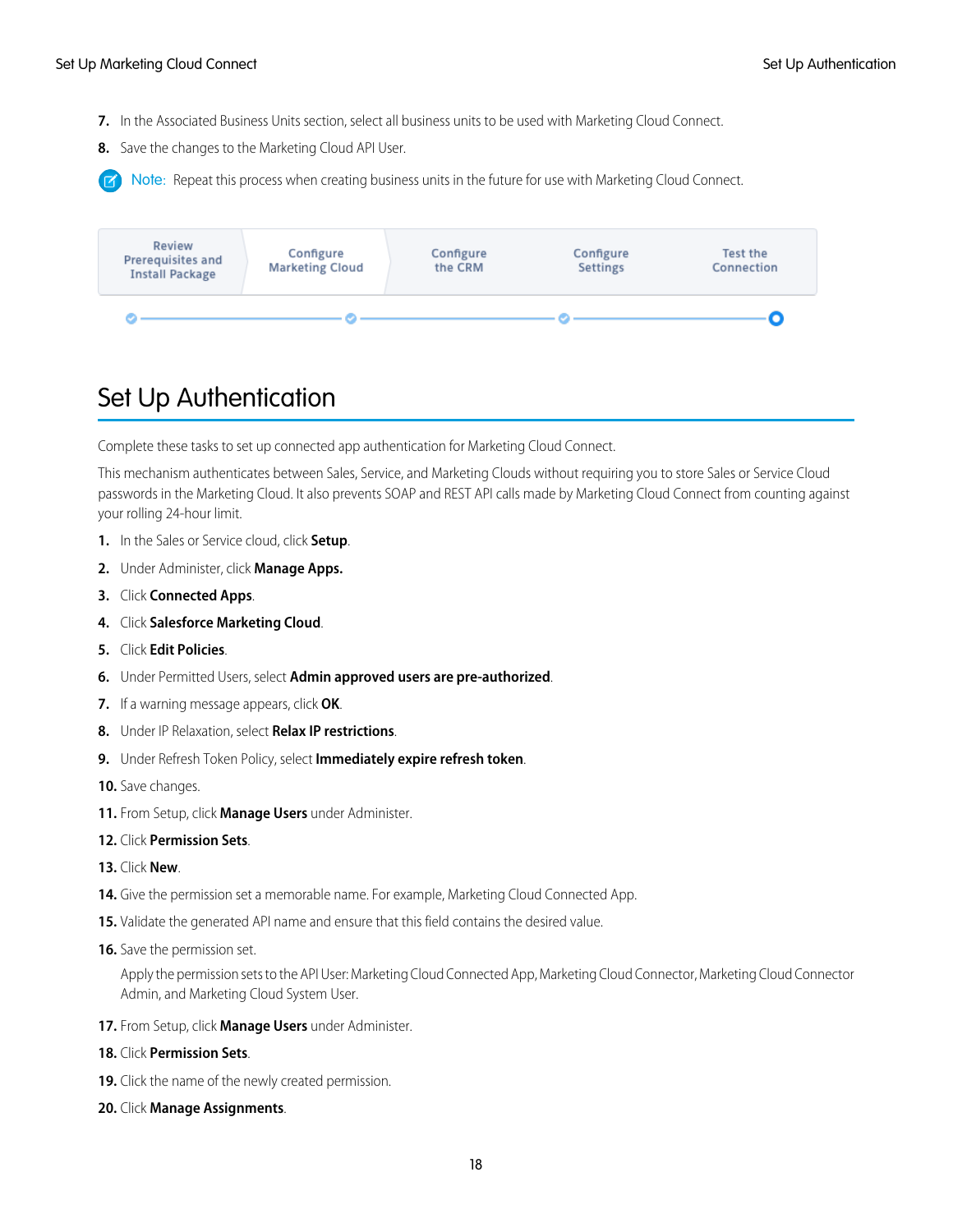#### **21.** Click **Add Assignments**.

- **22.** Select the users who need access to the connected app, typically those users who access Marketing Cloud Connect.
- **23.** Ensure that the Salesforce system user is selected for access.
- **24.** Click **Assign**.
- **25.** Click **Done**.
- **26.** In the Sales or Service cloud, click **Setup**.
- **27.** Under Administer, click **Manage Apps**.
- **28.** Click **Connected Apps**.
- **29.** Click **Salesforce Marketing Cloud**.
- **30.** Click **Manage Permission Sets**.
- **31.** Select the newly created permission set.
- **32.** Save changes.
	- Warning: During this process, the system automatically connects to any active Marketing Cloud session to establish the Marketing Cloud Connect API user. To prevent an incorrect connection, log out of any active Marketing Cloud sessions; closing the tab does not end an active session
- **33.** In Sales or Service Cloud, navigate to the **Marketing Cloud** tab.

If you are working with Salesforce Support and using a Marketing Cloud Production Support environment, click **Advanced Settings** and select **Sandbox** from the Marketing Cloud Environment list.

#### **34.** Click **Connect to Marketing Cloud**.

- **35.** Enter the username and password for the Marketing Cloud Connect API User.
- **36.** Click **Login**.

<span id="page-22-0"></span>

### Designate Default Workflow User

Complete the steps for designating a default workflow user as part of the CRM configuration of Marketing Cloud Connect.

The default workflow user is required for time-dependent workflows used by Marketing Cloud Connect. This username is displayed when the user who triggered the rule isn't active.

Note: Skip this task if you already use time-dependent workflows and a default workflow user is already designated in your Salesforce org.

- **1.** In Sales or Service Cloud, click **Setup**.
- **2.** Under Build, click **Create**.
- **3.** Click **Workflow & Approvals**.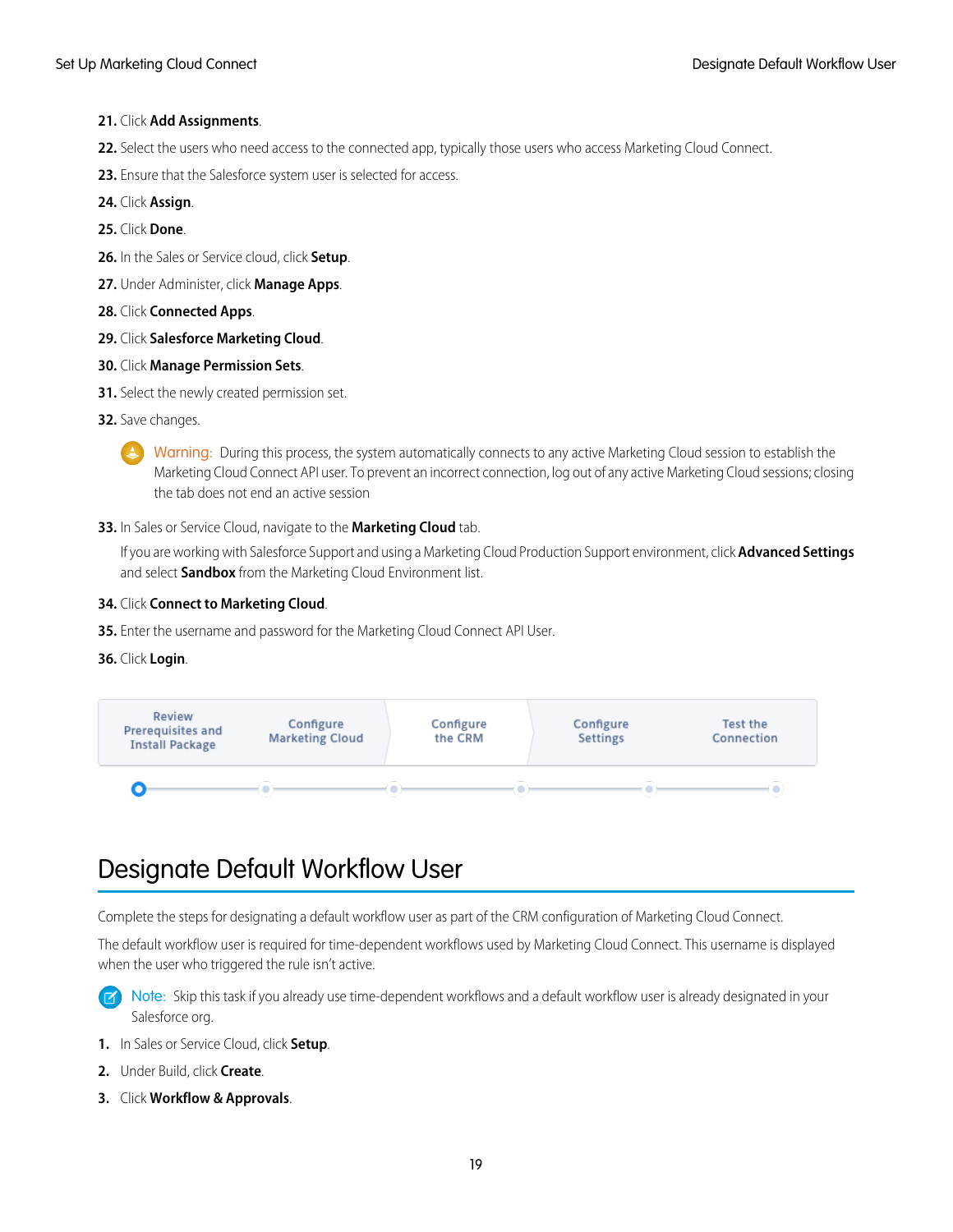#### **4.** Click **Process Automation Settings**.

- **5.** Designate the default workflow user using Lookup to choose the applicable user.
- **6.** Save the default workflow user.



### <span id="page-23-0"></span>Update Field-Level Security

Change field-level security making the email opt-out field visible on leads and contacts, which is a requirement for sending Marketing Cloud emails through Marketing Cloud Connect.

- **1.** In Sales or Service Cloud, navigate to **Setup**.
- **2.** Click **Customize** under Build.
- **3.** Click **Contacts**.
- **4.** Click **Fields**.
- **5.** Click **Email Opt Out**.
- **6.** Click **Set Field-Level Security**.
- **7.** Enable Visibility for all applicable profiles.
- **8.** Save.
- **9.** Click **Customize** under Build in the Setup menu.
- **10.** Click **Leads**.
- **11.** Click **Fields**.
- **12.** Click **Email Opt Out**.
- **13.** Click **Set Field-Level Security**.
- **14.** Enable Visibility for all applicable profiles.
- **15.** Save.

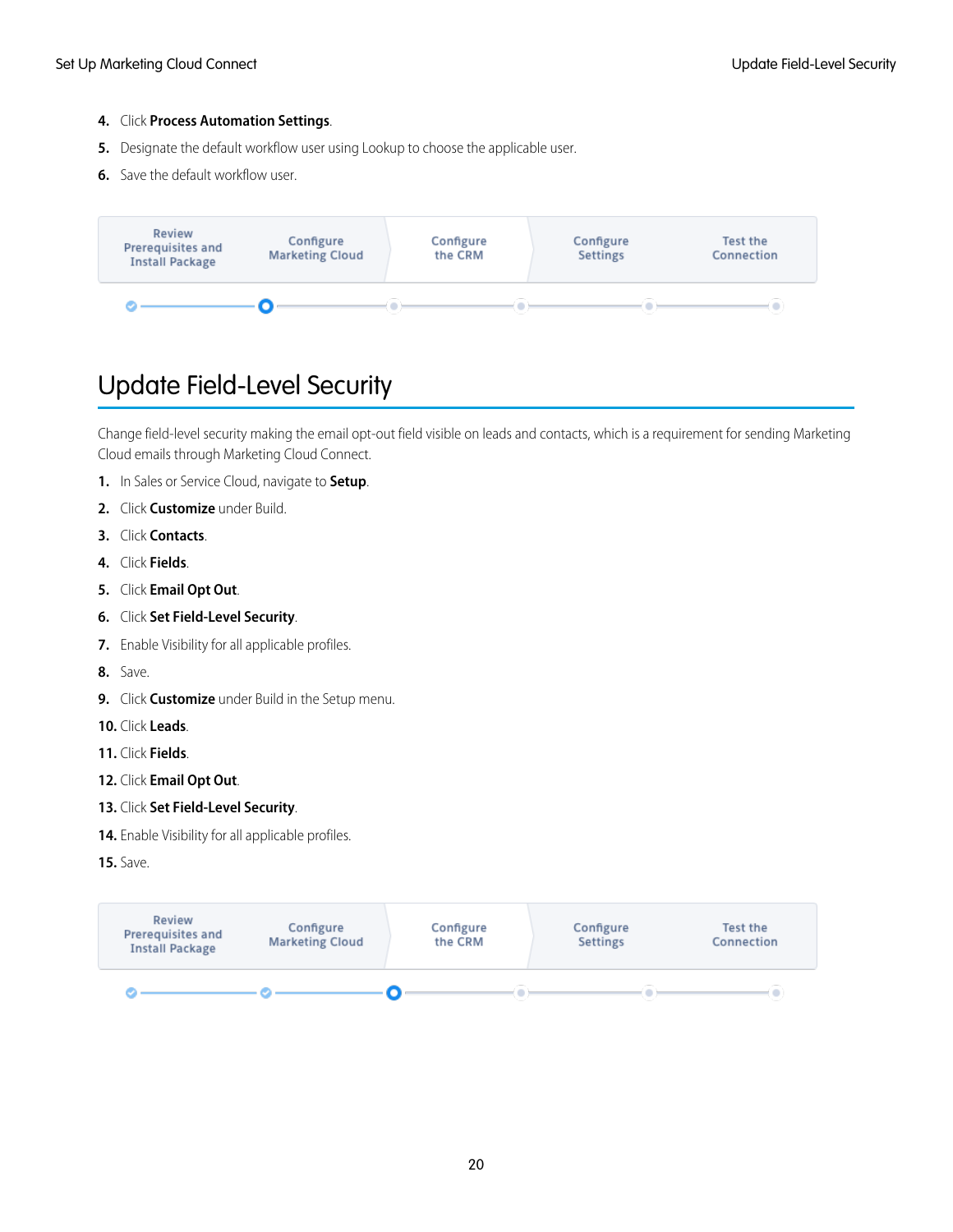### <span id="page-24-0"></span>Update Page Layouts

Add email and mobile send tracking to contact and lead pages to continue configuration of Sales and Service Cloud for Marketing Cloud Connect.

The Sales or Service Cloud admin performs this task to update the page layouts for contacts and leads to include Marketing Cloud Connect functionality.

- **1.** In the Sales or Service Cloud, navigate to **Setup**.
- **2.** Click **Customize** under Build.
- **3.** Click **Contacts**.
- **4.** Click **Page Layouts**.
- **5.** Select applicable page layout.
- **6.** Add **ContactActions** from the Visualforce Pages section.
- **7.** Add **Email Sends** from the Related Lists section.
- **8.** Add **Individual Email Results** from the Related Lists section.
- **9.** Save and do not close the tab.
- **10.** Click **Yes** if prompted to overwrite users' related list customizations.
- **11.** In the Setup menu, click **Customize** under Build.

**12.** Click **Leads**.

- **13.** Click **Page Layouts**.
- **14.** Add **LeadActions** from the Visualforce Pages section.
- **15.** Add **Email Sends** from the Related Lists section.
- **16.** Add **Individual Email Results** from the Related Lists section.
- **17.** Save and do not close the tab.
- **18.** Click **Yes** if prompted to overwrite users' related list customizations.
- **19.** Repeat these steps as necessary for desired page layouts.
	- Note: The Marketing Cloud Connect managed package includes the following page layout elements that are no longer needed and can be deleted if desired.
		- @deprecated / et4ae5.Defauot\_MID
		- **•** @deprecated / et4ae5.ExactTarget\_OAuth\_Token
		- **•** Default Marketing Cloud Page / et4ae5.Default\_ET\_Page
		- **•** Marketing Cloud Username / et4ae5.ExactTargetUsername
		- **•** Valid Marketing Cloud Admin / et4ae5.ExactTargetAdmin
		- **•** Valid Marketing Cloud User / et4ae5.ExactTargetUser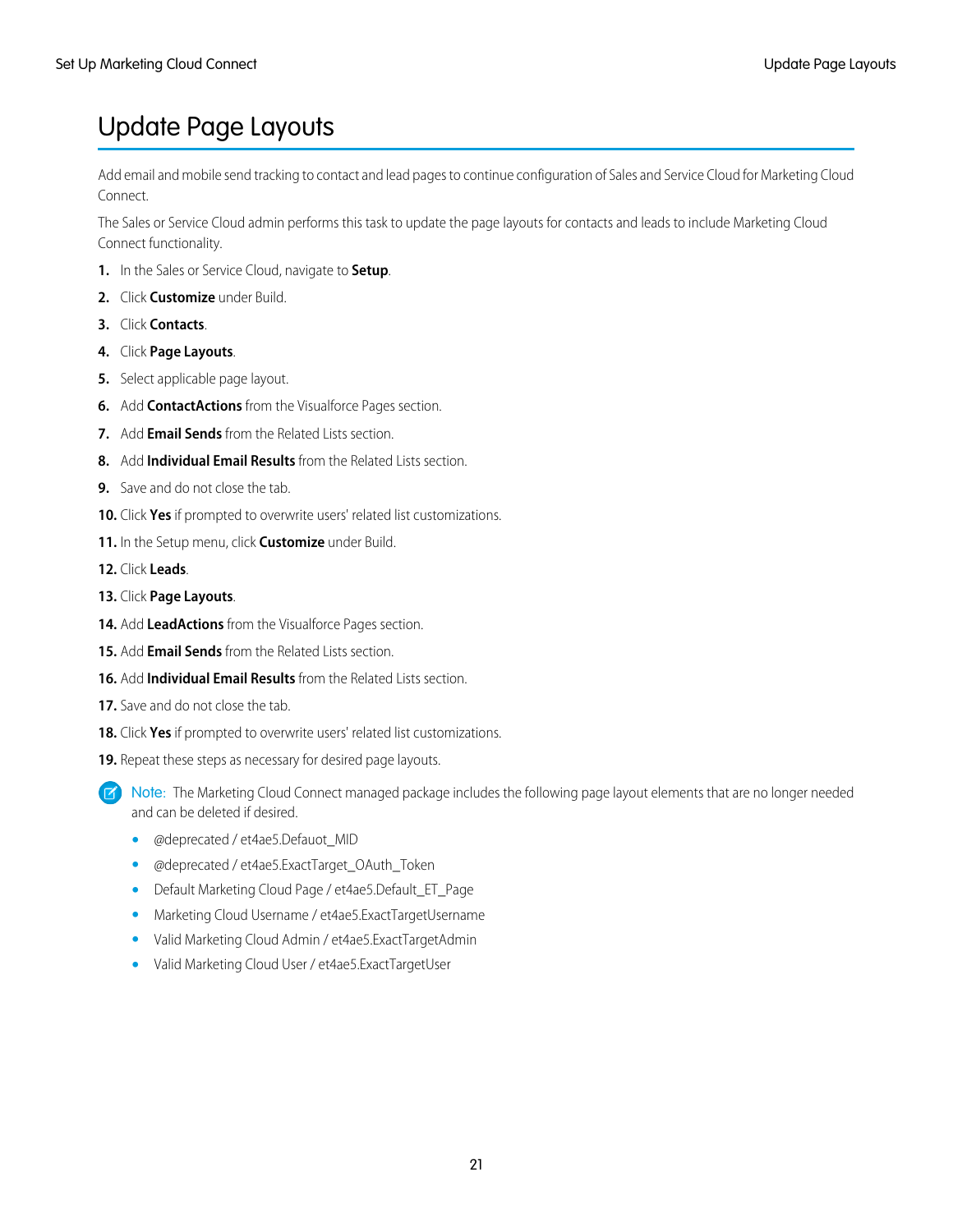

### <span id="page-25-0"></span>Launch the Setup Wizard

To configure Marketing Cloud Connect in Sales or Service Cloud, launch the setup wizard in Salesforce Classic UI.

This process launches the setup wizard to automatically add required IP addresses to the allowlist, create required workflows, and set up new permission sets.

Important: Lightning Experience doesn't support the setup wizard.  $\bf{a}$ 

Note: Custom domains aren't required to use the setup wizard. However, if you don't use the setup wizard, manually add IP  $\mathbb{Z}$ Addresses to the allowlist and create workflows.

- **1.** In the Sales or Service Cloud Setup menu, click **Security Controls** under Administer.
- **2.** Click **Session Settings**.
- **3.** Save without changing anything.
- **4.** In the Sales or Service Cloud, navigate to the **Marketing Cloud** tab.
- **5.** Agree to verify the Metadata API remote site.
- **6.** Start the automatic setup wizard.
- **7.** Ensure that you completed the pre-install tasks.
- **8.** Agree to the terms.
- **9.** To run the setup wizard, click **Configure Marketing Cloud Connect**.
- **10.** Click **Okay** when the wizard is complete.

If you couldn't automatically verify the Metadata API remote site, follow these steps to install the remote site manually.

- **11.** In the Sales or Service Cloud Setup menu, click **Security Controls** under Administer.
- **12.** Click **Remote Site Settings**.
- **13.** Click **New Remote Site**.
- **14.** Edit the new remote site with the following information:
	- **•** Remote Site Name: MetadataAPI
	- **•** Remote Site URL: https://{domain}.salesforce.com
	- **•** Description: Remote site setting to make callouts
- **15.** Save the remote site.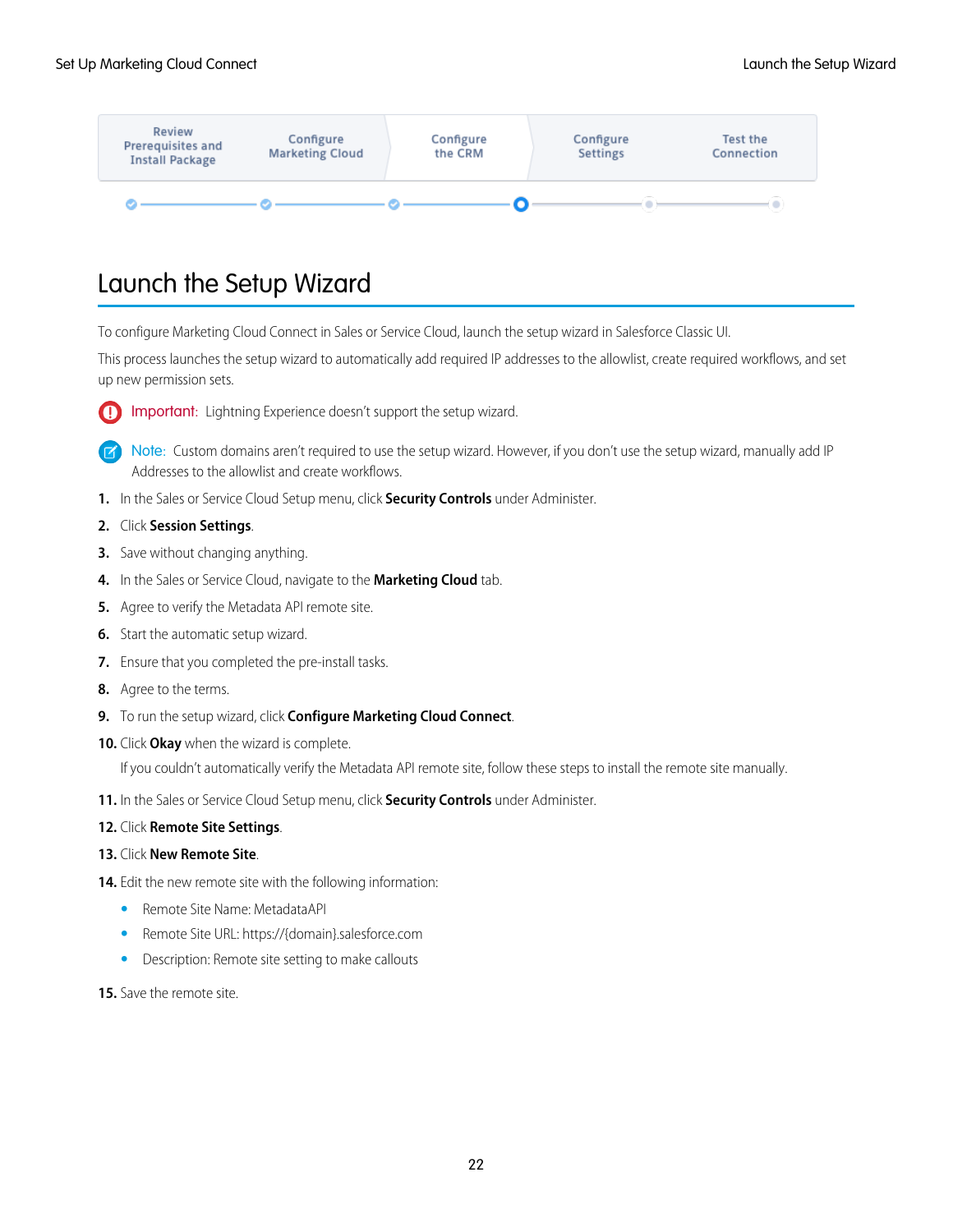

### <span id="page-26-0"></span>Connect to Marketing Cloud

The Sales or Service Cloud admin connects the Sales or Service Cloud account with the Marketing Cloud account using the Marketing Cloud API user credentials. This task completes the account-level connection for Marketing Cloud Connect.

- **1.** In the Sales or Service Cloud, navigate to the **Marketing Cloud** tab.
- **2.** Click **Show Advanced Settings.**

 $\sqrt{2}$ 

**3.** Enable Tenant-Specific OAuth Endpoints.

Note: When you enableTenant-Specific OAuth Endpoints, your Marketing Cloud Connector Settings are removed. If you are reintegrating, record your settings before enablement.

- **4.** Enter the Marketing Cloud API user credentials.
- **5.** To connect the accounts, click **Connect.**

You can now manage Marketing Cloud Connect settings and test the connection to complete the setup.



### <span id="page-26-1"></span>Manage Marketing Cloud Connect Settings

Admins access Marketing Cloud Connect settings and send configuration by navigating to the Marketing Cloud object in the Sales or Service Cloud. Admins can configure these settings, including sends, tracking, users, and business units, after the installation and setup process to enable sending through Marketing Cloud Connect. Edit settings anytime.

| <b>Field</b>                 | <b>Description</b>                                                                                                                     |
|------------------------------|----------------------------------------------------------------------------------------------------------------------------------------|
| Username                     | The username of the Marketing Cloud API user that connects the<br>accounts.                                                            |
| Marketing Cloud Type         | Marketing Cloud edition type.                                                                                                          |
| Send Types                   | Type of sends available for use through Marketing Cloud Connect.<br>Email must be selected to ensure that sends are enabled for users. |
| Alternate 'Reply-to' Options | Allows you to select from a configurable list of names and email<br>addresses to have replies sent. Reply Mail Management must be      |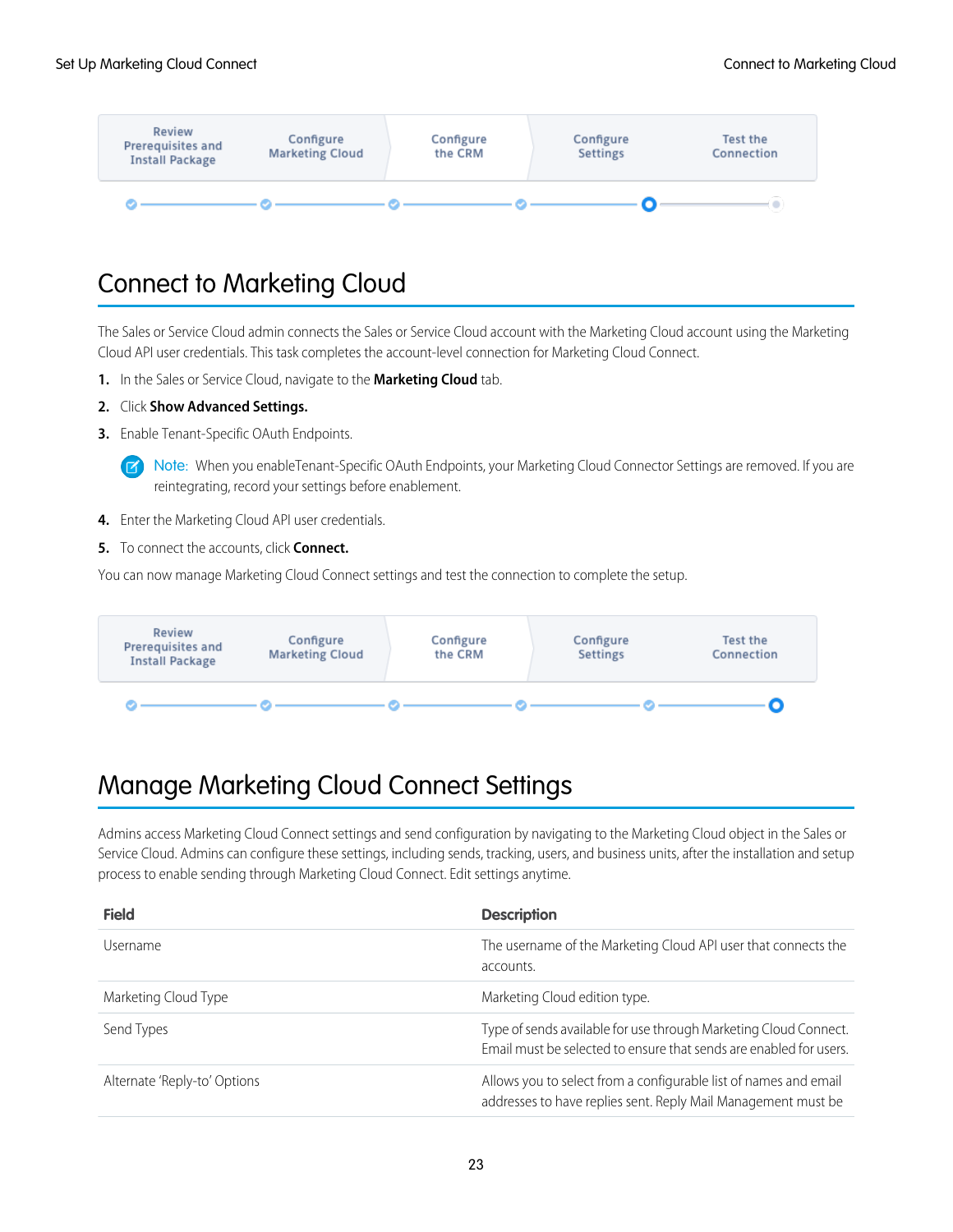| <b>Field</b>                     | <b>Description</b>                                                                                                                                                                                                                                                                         |
|----------------------------------|--------------------------------------------------------------------------------------------------------------------------------------------------------------------------------------------------------------------------------------------------------------------------------------------|
|                                  | enabled and configured in Marketing Cloud for Reply-To Options<br>to work.                                                                                                                                                                                                                 |
| Marketing Cloud Deep Link Access | These Edit, New Email, and Go To Marketing Cloud links<br>automatically log in users to Marketing Cloud to perform those<br>functions. Use this configuration setting to restrict the use of these<br>deep links within the Marketing Cloud Connect installation.                          |
| Target Audience                  | Recipient type that can be selected for sending. Select Report and<br>Campaign to enable sending through Marketing Cloud Connect.<br>Only active campaigns are sendable. With scope by user<br>configuration, you need access to folders containing the desired<br>report to send to them. |
| <b>Exclusion Audience</b>        | Audience type that can be excluded from targeted audiences.                                                                                                                                                                                                                                |
| Retry Failed Sends               | If this option is selected, the system retries sending if the system<br>is temporarily unavailable. The option to cancel a send is provided<br>to prevent it from being retried. Retry is only available when a<br>support ticket recipient has been added to this settings page.          |
| My Personal Custom Reports       | Enabling this option allows sending to reports saved in My Personal<br>Custom Reports folder. This option is available for scope by user<br>account configuration only, as system admins do not have access<br>to this folder.                                                             |
| Restriction                      | Select the desired restriction level of Marketing Cloud Connect<br>triggered sends to only admins or admins and users. This restriction<br>applies only to the administration of triggered sends, not sending<br>them.                                                                     |
| <b>Enabled Objects</b>           | Set the list of objects that triggered sends can be created for within<br>Marketing Cloud Connect.                                                                                                                                                                                         |
| Support Ticket Recipient         | Set an email address of the Salesforce support resource in your<br>company who gets notifications of issues or problems with<br>Marketing Cloud Connect.                                                                                                                                   |
| Logging                          | Selecting this option starts logging all package-related API calls<br>and associated details. Logging is disabled 60 minutes after it is<br>enabled.                                                                                                                                       |
| <b>Tracking Detail</b>           | Select the desired level of tracking data to return to the Sales or<br>Service Cloud from the Marketing Cloud.                                                                                                                                                                             |
| Tracking Frequency               | Set the desired frequency for tracking data to be updated. We<br>recommend hourly.                                                                                                                                                                                                         |
| Number of Days Tracked           | Set the number of days that tracking data is returned to the Sales<br>or Service Cloud after the send, up to 365 days. Tracking data is<br>retained in Salesforce after this time period has expired. We<br>recommend 90 days.                                                             |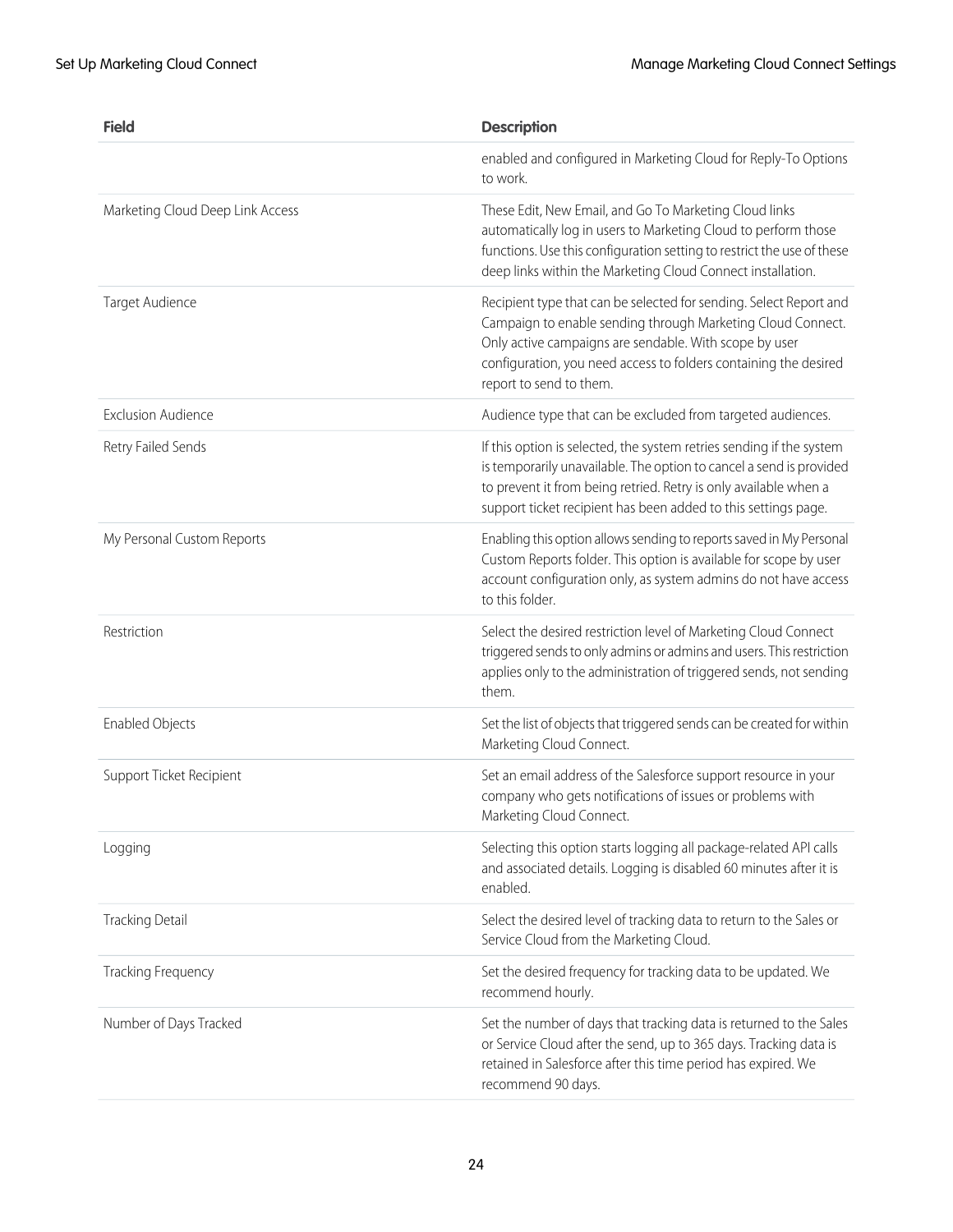| <b>Field</b>                                       | <b>Description</b>                                                                                                                                                                                                     |
|----------------------------------------------------|------------------------------------------------------------------------------------------------------------------------------------------------------------------------------------------------------------------------|
| Campaign Member Tracking                           | Allows for setting campaign member status based on tracking<br>data.                                                                                                                                                   |
| (Advanced setting) Tenant-Specific OAuth Endpoints | Enable tenant-specific OAuth endpoints or remove to use generic<br>endpoints. Use these endpoints to enable security interactions for<br>your integration and protect against service disruptions in<br>authentication |

### <span id="page-28-0"></span>Business Unit Management

Marketing Cloud Connect admins follow these steps to map business units from Marketing Cloud Enterprise 2.0 accounts across clouds to enable them in Marketing Cloud Connect. Not sure what type of account you have? Review Marketing Cloud editions for more information.

 $\mathbf{z}$ Note: Before installation and configuration, confirm that the Marketing Cloud API user can access the following items:

- **•** Top-level default parent business unit.
- **•** All business units that are enabled for sends through Marketing Cloud Connect.
- **1.** In Sales or Service Cloud, navigate to the **Marketing Cloud** tab.
- **2.** Click **Configure Marketing Cloud Connector**.
- **3.** Click **Manage Business Units**.
- **4.** Select business units to enable.
- **5.** Save the selections.
- <span id="page-28-1"></span>Note: This page only supports 4,000 business units. If you have more than 4,000, create a business unit tab as a custom solution  $\boldsymbol{\beta}$ to accommodate more. You can use a single integration user for a maximum of five business units.

### Map Attribute Fields

To personalize communications, map Sales Cloud Contact, Lead, and Account objects within the Marketing Cloud to share attributes across the clouds and enable personalization for Marketing Cloud Connect communications. Multi-org does not support Web Collect or custom field and attribute mapping.

- **1.** In Marketing Cloud, navigate to **Email Studio**.
- **2.** Click **Subscribers**.
- **3.** Click **Profile Management**.
- **4.** Select an existing attribute or create one.
- **5.** In the New Attribute Properties modal, click the **Salesforce** tab within the attribute properties.

Note: The Salesforce tab is only available if you already connected your Marketing Cloud account with your Sales or Service  $\mathbb{Z}$ Cloud org through Marketing Cloud Connect.

- **6.** To map the attribute, select the field.
- **7.** Repeat to map each attribute to a field in the Sales or Service Cloud.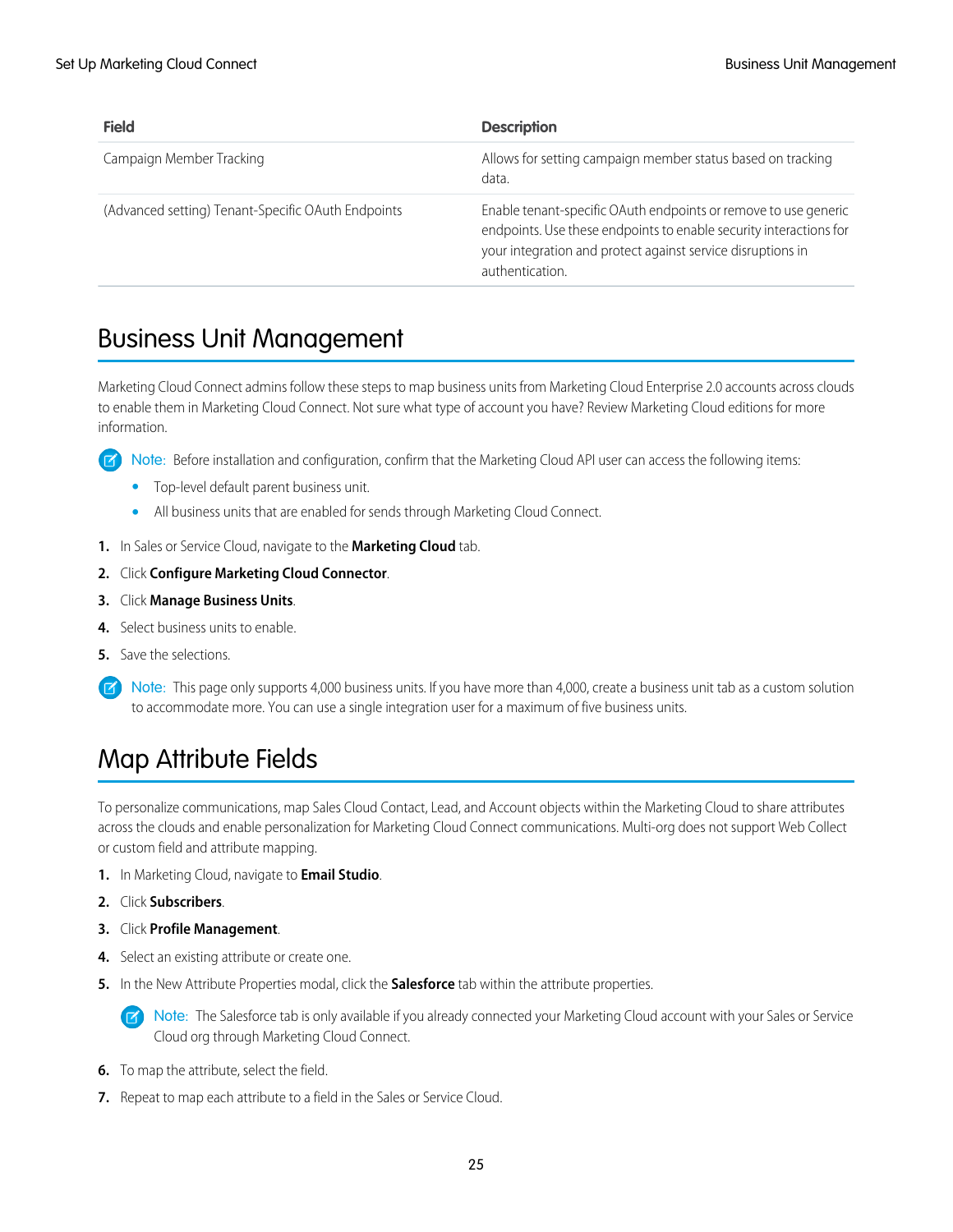### <span id="page-29-0"></span>Test the Connection in Marketing Cloud Connect

Complete these steps to ensure Marketing Cloud Connect is set up properly for sending. Create an email in Marketing. Next, create a lead and report for this test. Send the email from the Email Sends object in Sales Cloud, using the lead and report you created. Verify that the test completed.

[Map field attributes](#page-28-1) on page 25 in Marketing Cloud and ensure that you configured Marketing Cloud Connect settings before completing this test.

- **1.** To create an email for this test, navigate to **Email Studio** in Marketing Cloud.
- **2.** Click **Content** and create an email. For example:

```
Sent to: %%emailaddr%% <br> JobID: %%jobid%% <br> <table cellpadding="2"
cellspacing="0" width="600" ID="Table5" Border=0><tr><td><font face="verdana" size="1"
color="#444444">This email was sent by: <b>%%Member_Busname%%</b><br>%%Member_Addr%%
%%Member_City%%, %%Member_State%%, %%Member_PostalCode%%,
%%Member_Country%%<br><br></font></td></tr></table> %%jobid%%<br><br> <a
href="%%unsub_center_url%%" alias="Unsubscribe">Unsubscribe</a> <custom
name="opencounter" type="tracking">
```
- **3.** Select the **Text Only** option.
- **4.** Name the email and click **Next**.
- **5.** Enter a subject line, for example, *Integration Test*.
- **6.** To test field mapping and personalization, enter the profile attributes that you mapped and System Attributes.
- **7.** Select these System Snippets: **Physical Mailing Address (Required)**, **Profile Center (Required)**, and **Forward to a Friend**.
- **8.** Save the email.
- **9.** To create a lead and report for this test, navigate to the **Leads** object in Sales Cloud.
- **10.** Create a lead with your name, email address, and ZIP code.
- **11.** Navigate to the **Reports** object.
- **12.** Create a report that displays only your lead record. Include Contact or Lead ID in the report. For example, create a Lead Report where Last Name = your last name and ZIP code = your ZIP code.
- **13.** Save the report to the Marketing Cloud Admin report folder.
- **14.** If your account is configured for non-scope by user, filter the report to show all leads.
- **15.** To test the connection by sending an email, navigate to the **Marketing Cloud** object
- **16.** To select the email you created for this test, click **Find**.
- **17.** Select **Report** for Recipients and search for the report you created for this test.
- **18.** Select your email address for the From email address list.
- **19.** Certify that all of these people have opted in.
- **20.** Send the email.
- **21.** To verify the test in the Sales Cloud, navigate to the **Email Sends** object.



**EX** Note: The test send can take up to 60 minutes to complete.

**22.** Click the Email Send Number in the Recently Viewed list that corresponds with the test send.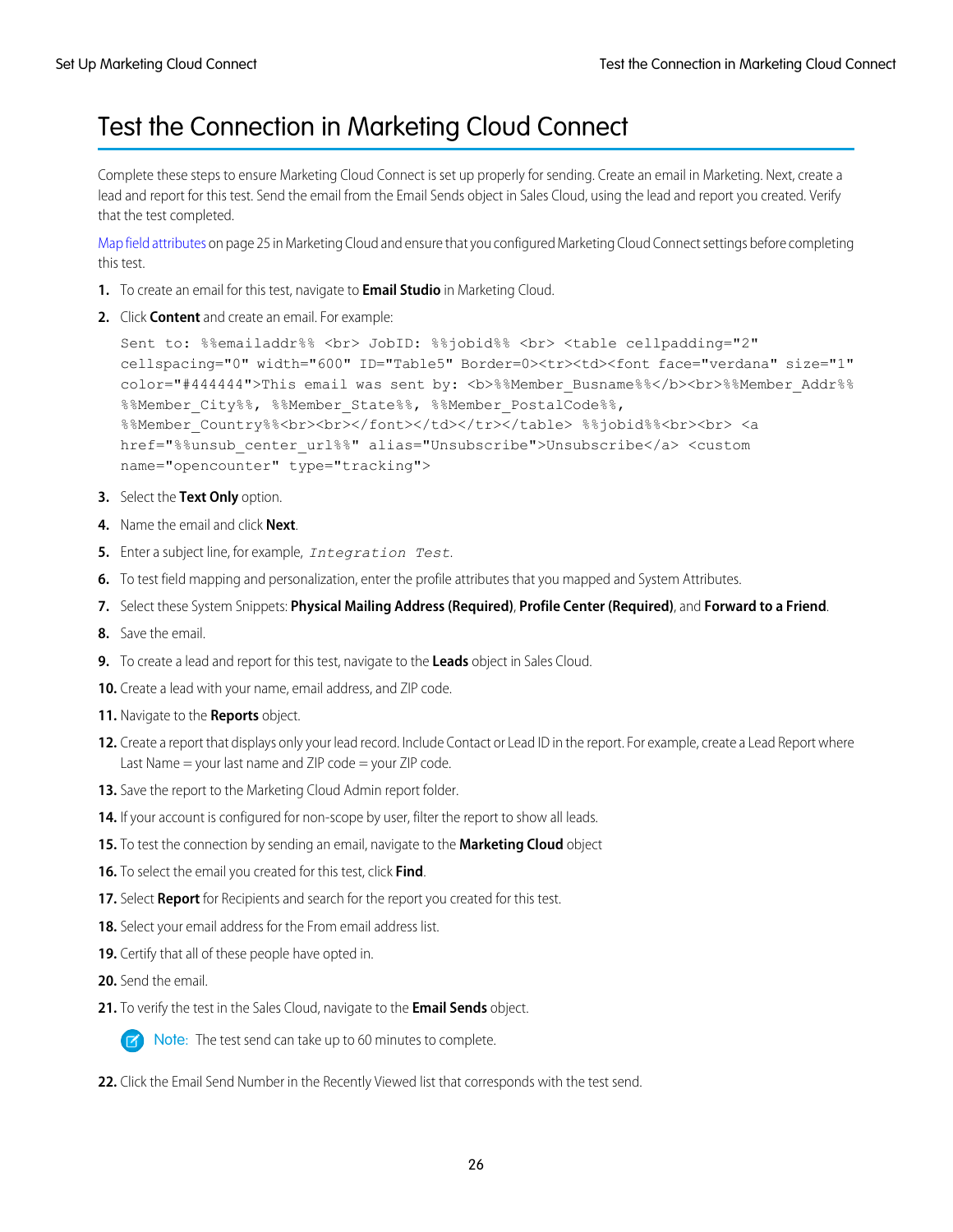**23.** To confirm that send was completed, check the status of the email.

**24.** Check the test email that you received to ensure the personalization populated correctly.

Previous Topic: [Configure Settings](https://help.salesforce.com/apex/HTViewHelpDoc?id=mc_co_configure_settings.htm&language=en_US#mc_co_configure_settings)



### <span id="page-30-0"></span>Manage Users

After completing the Marketing Cloud Connect installation and setup, integrate Marketing Cloud and Sales or Service Cloud users to enable access to Marketing Cloud Connect.

 $\left( \mathbf{z}\right)$ 

Note: Marketing Cloud Connect users need a license for the Marketing Cloud and a license for Salesforce CRM to use most Marketing Cloud Connect functionality.

### Enterprise 2.0 Marketing Cloud Accounts

The Marketing Cloud admin follows this process to set up users in Enterprise 2.0 Marketing Cloud accounts for Marketing Cloud Connect.

- **1.** In Marketing Cloud, navigate to **Email Studio**.
- **2.** Click **Admin**.
- **3.** Click **My Users**.
- **4.** Select the user to connect.
- **5.** Click **Integrate** for Salesforce.com Status.
- **6.** Enter Sales or Service Cloud username.
- **7.** Save settings.
- **8.** From My Users, select the user.
- **9.** Click **Manage Roles**.

**10.** Select the applicable business unit.

**11.** Click **Edit Roles**.

**12.** Select the following minimum permissions required for sending through Marketing Cloud Connect:

- **• Content Creator**
- **• Data Manager**
- **• Marketing Cloud Content Editor/Publisher**

**13.** Save the roles.

### All Other Marketing Cloud Accounts

The Marketing Cloud admin follows this process to set up users in all non-Enterprise 2.0 Marketing Cloud accounts for Marketing Cloud Connect.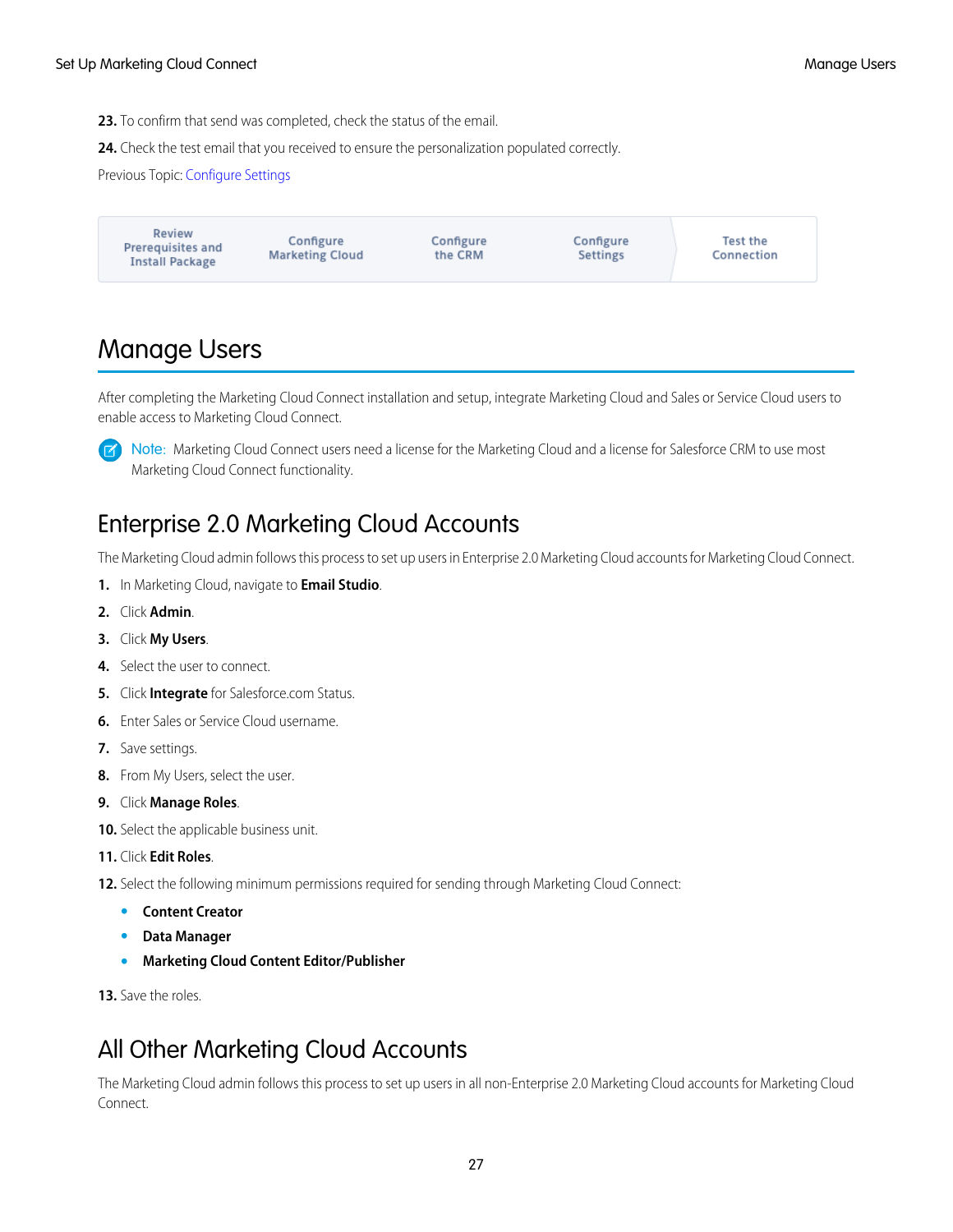- **1.** In Marketing Cloud, navigate to **Email Studio**.
- **2.** Click **Admin**.
- **3.** Click **Account Settings**.
- **4.** Click **My Users**.
- **5.** Click the applicable user.
- **6.** Click **Integrate** for Salesforce.com Status.
- **7.** Enter Sales or Service Cloud username.
- **8.** Save settings.
- **9.** Click **Edit**.
- **10.** Select **Enabled**.
- **11.** Select **API User**.
- **12.** Under User Permissions, select the following minimum permissions:
	- **• Grant the user access to the web services**
	- **• Administrative Data Management**
	- **• Manage Data Extension Data and Retention Policy**
- **13.** Under Marketing Cloud Permissions and Roles, select **Email** for applications.
- **14.** Under Marketing Cloud Permissions and Roles, select **Marketing Cloud Content Editor/Publisher** or **Administrator** for roles.
- **15.** Save the user changes.
- **16.** Repeat this process for all integration users.

### Integrate Users with Marketing Cloud

The Marketing Cloud Connect admin finishes the user setup process in Marketing Cloud Connect.

- **1.** In Sales or Service Cloud, navigate to the **Marketing Cloud** tab.
- **2.** Click **Configure Marketing Cloud Connector**.
- **3.** Click **Manage Users**.
- **4.** Select each applicable user.
- **5.** To complete setup of Marketing Cloud Connect users, save changes.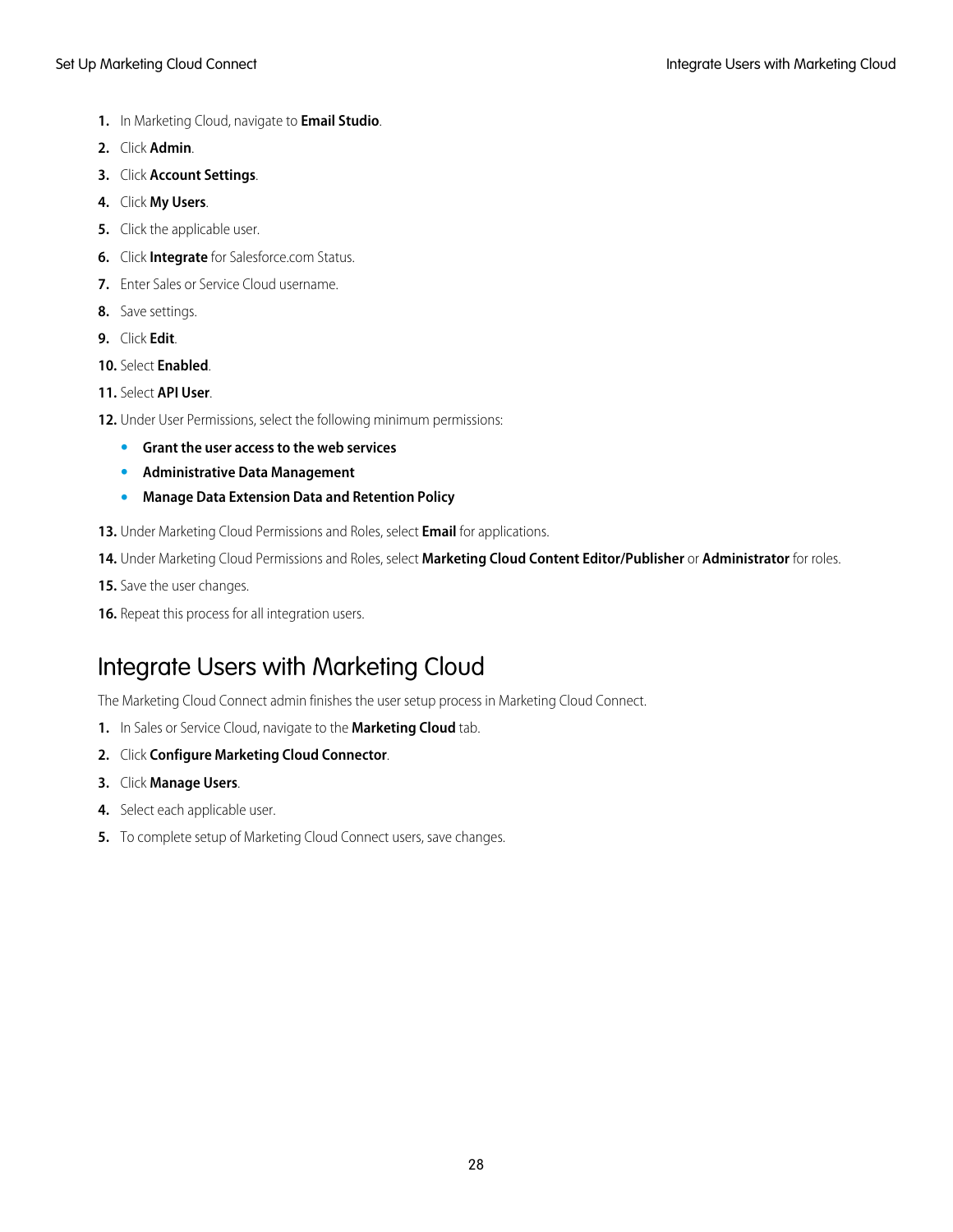## <span id="page-32-0"></span>MARKETING CLOUD CONNECT USE CASES

Learn about how you can use Marketing Cloud Connect features after completing setup. Follow steps to configure a multi-org setup, send emails, configure triggered sends, configure Synchronized Data Sources, and integrate with Journey Builder.

#### [Multi-Org Account Configuration in Marketing Cloud Connect](#page-32-1)

Multi-Org is an Enterprise 2.0 account configuration. This configuration allows individual Marketing Cloud business units to connect with a single Salesforce org, independent of the parent account or other business units. Using Marketing Cloud Connect, this configuration includes two setup scenarios:

#### [Email Sends](#page-38-0)

Integrated users send Marketing Cloud emails through the Sales or Service Cloud with Marketing Cloud Connect. Send single emails to leads, contacts, and person account records, or send to a list through campaigns and reports.

#### [Salesforce Data Extensions in Marketing Cloud Connect](#page-42-0)

A data extension is a table that contains your data. With Marketing Cloud Connect, push tracking data from the Marketing Cloud back to your Sales or Service Cloud orgs using Salesforce data extensions (SFDEs). Push any tracking data for emails sent to SFDE audiences using Marketing Cloud Salesforce Sends to the Salesforce Contact or Lead record in the connected org. SFDEs can use the same Marketing Cloud segmentation and filtering tools as standard data extensions. Data extensions created from sends to reports or campaigns have a hard-coded retention policy of five days.

#### [Triggered Sends](#page-43-0)

Use triggered email sends to create and send automated messages to Salesforce contacts, leads, or person accounts when object records are created or updated.

#### [Synchronized Data Sources in Contact Builder](#page-47-0)

Synchronized Data Sources in Contact Builder bring data from across all parts of the Salesforce Customer Success Platform into your Marketing Cloud account. Synchronized Data Sources synchronize data from your Salesforce account at pre-specified time intervals, including data schema and relationships previously established in your Salesforce CRM account.

#### [Journey Builder Integration](#page-49-0)

<span id="page-32-1"></span>Journey Builder is a Marketing Cloud application used for creating responsive automated multi-channel campaigns. Use Journey Builder to design a communication plan that reaches customers at every stage of their journey with your brand. Configure Marketing Cloud Connect in your org to access specific Journey Builder features within the Sales or Service Clouds. For example, add a lead, contact, or a user to a journey, or update a Salesforce object as a step in the journey.

### Multi-Org Account Configuration in Marketing Cloud Connect

Multi-Org is an Enterprise 2.0 account configuration. This configuration allows individual Marketing Cloud business units to connect with a single Salesforce org, independent of the parent account or other business units. Using Marketing Cloud Connect, this configuration includes two setup scenarios:

- **•** Multiple business units connected to multiple orgs.
- **•** Multiple business units connected to a single org.
	- Note: Multi-Org is available for Enterprise 2.0 accounts using version 5.494 or higher of the managed package. It requires Connected App Authentication and Custom Profile Centers. Not sure what type of account you have? Review Marketing Cloud editions for more information.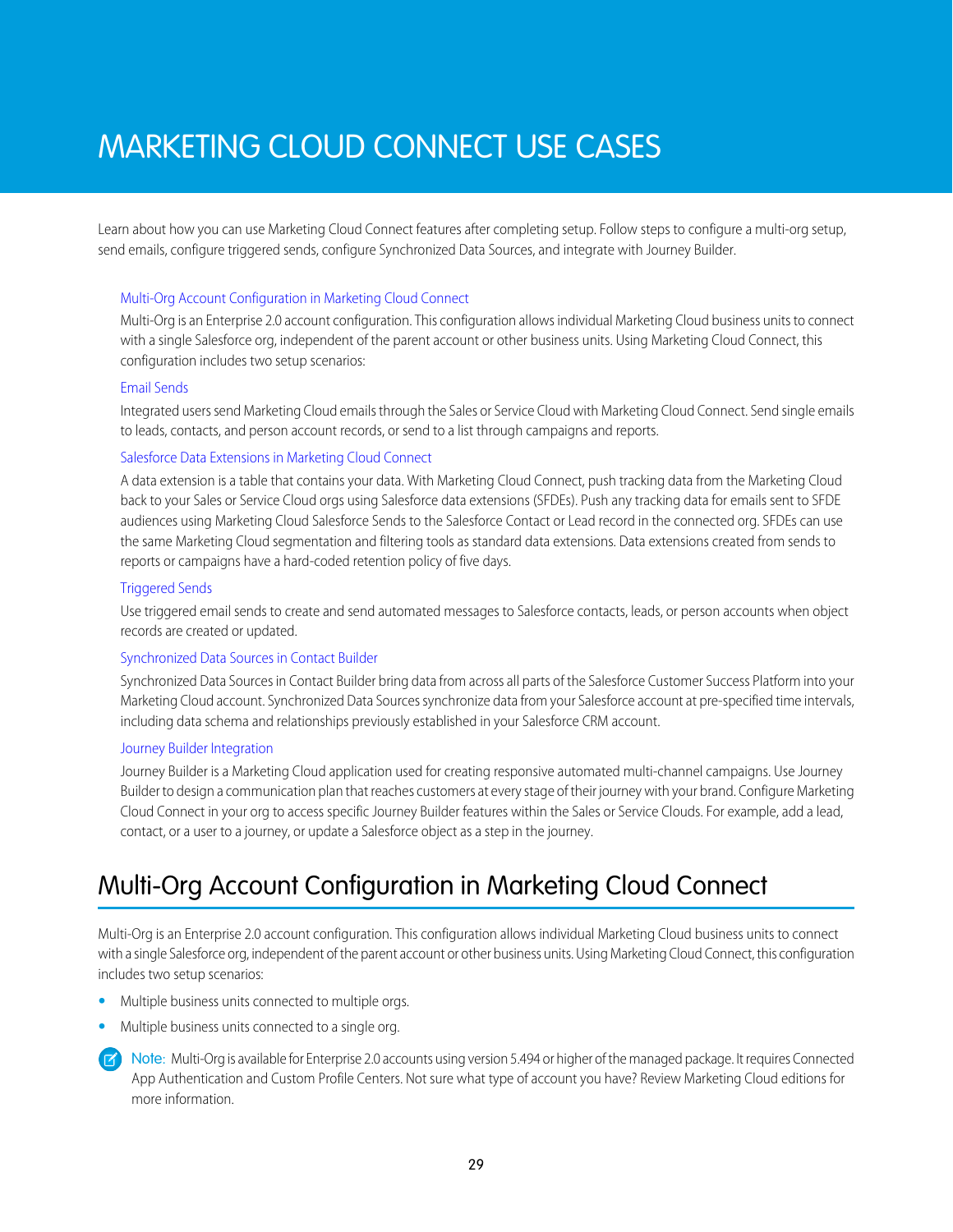These best practices are recommended when configuring multi-org.

**•** Control access to All Subscribers list.

The Marketing Cloud All Subscribers list is a comprehensive list of all subscribers, even in a multi-org account. To prevent users from seeing subscribers outside of an org they can access, remove non-admin users' access to All Subscribers and use Subscriber Business Unit Filters.

**•** Utilize a custom Profile Center.

Custom Profile Centers are required for Multi-Org accounts. Customers can view and edit selected profile attributes and global subscription preferences with a Custom Profile Center. Remember, you are legally required to honor subscribers choice for receiving or unsubscribing from communications.

**•** Plan your business unit and user connections.

While disconnecting accounts is supported, plan your Salesforce org to Marketing Cloud business unit and user connections carefully before implementation.

**•** Use dedicated API users.

Assign each connected business unit a dedicated API user to reduce confusion after connecting. If multiple business units are connected to the same Salesforce org, use a shared API User.

**•** Use one version of the connector.

When connecting your Marketing Cloud account with multiple orgs, use the same version of the connector in each connected org. For example, don't use V2 in one Salesforce org and Marketing Cloud Connect (V5) in another Salesforce org.

Warning: If you use Synchronized Data Sources with multi-org configuration, when you disconnect a business unit from Sales or Service Cloud, synchronized data extension names can change. To ensure that they continue working, update query activities that reference those synchronized data extensions.

#### [Multi-Org Account and User Configuration](#page-33-0)

Through Marketing Cloud Connect, multi-org supports connections for one Marketing Cloud business unit to one Sales or Service Cloud org. Multi-org also supports many Marketing Cloud business units to one Sales or Service Cloud org. Multi-org doesn't support connections for a single business unit to multiple Sales or Service Cloud orgs, or business units of multiple Enterprise 2.0 accounts to the same org. Multi-org supports various user mappings based on these business unit configurations.

#### [Multi-Org FAQs](#page-35-0)

Answers to your questions about Marketing Cloud Connect multi-org configuration.

#### <span id="page-33-0"></span>[Upgrade to a Multi-Org Account](#page-38-1)

With Marketing Cloud Connect, multi-org accounts offer flexibility, but upgrading impacts the underlying structure of your Enterprise 2.0 account. Before upgrading, review these considerations for compatibility:

### Multi-Org Account and User Configuration

Through Marketing Cloud Connect, multi-org supports connections for one Marketing Cloud business unit to one Sales or Service Cloud org. Multi-org also supports many Marketing Cloud business units to one Sales or Service Cloud org. Multi-org doesn't support connections for a single business unit to multiple Sales or Service Cloud orgs, or business units of multiple Enterprise 2.0 accounts to the same org. Multi-org supports various user mappings based on these business unit configurations.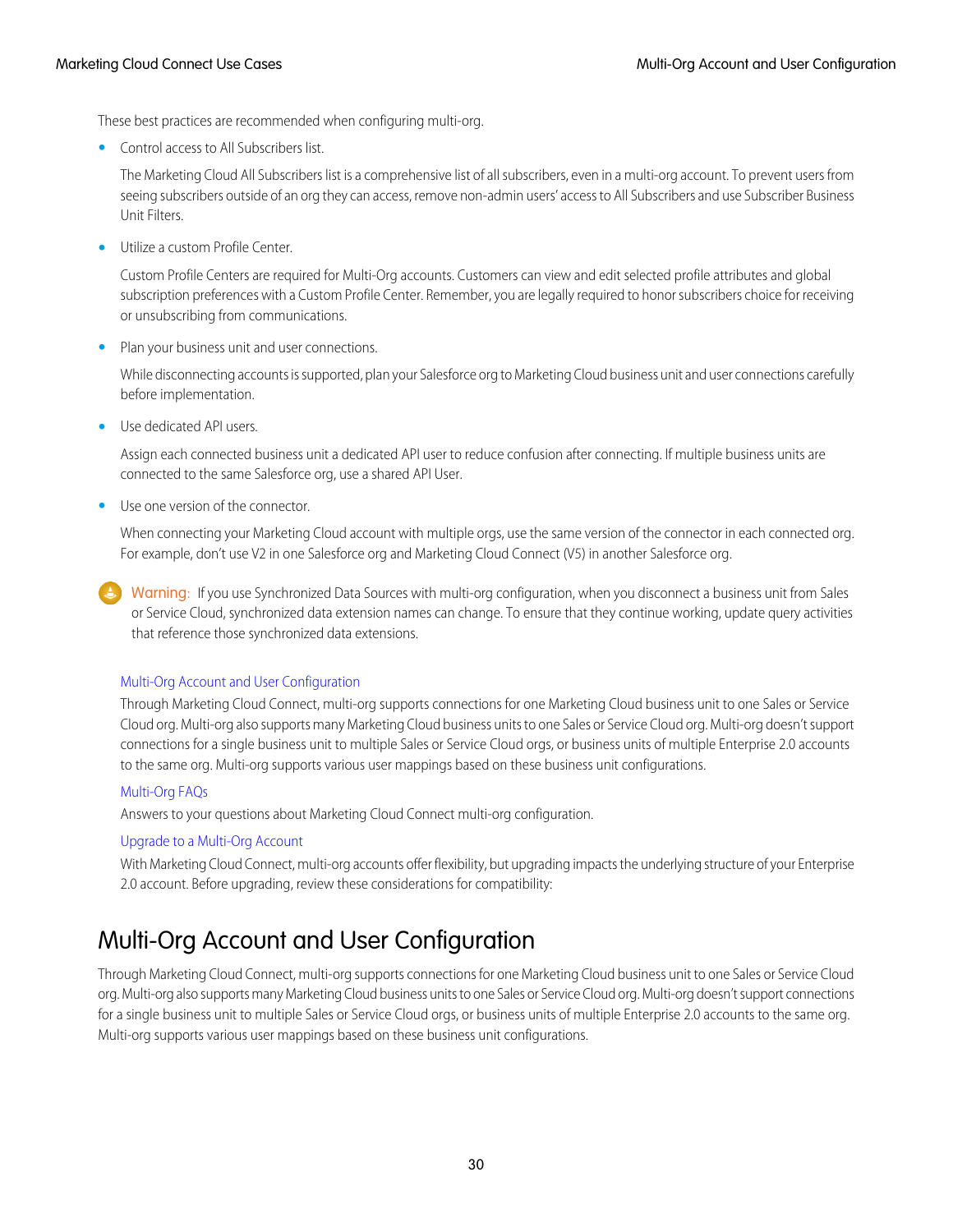

### Multi-Org User Configurations

A single Marketing Cloud user can access multiple Marketing Cloud business units. Business unit access determines the ability to access multiple orgs.



- **•** You can map a single Marketing Cloud user to multiple Sales or Service Cloud users if the Sales or Service Cloud users are in different orgs and the Marketing Cloud user has access to the connected business units. In this example, although user, U1, is already mapped to UA in ORGA, U1 can also map to UC in ORGB since U1 has access to both business units and UA and UC are in different Orgs.
- **•** You can't map a single Marketing Cloud user to more than one Sales or Service Cloud user within one org. In this example, U1 is mapped to UA and can't be mapped to any other user in the same org, shown by broken line 1.
- **•** You can't map a Marketing Cloud user to a Sales or Service Cloud user if that org is connected to a business unit that the Marketing Cloud user can't access. In this example, U2 does not have access to BU2, so U2 can't map to UC, shown by broken line 2.
- You can map users to multiple orgs through multiple business units. However, users access only the org that is connected to the business unit the user is logged in to. In this example, U1 can access BU1 and BU2, but can't map to UC while logged in to BU1, shown by broken line 3. U1 must log in to BU2 to connect to UC.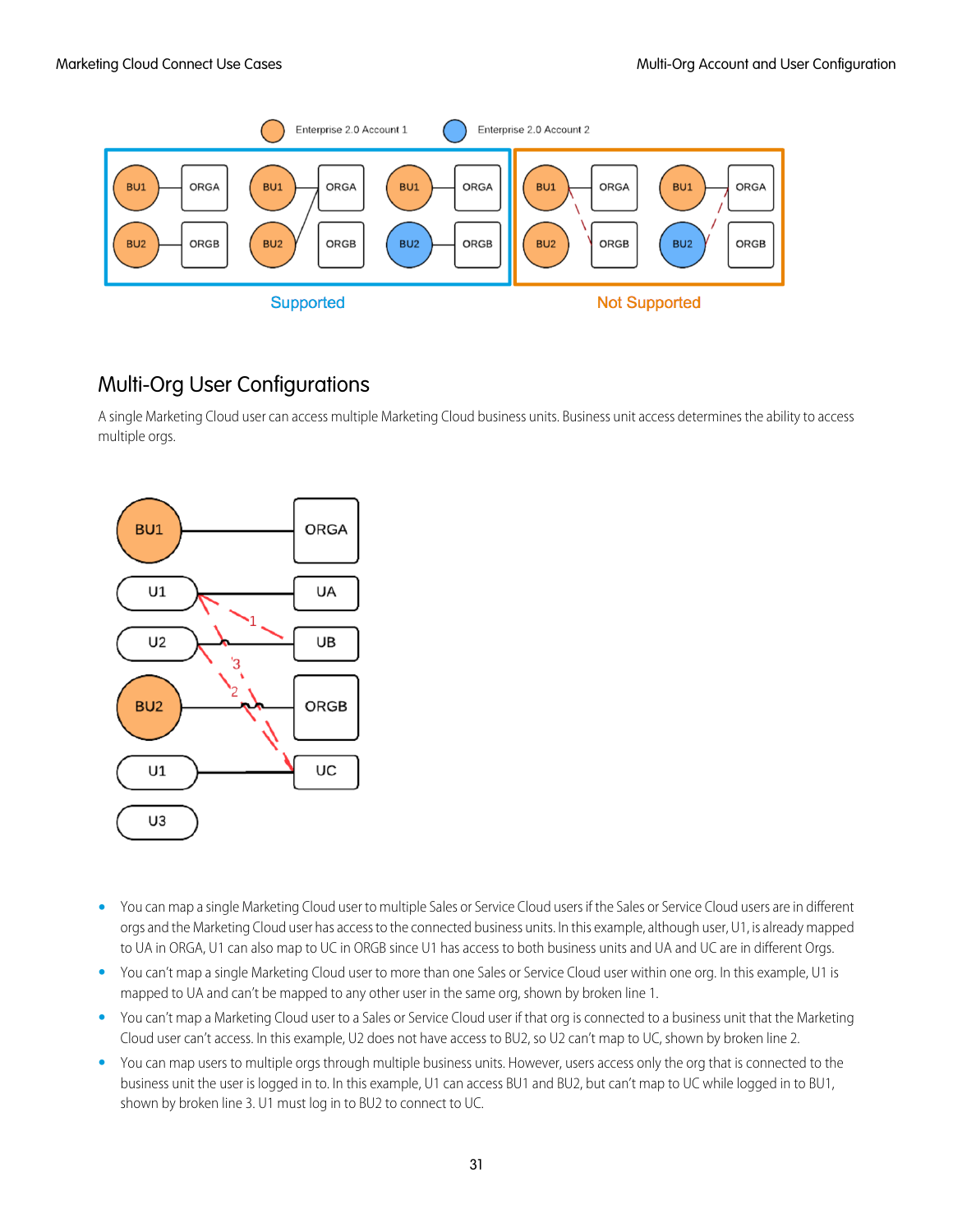**•** An unconnected Marketing Cloud user accesses the Marketing Cloud only. In this example, U3 can't access Sales or Service Cloud orgs.



- **•** You can map a Marketing Cloud user to the same Sales or Service Cloud user if the Marketing Cloud user can access multiple connected business units. In this example, user U1 accesses multiple business units in the same Enterprise 2.0 account. These business units are connected to the same Sales or Service Cloud org. U1 can connect to the same Sales or Service Cloud user, UA, through either business unit.
- <span id="page-35-0"></span>**•** You can't map multiple Marketing Cloud users to the same Sales or Service Cloud user. In this example, U2 is connected to UB, so U3 and U4 can't connect to UB.

### Multi-Org FAQs

Answers to your questions about Marketing Cloud Connect multi-org configuration.

### Is Multi-Org Enabled by Default?

No. Multi-Org must be requested from Support. We examine your account to ensure that Multi-Org is right for you.

### Who Can Upgrade to a Multi-Org Account?

Multi-Org is an Enterprise 2.0 account configuration. It requires version 5.494 or higher of Marketing Cloud Connect and Connected App Authentication.

### What Are the Benefits of Multi-Org?

Multi-Org connects multiple Salesforce orgs to a single Enterprise 2.0 account, with all the Enterprise 2.0 account benefits. Your Sales or Service Cloud connections are managed at the Business Unit level. Multi-Org is a great solution to centralize your marketing content in Marketing Cloud, but maintain separate CRM data throughout your organization.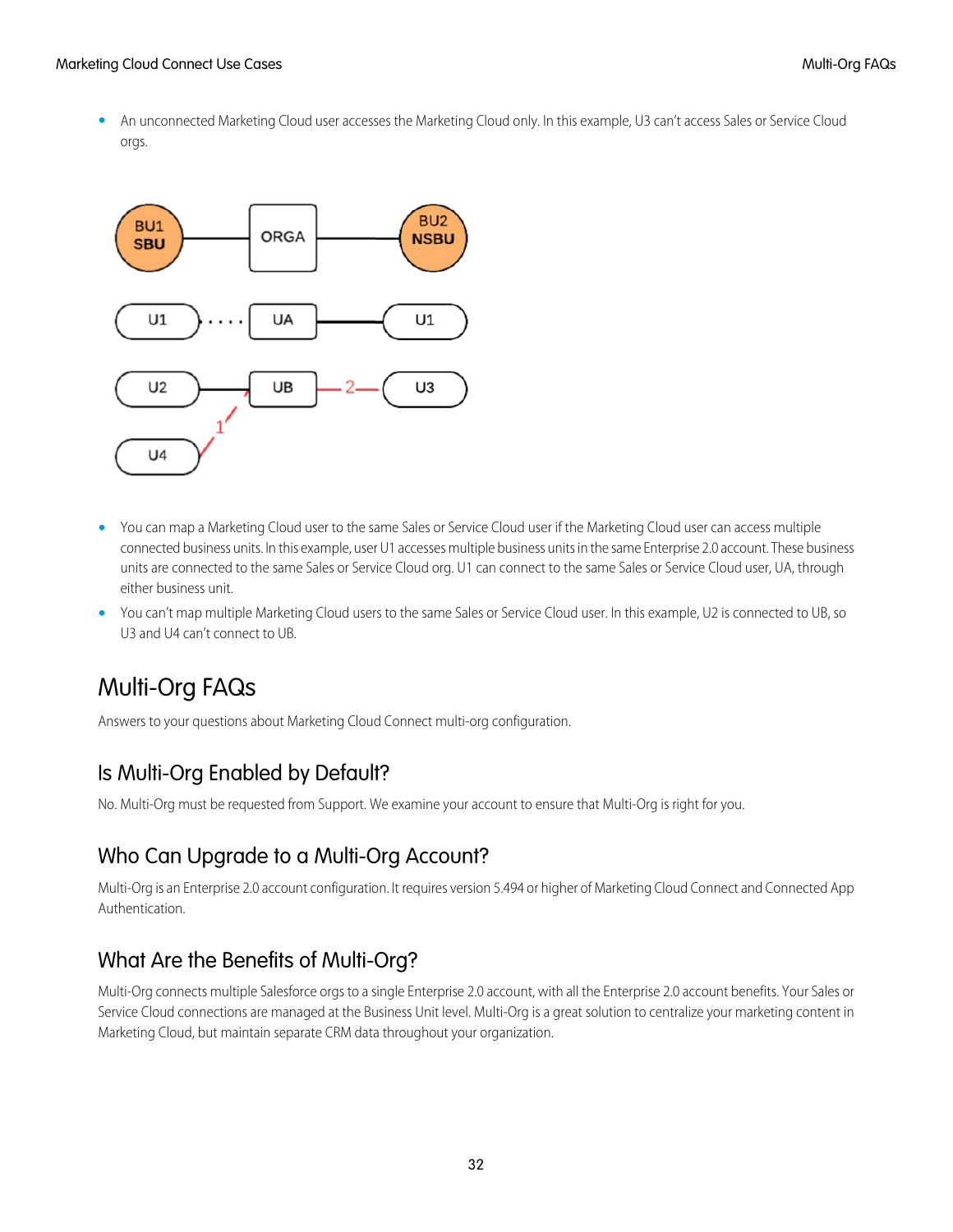### Why Upgrade to Multi-Org?

Customers with multiple Sales or Service Cloud instances that hold different data or serve different business functions can typically benefit from upgrading.

### Can I Enable Multi-Org for an Existing Account?

Yes. Upgrading an existing Enterprise 2.0 account is possible, but any previously connected business unit must be manually reconnected. The top-level (parent) account remains connected.

Example: I have a standard Enterprise 2.0 Marketing Cloud account with five Business Units connected to a single Sales Cloud org. The top-level (parent) account is connected to the same org. In a non-Multi-Org account, all five Business Units could inherit the parent-level connection. Enabling Multi-Org removes the Business Unit connections inheritance, breaking any existing Business Unit connection. The top-level (parent) account remains connected. Each Business Unit must be individually reconnected to the appropriate Sales Cloud org after upgrading. Also, reconnect user mappings at the Business Unit level.

### Does Multi-Org Require a New or Separate Installation of Marketing Cloud Connect?

No. Multi-Org is available for any existing Marketing Cloud Connect customers using version 5.494 or higher. When Multi-Org is enabled, your accounts are disconnected. Disconnecting your account removes existing user mappings, attribute mappings, and tracking subscriptions.

### Can I Disable Multi-Org?

No. Once your account is upgraded to Multi-Org, you cannot turn it off.

### How Do I Get Multi-Org Improvements?

All Multi-Org improvements and enhancements are automatically pushed to your account with every Marketing Cloud release.

### What Are Multi-Org Best Practices?

We recommend controlling All Subscriber List access, using a custom profile center, and carefully planning your account and user setup. Review [Multi-Org Account Configuration](#page-32-1) on page 29.

### Do Child Business Units Inherit Parent Mappings?

No. Parent-mapping inheritance is not currently supported. All connections must be managed at the Business Unit level. While upgrading, suspend all sending through Marketing Cloud Connect as any in-flight sends fail.

### Are There Restrictions When Connecting Users?

Yes. Establish a one-to-one connection between Sales and Marketing Cloud customers. However, more complex connection schemes are supported depending on your business unit connections.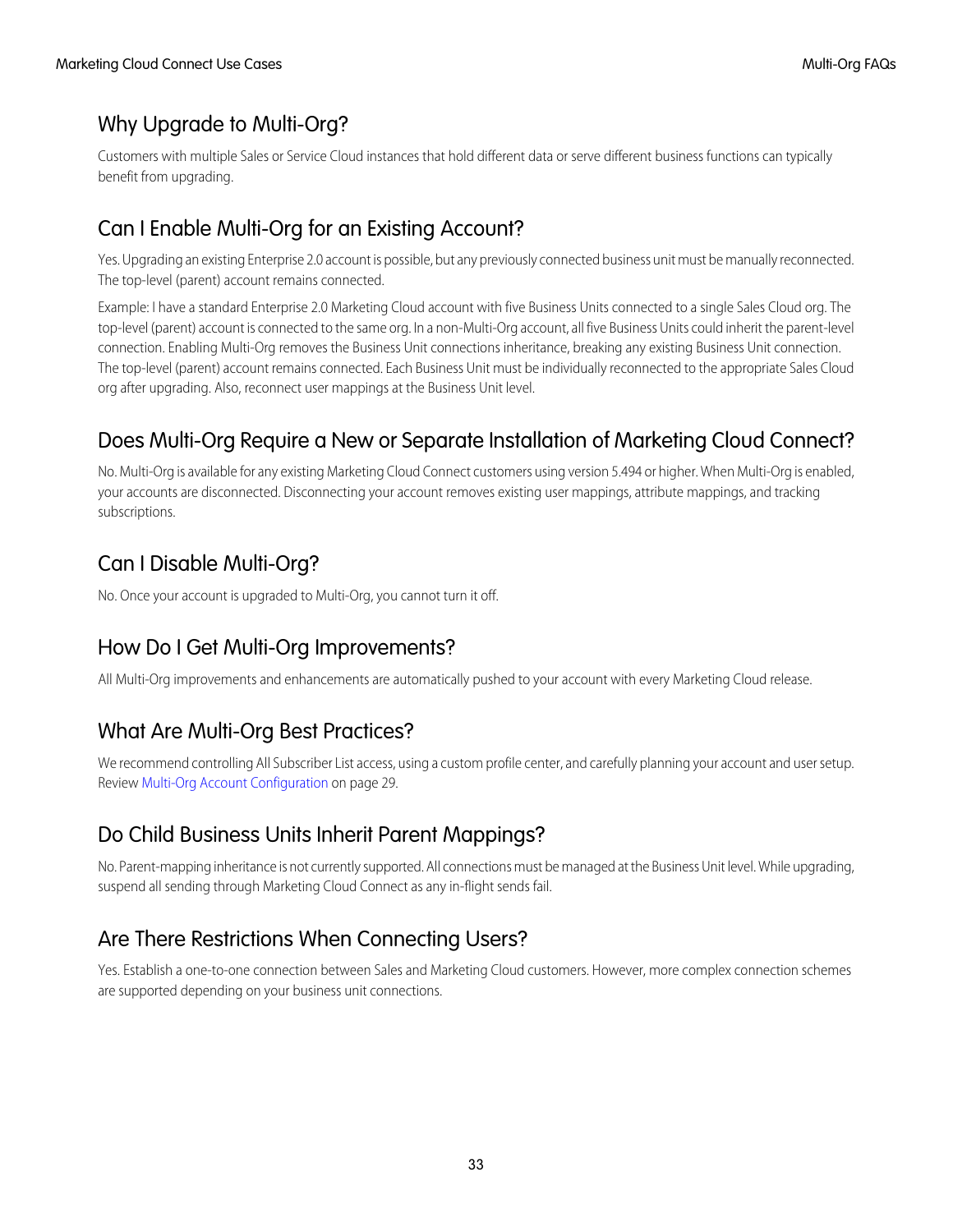### Can I Disconnect My Accounts?

Yes. You can disconnect any Business Unit from your Sales or Service Cloud using the Salesforce Integration screen in the Marketing Cloud. Disconnecting your account removes existing user mappings, attribute mappings, and tracking subscriptions. Once disconnected, that Business Unit can connect to any eligible org.

Warning: If you use Synchronized Data Sources with multi-org configuration, when you disconnect a business unit from Sales or Service Cloud, synchronized data extension names can change. To ensure that they continue working, update query activities that reference those synchronized data extensions.

### Are There Best Practices for Reconnecting?

Yes. If you are disconnecting and reconnecting to a different Salesforce org, click **Disconnect** in Marketing Cloud Connect settings before reconnecting. Pause any Synchronized Data Sources during the process.

### Is Sharing Salesforce Data Extensions (SFDEs) Across Business Units (BUs) Allowed?

No. Sharing SFDEs in a Multi-Org account isn't supported, even between BUs connected to the same org. Sharing standard Data Extensions and content is supported.

### Is Personalization Supported in Multi-Org?

Yes, for standard fields only. Using custom fields from the Sales Cloud requires AMPScript.

### Is the Standard Profile Center Supported in Multi-Org?

No. Custom Profile Centers are required for Multi-Org.

### Is Web Collect Supported?

No.

### Is One Custom Profile Center (CPC) Per Business Unit Required?

No. One CPC per Business Unit is an option, but is not required. Other options include one CPC that manages business unit unsubscribes, or multiple CPCs that align with key departments, publications, or verticals in your business. It is important that you manage unsubscribes to remain CAN-SPAM compliant.

### Can I Use Multi-Org with My Sandbox and Production Accounts?

Yes, but consider the following:

- **•** Sandbox promotions are not possible in Marketing Cloud. Org sandboxes can be promoted into production orgs. You can't promote changes in a 'test' business unit into another 'prod' business unit.
- Sandboxes are often used for testing items that are high risk for adversely affecting accounts, such as load tests, performance tests, or volume tests. Connecting your production account to your sandbox org elevates the risk of harming your production account.
- **•** Marketing Cloud business units are not data-isolated. Test data and production data are co-mingled when using a sandbox, which impacts data cleanliness and adds complexity to reporting, audience creation, and so on.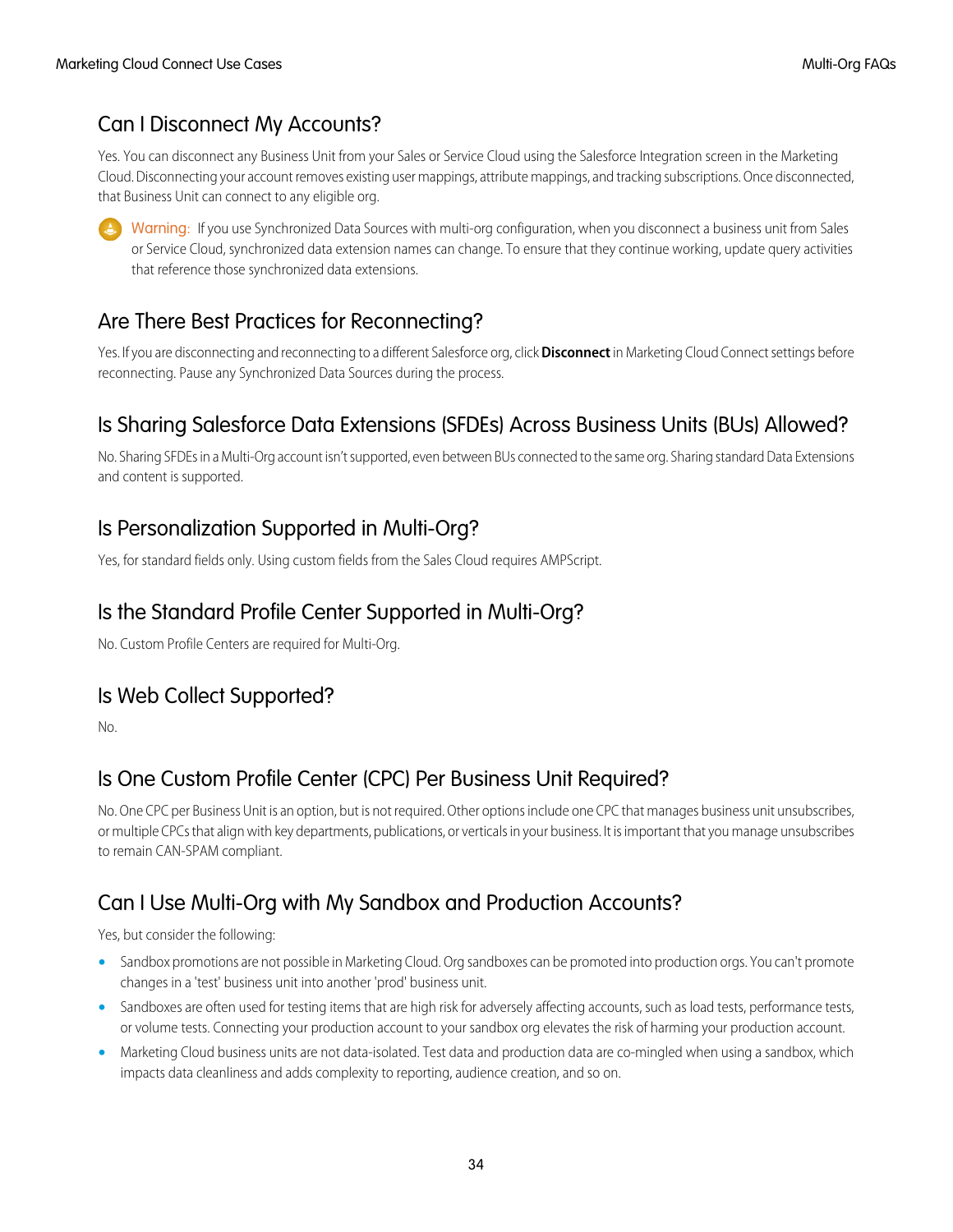**•** All business units receive code at the same time. You can test Sales or Service Cloud changes before the release. However, Marketing Cloud changes go live at the same time, regardless of whether the business unit is tied to a Sandbox.

### Do Deep Links Work with Multi-Org Accounts?

Yes, but consider the following. When using deep links with multi-org accounts, you are logged in to your default Marketing Cloud business unit. This login is regardless of whether that business unit is configured for use with the Sales or Service Cloud by Marketing Cloud Connect. To access a business unit other than your default, log directly in to the desired Marketing Cloud business. To avoid changing in the incorrect business unit, avoid using deep links.

### <span id="page-38-1"></span>Upgrade to a Multi-Org Account

With Marketing Cloud Connect, multi-org accounts offer flexibility, but upgrading impacts the underlying structure of your Enterprise 2.0 account. Before upgrading, review these considerations for compatibility:

- **•** Enterprise 2.0 Marketing Cloud account with multi-org is enabled.
- **•** Connected App authentication is installed.
- **•** Marketing Cloud Connect managed package version 5.494 or higher is installed.
- **•** Your Marketing Cloud Admin configures your custom profile.
- **•** Multiple Sales or Service Cloud orgs exist.
- **•** Licenses are available for Marketing Cloud API user and Salesforce system users.
- **•** Multi-org does not support custom fields in webcollect, which means, if the form contains custom fields, we can't collect the data supplied by the subscribers.

After ensuring your account meets the requirements for compatibility, follow these steps to upgrade. The upgrade requires a minimum of two hours.

- **1.** Log a support ticket in Salesforce Help for the upgrade.
- **2.** Pause all Marketing Cloud email sends through the Sales or Service Cloud until the upgrade completes.
- **3.** If you use Synchronized Data Sources, pause data synchronization across clouds until the upgrade completes.

Important: When using multi-org with Synchronized Data Sources, ensure that the tracking user is connected to less than  $\bigcap$ five business units.

- <span id="page-38-0"></span>**4.** Enabling multi-org in an existing account breaks inherited business unit connections. Reconnect previously connected business units and users after upgrading.
- Important: You can't turn off multi-org after it is turned on.

### Email Sends

Integrated users send Marketing Cloud emails through the Sales or Service Cloud with Marketing Cloud Connect. Send single emails to leads, contacts, and person account records, or send to a list through campaigns and reports.

### Send from Sales or Service Clouds

Send emails from any of the following:

**•** Running User: the person currently logged in to Salesforce.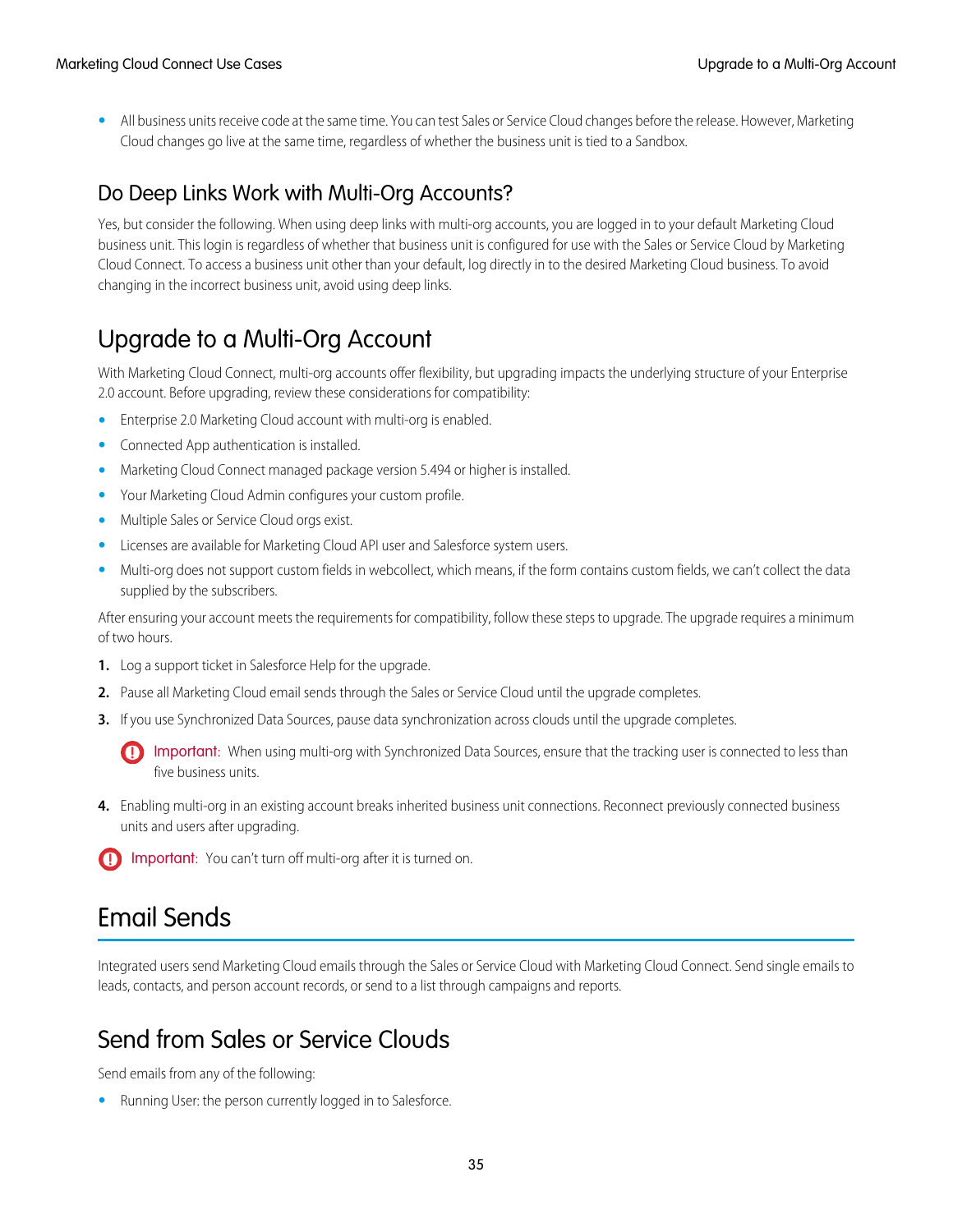- **•** Record Owner: the user who created the record as the sender.
- **•** Org-wide Email Address: a list of users in the Sales or Service Cloud whose email address qualifies as a possible sender.
- **•** Send Classification: uses the sender profile associated with it.

Note: Ensure that all default sender profiles, delivery profiles and send classifications aren't deleted or renamed. Marketing Cloud Connect must recognize Default Commercial and Default Transactional send classifications.

The first time a message is sent through Marketing Cloud Connect to a contact, lead, or person account from Sales or Service Cloud, that recipient is added to the All Subscribers list in Marketing Cloud. For example, when a Marketing Cloud email is sent from the Sales Cloud to a report containing contacts, those contacts are added to the All Subscribers list. The Marketing Cloud status for that subscriber is set to Active in the All Subscribers list.

Also, the first time a message is sent through Marketing Cloud Connect to a contact, lead, or person account from Sales or Service Cloud, a unique Marketing Cloud subscriber key is created to identify that individual based on the LeadID or ContactID fields. Email tracking history, email opt-out, and preferences for that individual are tied to the subscriber key. If you use a lead conversion process to convert leads to contacts in Sales Cloud, when the ContactID is sent to Marketing Cloud a new subscriber is added with a new subscriber key. Therefore, the tracking data, opt-out, and preferences are not automatically transferred for that individual.

### Send from Marketing Cloud

Marketing Cloud classic emails and Content Builder emails can also be sent to Salesforce reports, campaigns, and data extensions directly in Marketing Cloud Email Studio.

After your Marketing Cloud and Sales or Service Cloud user accounts are integrated, reports, campaigns, and Salesforce data extension are available recipient options. Use one of these methods to send:

- **•** Complete a Guided Send for classic emails
- **•** Complete a Send Flow for Content Builder emails
- **•** Select Salesforce Send Emails under Interactions for both classic emails and Content Builder
	- Note: Not seeing this functionality? It's available after users are connected to the CRM on their User Detail record. Salesforce.com Status is **Integrated**.

#### [Send Single Email with Marketing Cloud Connect](#page-39-0)

Follow these steps to send a single Marketing Cloud email from within Sales or Service Cloud through Marketing Cloud Connect.

#### [Send to Campaigns or Reports](#page-40-0)

Send a Marketing Cloud email from within Sales or Service Cloud to a campaign or report through Marketing Cloud Connect. Reports must contain Contact ID, ContactID, Lead ID, or LeadID fields. Store reports in a custom Salesforce folder for sending and ensure that the user who executes the send can access the folder. Marketing Cloud Connect doesn't support sending to joined reports or reports stored in standard Salesforce folders.

#### [Marketing Cloud Sends to Campaigns or Reports](#page-41-0)

<span id="page-39-0"></span>Use this Marketing Cloud Connect feature to create a Salesforce Send Definition and send to Salesforce campaigns or reports in the Marketing Cloud. Reports must contain Contact ID, ContactID, Lead ID, or LeadID fields. Store reports in a custom Salesforce folder for sending and ensure that the user who executes the send can access the folder. Marketing Cloud Connect does not support sending to joined reports or reports stored in standard Salesforce folders.

### Send Single Email with Marketing Cloud Connect

Follow these steps to send a single Marketing Cloud email from within Sales or Service Cloud through Marketing Cloud Connect.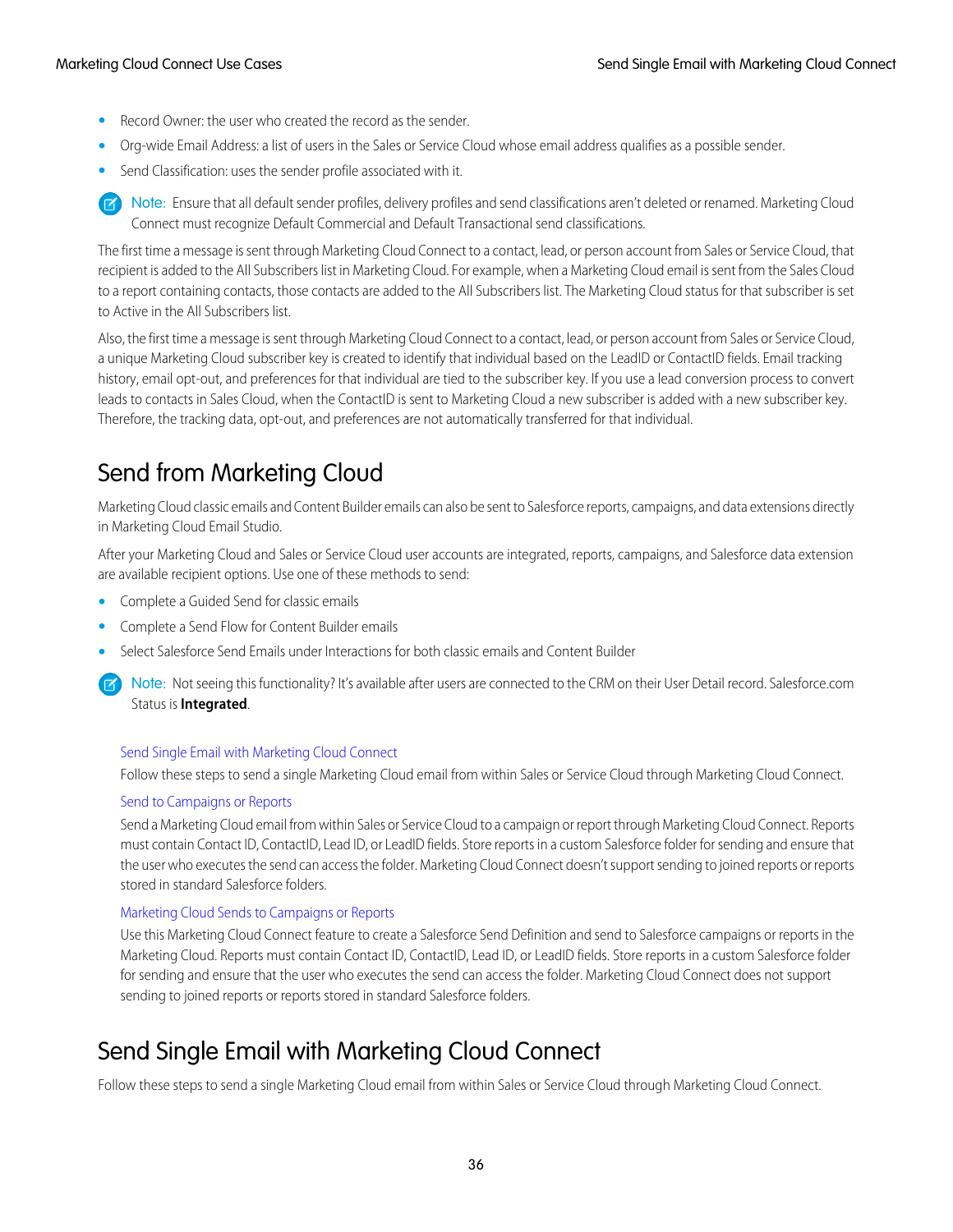#### Marketing Cloud Connect Use Cases Send to Campaigns or Reports Send to Campaigns or Reports

- **1.** In Sales or Service Cloud, navigate to a lead, contact, person account, or campaign.
- **2.** Click **Send Marketing Cloud Email**.
- **3.** To access Marketing Cloud emails, click **Find**.
- **4.** Select an email.
- **5.** Select a From email address.
- **6.** Select a Reply-to email address.

Note: Ensure that Reply Mail Management is configured for your account.

- **7.** Select **Disable Individual Level Tracking** if you want to prevent subscriber level tracking from being created for the send.
- **8.** Set the time and date for sending.

 $\Box$  Note: This setting determines the date and time the process starts, not the actual date and time the email is sent. You can update and cancel a scheduled send.

- **9.** Verify that you have permission to send an email to the recipient.
- <span id="page-40-0"></span>**10.** Send the email.

### Send to Campaigns or Reports

Send a Marketing Cloud email from within Sales or Service Cloud to a campaign or report through Marketing Cloud Connect. Reports must contain Contact ID, ContactID, Lead ID, or LeadID fields. Store reports in a custom Salesforce folder for sending and ensure that the user who executes the send can access the folder. Marketing Cloud Connect doesn't support sending to joined reports or reports stored in standard Salesforce folders.

Note: When you send to a report or campaign, Marketing Cloud Connect creates a data extension for the send. The data extension is automatically deleted after five days.

- **1.** In Sales or Service Cloud, navigate to the **Marketing Cloud** tab.
- **2.** If not automatically redirected, click **Email Send**.
- **3.** If using an Enterprise 2.0 account, use the look-up tool to select a business unit from which the email send originates.
- **4.** To select a Marketing Cloud email, click **Find**.
- **5.** To see the email before sending, click **Preview Email**.
- **6.** Edit the subject line if needed.
- **7.** Add up to 10 reports or campaigns to **Recipients**.
- **8.** If needed, add reports or campaigns to the **Exclusions** field to exclude recipients from the send.
- **9.** To create an email linkage, select **Remember recipients and exclusions for this email**. This selection associates an email to this specific list of recipients and exclusions. On subsequent sends, selecting this email automatically populates the Recipients and Exclusions fields with the reports or campaigns chosen here.
- **10.** Select a From email address or send classification.

Note: If a contact has the Email Opt Out flag set, they don't receive Marketing Cloud emails, unless it is a transactional send classification. Version 5.18 or later of Marketing Cloud Connect is required for the transactional send classification.

- **11.** Choose the **Reply-to** email address, used for receiving replies to this email.
- **12.** To prevent sending more than one email to the same email address in this send, select **Dedupe Subscribers**.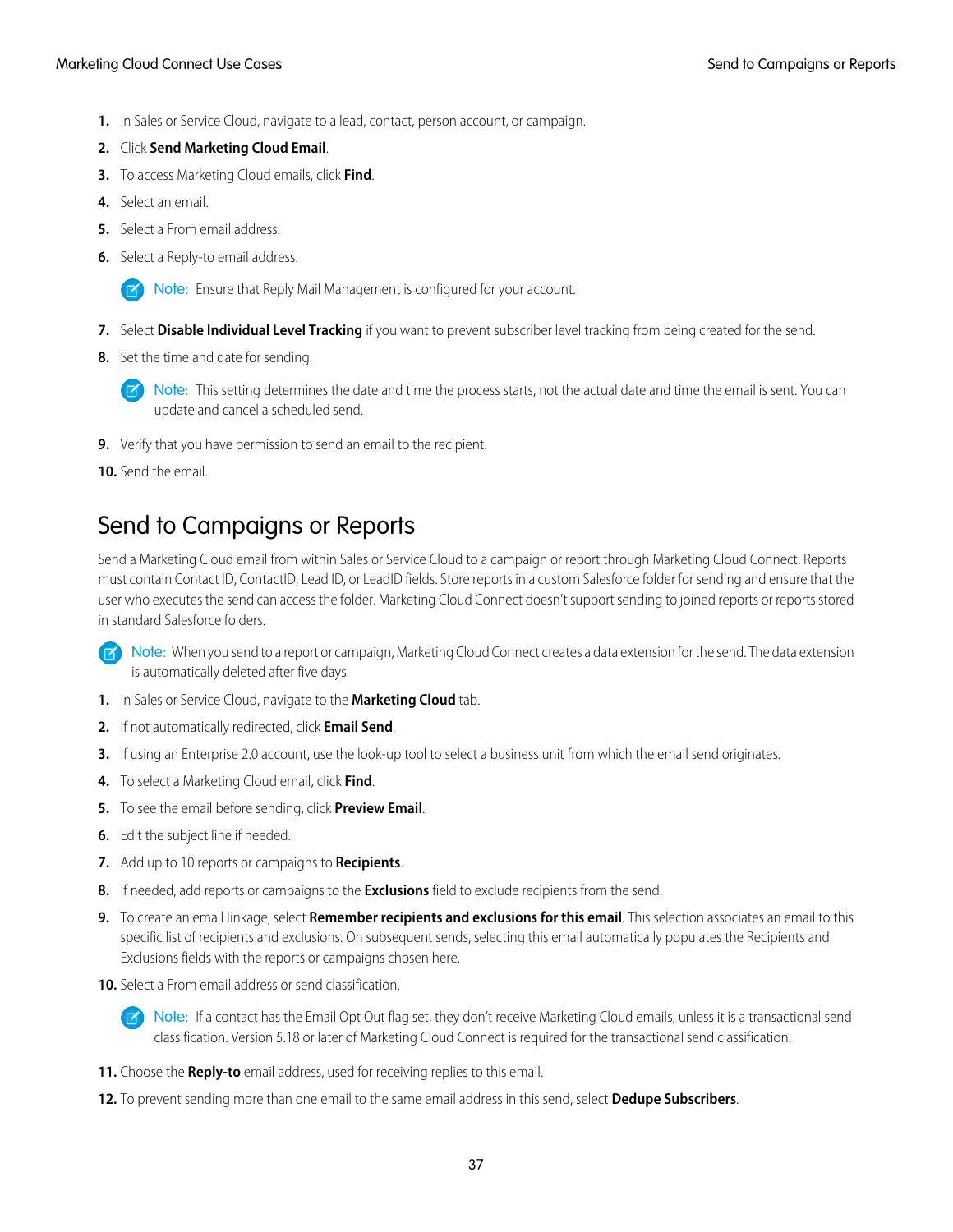- **13.** To prevent subscriber level tracking for this send, select **Disable Individual Tracking**.
- **14.** Set the **Send Date and Time** for the email send process to start.



- **TA** Note: Update or cancel a scheduled send as needed.
- **15.** Certify that all recipients have opted in and provided permission to receive the email.
- <span id="page-41-0"></span>**16.** Send the email.

### Marketing Cloud Sends to Campaigns or Reports

Use this Marketing Cloud Connect feature to create a Salesforce Send Definition and send to Salesforce campaigns or reports in the Marketing Cloud. Reports must contain Contact ID, ContactID, Lead ID, or LeadID fields. Store reports in a custom Salesforce folder for sending and ensure that the user who executes the send can access the folder. Marketing Cloud Connect does not support sending to joined reports or reports stored in standard Salesforce folders.



Note: Send to up to 10 Salesforce campaigns or reports in the Marketing Cloud.

- **1.** In Marketing Cloud, navigate to **Email Studio**.
- **2.** Click **Salesforce Send Emails** under Interactions.
- **3.** Click **Create**.
- **4.** Enter a name and description for the email.
- **5.** Select an email to send.
- **6.** Select a send classification.
- **7.** Click **Edit Recipients**.
- **8.** Add Salesforce reports, campaigns, or data extensions to the **Targeted** recipient list.
- **9.** Select a report, campaign, or data extension from the lookup window.
	- Tip: To return all reports or campaigns, leave the search field blank and click **Find Now**.
- **10.** Add Salesforce reports, campaigns, or data extensions to the **Exclusions** list if needed.
- **11.** Save the recipients list.
- **12.** Save the Salesforce send definition. The Salesforce send definition is created.
- **13.** In Marketing Cloud, navigate to **Email Studio**.
- **14.** Click **Salesforce Send Emails** under Interactions.
- **15.** Select a Salesforce send definition.
- **16.** Click **Send**.
- **17.** Select the date and time to start the send.
- **18.** Certify that all recipients have opted to receive the email.
- **19.** Click **Send**.

The send is complete.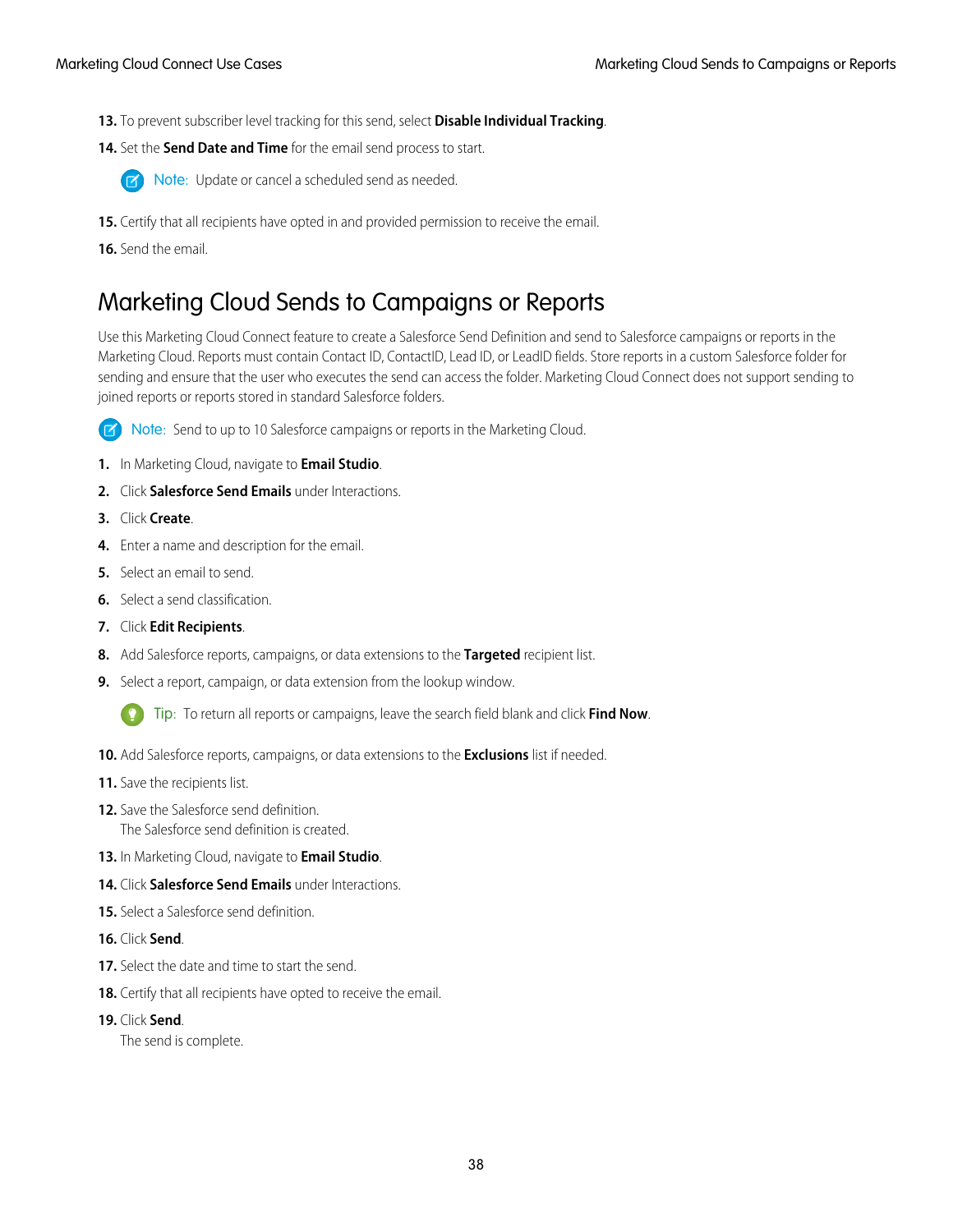### <span id="page-42-0"></span>Salesforce Data Extensions in Marketing Cloud Connect

A data extension is a table that contains your data. With Marketing Cloud Connect, push tracking data from the Marketing Cloud back to your Sales or Service Cloud orgs using Salesforce data extensions (SFDEs). Push any tracking data for emails sent to SFDE audiences using Marketing Cloud Salesforce Sends to the Salesforce Contact or Lead record in the connected org. SFDEs can use the same Marketing Cloud segmentation and filtering tools as standard data extensions. Data extensions created from sends to reports or campaigns have a hard-coded retention policy of five days.



Note: Not seeing them? Connect users to the CRM on their User Detail record in the Marketing Cloud to access this functionality. The User Detail record shows Integrated for Salesforce.com Status.

### **Prerequisites**

Before you get started with Salesforce data extensions (SFDEs), check the subscriber key, Email field, and field names.

- **•** Use an 18-digit Salesforce Contact or Lead ID (not 15-digit) to map to the subscriber key. If the report field containing the Contact or Lead ID is called Contact ID or Lead ID, subscriber Keys automatically convert from 15 to 18 digits. A field labeled 'ID' uses the 15-digit Contact or Lead ID, which can result in duplicate IDs in the Marketing Cloud. Contact or Lead IDs that are imported into a standard data extension using a manual flat file import are not automatically converted from a 15-digit to an 18-digit subscriber key.
- **•** To import into an SFDE, the email field must be set to type 'email address'. If not, the report is imported into a standard data extension and tracking is not returned to the Sales or Service Clouds.
- **•** Field names cannot contain *?* or *%*.

Follow data extension documentation to learn steps for creating and managing Salesforce Data Extensions.

### Importing Salesforce Data Extensions

Import Salesforce data extensions into the Marketing Cloud through Interactions. Create import activities with accessible Sales or Service Cloud reports. For example, if you can't access a report in Marketing Cloud, you can't access it in the Marketing Cloud Admin folder of Sales or Service Cloud.

Manual and automated imports behave differently in scope-by-user accounts:

- **•** Manual import activities respect scoping, so the number of records that appear in the report are specific to the user who is running the import.
- **•** All automated import activities are executed as the Marketing Cloud API User. Therefore, the number of records reflect the Salesforce system user's (tracking user) level of access to data.

With non-scope-by-user accounts, imports return results based on the Salesforce system user's data access.

<span id="page-42-1"></span>[Send to a Salesforce Data Extension or Filter](#page-42-1)

With Marketing Cloud Connect, sending to a Salesforce data extension or Salesforce data extension filter is a two-step process. First, create a Salesforce send email definition. Then send to a Salesforce data extension or data extension filter.

### Send to a Salesforce Data Extension or Filter

With Marketing Cloud Connect, sending to a Salesforce data extension or Salesforce data extension filter is a two-step process. First, create a Salesforce send email definition. Then send to a Salesforce data extension or data extension filter.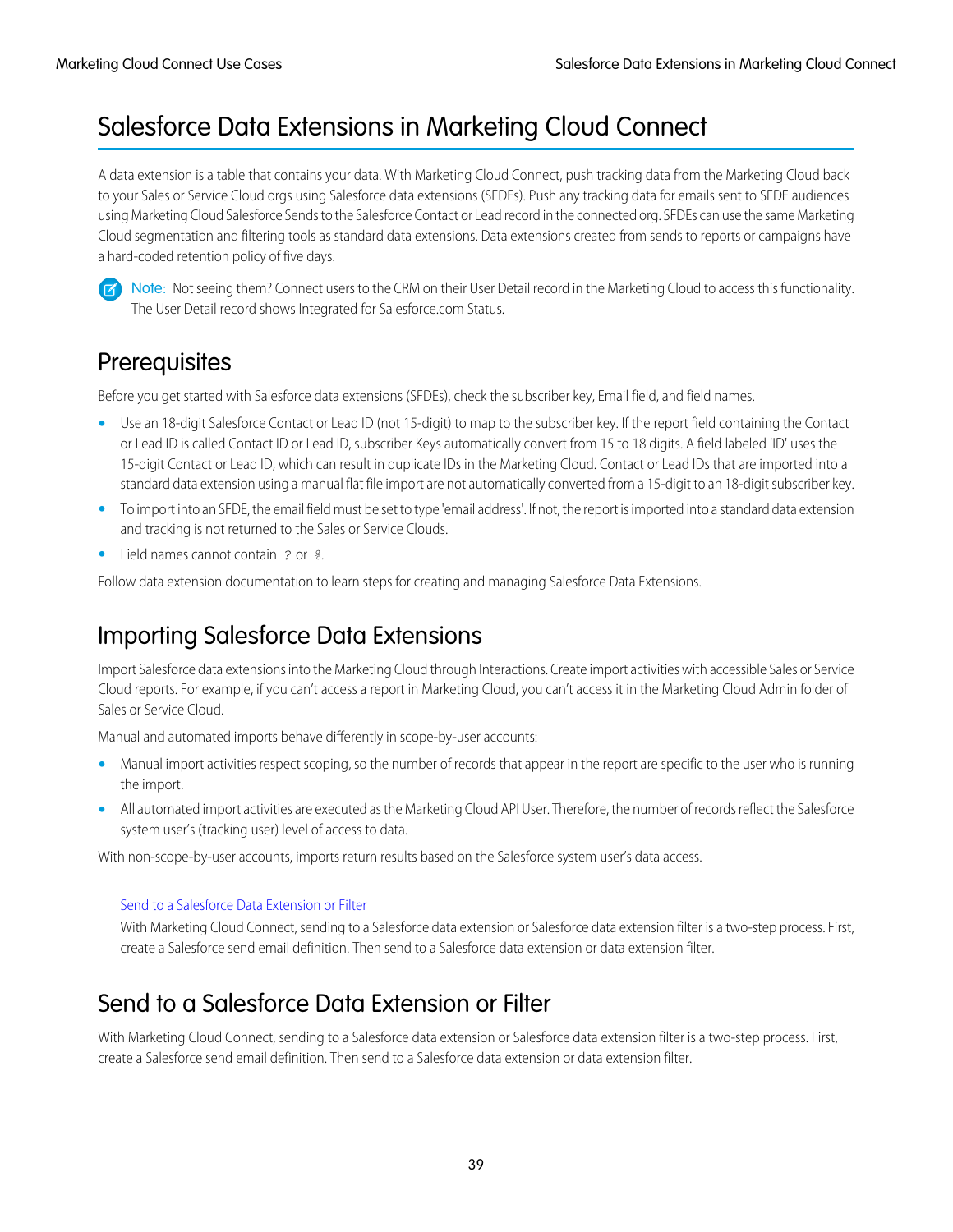### Create a Salesforce Send Definition

- **1.** In Marketing Cloud, navigate to **Email Studio**.
- **2.** Under Interactions, click **Salesforce Send Emails**.
- **3.** Click **Create**.
- **4.** Enter a name.
- **5.** Under Messages, select the email.
- **6.** Select a Send Classification.
- **7.** Click **Edit Recipients**.
- **8.** Expand **Salesforce Data Extensions**.
- **9.** Select desired Salesforce Data Extension or Salesforce Data Extension Filter.
- **10.** Add the selection to **Targeted**.
- **11.** Save the new send definition.

### Send to a Salesforce Data Extension or Salesforce Data Extension Filter

- **1.** In Marketing Cloud, navigate to **Email Studio**.
- **2.** Under Interactions, click **Salesforce Send Emails**.
- **3.** Select a Salesforce data extension or data extension filter.
- **4.** Click **Send**.
- **5.** Select to send immediately or schedule a time to send.
- <span id="page-43-0"></span>**6.** Certify opt in.
- **7.** Click **Send**.

### Triggered Sends

Use triggered email sends to create and send automated messages to Salesforce contacts, leads, or person accounts when object records are created or updated.

#### [Understand Marketing Cloud Connect Triggered Sends](#page-44-0)

Review important prerequisites and learn how to effectively use triggered sends with Marketing Cloud Connect.

[Configure Objects and Triggers](#page-44-1)

Complete the steps to create triggers, enable objects, and configure triggers with Marketing Cloud Connect.

[Create a Salesforce Triggered Send in Marketing Cloud Connect](#page-45-0)

To send an automated message through Marketing Cloud Connect, build the Triggered Send.

#### [Personalize with Custom Objects](#page-46-0)

Use Custom Objects and AMPscript to personalize your messages in Marketing Cloud Connect.

#### [Test Object Triggers](#page-47-1)

Learn about using test scripts before sending triggered emails through Marketing Cloud Connect.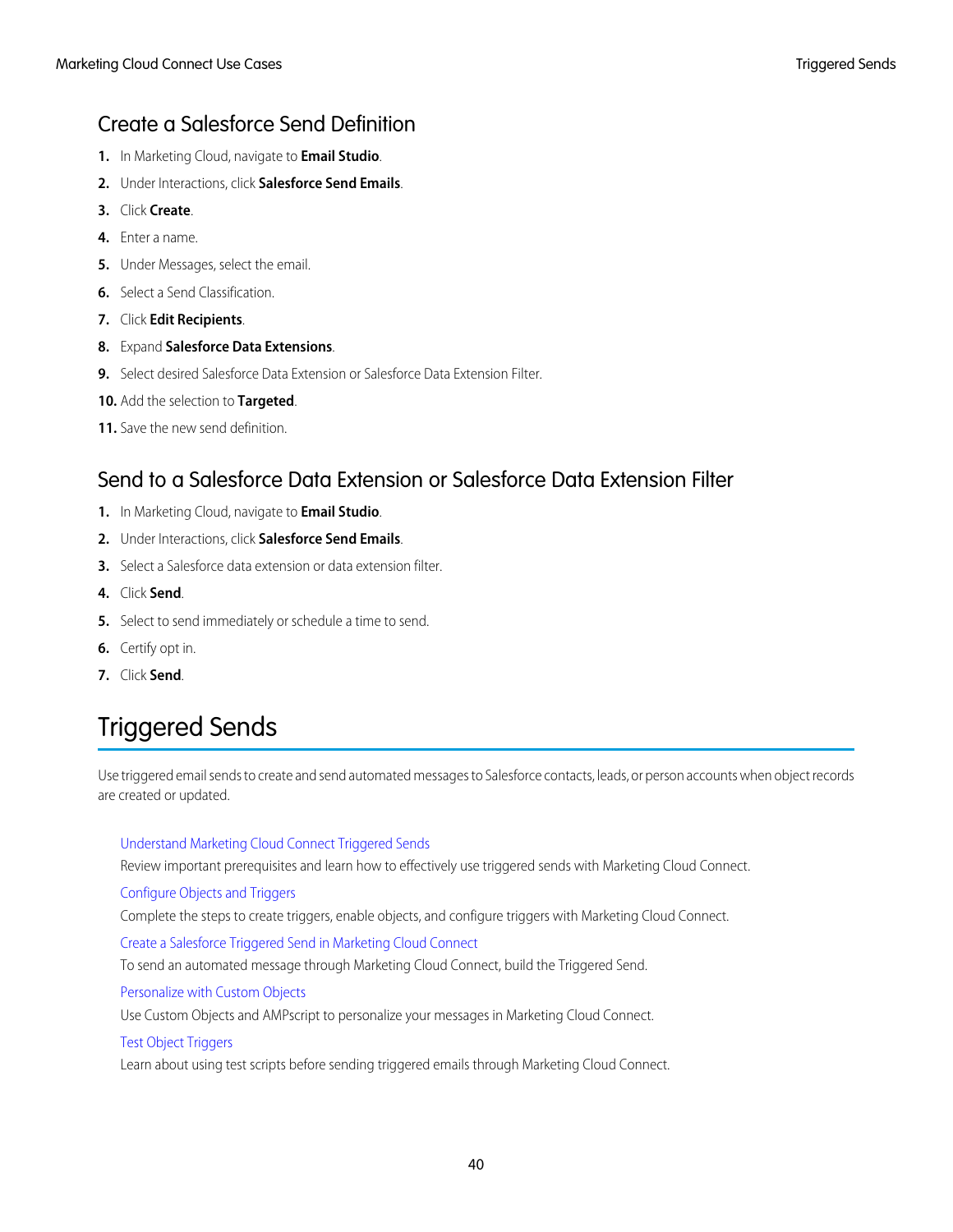### <span id="page-44-0"></span>Understand Marketing Cloud Connect Triggered Sends

Review important prerequisites and learn how to effectively use triggered sends with Marketing Cloud Connect.

Automatically send relevant, timely, personalized messages using triggered sends. Welcome emails to new customers or thank you notes for purchases are examples of how triggered sends are commonly used.

Create triggered sends on objects with a lookup to a Contact ID or Lead ID, or to an Account object if person accounts are enabled. After you create a trigger for each object, messages are sent automatically each time update or insert events occur on the objects.

Marketing Cloud Connect enables you to use many features of triggered sends within the Sales or Service Clouds.

- **•** Create and edit Marketing Cloud triggered sends.
- **•** View existing triggered sends across clouds.
- **•** Review aggregate tracking data for triggered sends across clouds.
- **•** Add subscribers to specific data extensions for more marketing opportunities. If no destination data extension is selected, the subscriber is added to the All Subscribers list in the Marketing Cloud. If the user that activated the send does not have access to All Subscribers list, the contact or lead is not added to that list.

Before you begin…

- **•** You need access to All Subscribers list in the Marketing Cloud.
- **•** Ensure that triggered sends are enabled in the Marketing Cloud.
- **•** Set up send classifications in Marketing Cloud for triggered sends. If needed, overwrite send-classifications in Marketing Cloud Connect using the **Override from Name/Email Address**.
- **•** The email associated with the triggered send must pass validation in the Marketing Cloud.
	- Tip: Follow these best practices and quidelines:
		- **•** Triggered sends only work with events that occur after updates and inserts.
		- **•** To change the filter criteria or select a new email for your triggered send after creating it through Marketing Cloud Connect, update the triggered send in Sales or Service Cloud. Editing a triggered send in Marketing Cloud, after creating it in Sales Cloud, changes the ID associated with the triggered send, which prevents updates.
		- **•** Triggered sends use Apex code. Write and test triggers in a Salesforce developer environment, sandbox, or trial org before publishing to production.
		- **•** Triggered sends do not support bulk updates or inserts.
		- **•** Marketing Cloud Connect is governed by SOQL query limits. Each evaluation of a triggered send uses one query toward the SOQL limit of 100 at one time. To reduce the number of queries performed, use the automateByName Apex method.
		- **•** You can execute up to 50 triggered sends within a transaction, including a bulk record update or sends that meet filter criteria for a single record.

### <span id="page-44-1"></span>Configure Objects and Triggers

Complete the steps to create triggers, enable objects, and configure triggers with Marketing Cloud Connect.

Note: Permission for Triggered Sends Configuration is required to complete these tasks.

- **1.** From Sales or Service Cloud, click **Setup**.
- **2.** Under Build, click **Customize**.
- **3.** Select desired object.
- **4.** Click **Triggers**.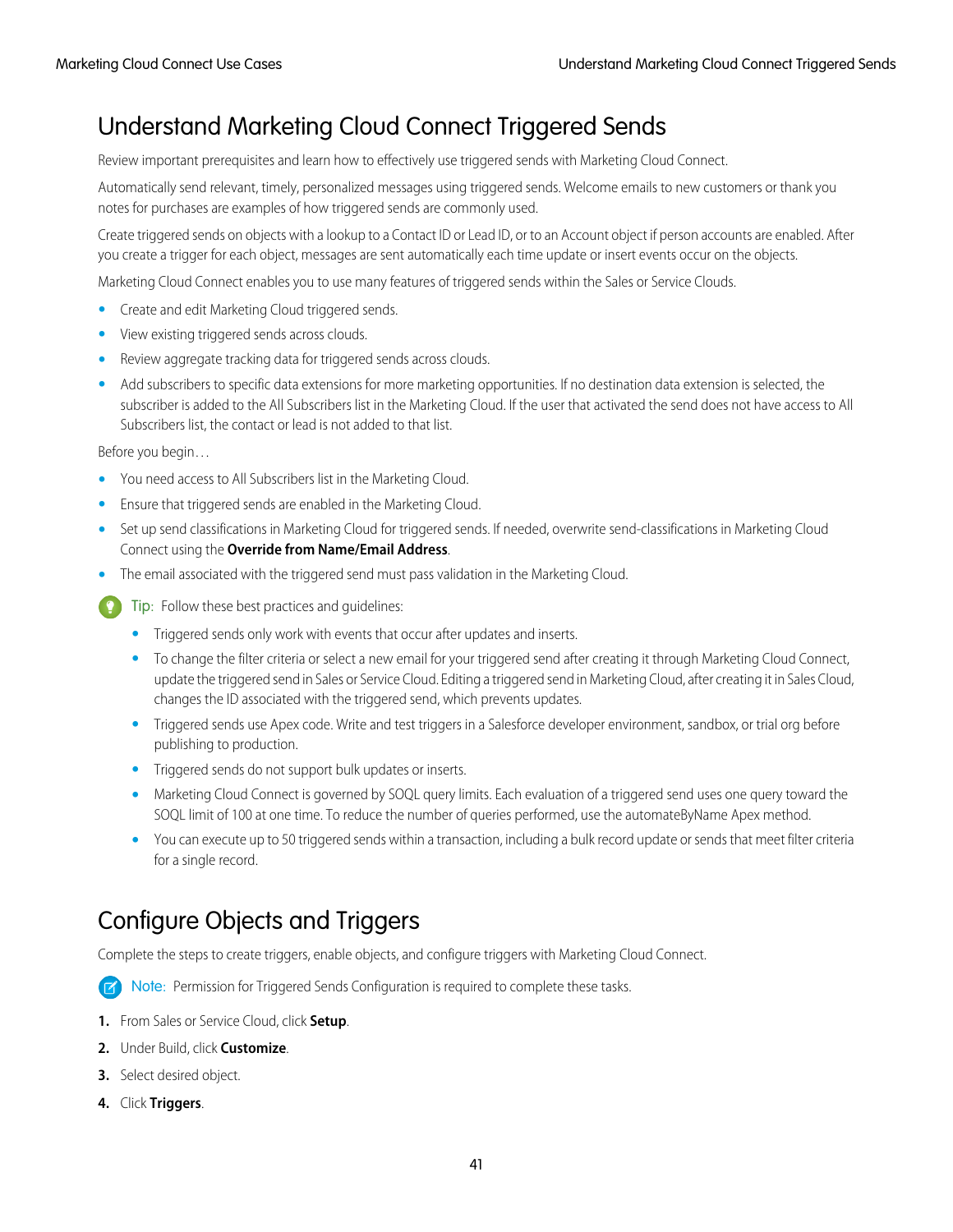- **5.** Click **New**.
- **6.** In the Apex Trigger window, select **Is Active**.
- **7.** Enter the following code, substituting the desired object name where indicated with **Object Name**.

```
trigger Trig Object Name on Object Name (after insert, after update) {
et4ae5.triggerUtility.automate('Object Name'); }
```
For example:

```
trigger Trig Lead on Lead (after insert, after update) {
et4ae5.triggerUtility.automate('Lead'); }
```
- **8.** Save the trigger. The trigger is created for the object.
- **9.** Click the **Marketing Cloud** tab.
- **10.** Click **Configure Marketing Cloud Connect**.
- **11.** Click **Edit Settings**.
- **12.** Under Triggered Sends, select **Restriction** to set user permissions and restrictions.
- **13.** Under Triggered Sends, add **Enabled Objects** to be used for triggered sends.
- <span id="page-45-0"></span>**14.** Save the settings and selections.

The restrictions are set and objects enabled.

### Create a Salesforce Triggered Send in Marketing Cloud Connect

To send an automated message through Marketing Cloud Connect, build the Triggered Send.

Note: Permission for Triggered Sends Configuration is required to complete these tasks.  $\left( \mathbf{z}\right)$ 

- **1.** From Sales or Service Cloud, click the **Marketing Cloud** tab.
- **2.** Click **Triggered Sends**.
- **3.** Click **New**.
- **4.** Enter a **Name**.
- **5.** Choose an **Object**.

Tip: If you select an object with more than 1,000 fields, only the first 1,000 fields are available for selection.

- **6.** Select the **Recipient Lookup** source field that has the lookup relationship to the recipient source. For example, select **Contact ID** for the Contact Object, or select **Lead ID** for the Lead Object. Only one lookup field can be selected.
- **7.** Customize **Field Criteria** for the event trigger as necessary, to a maximum of 10 criteria.
	- **a.** To add field logic options, click **+**.
	- **b.** To specify whether each criteria is in addition (AND) or an alternative (OR), click **8**. For example, 1 AND 2.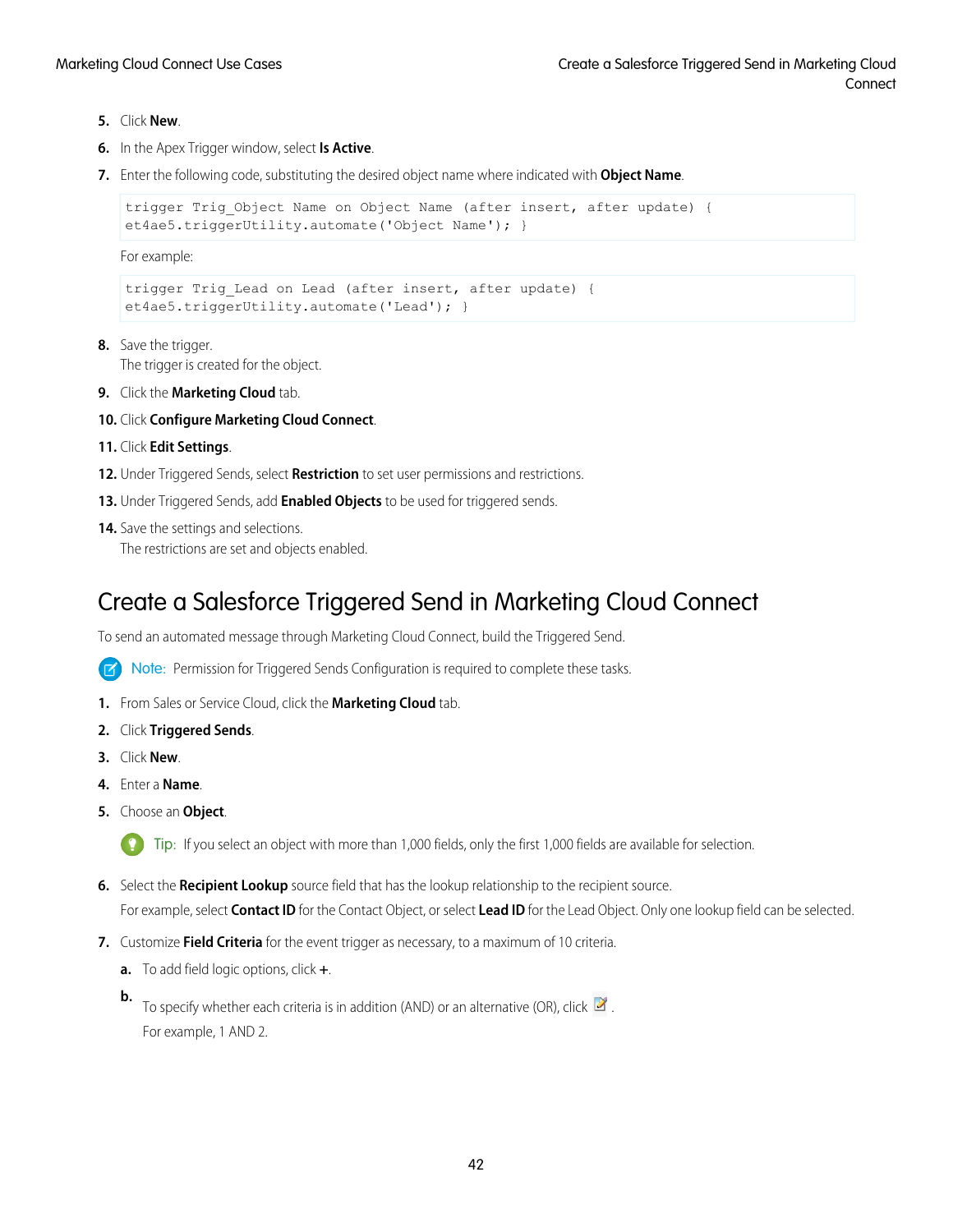| --None--<br>equals      |
|-------------------------|
|                         |
|                         |
| --<br>Account<br>equals |
|                         |
| 1 AND 2                 |
|                         |

- **8.** To determine the actions on the record that warrant evaluation for a send, select an option for **Trigger send when**. For example, you configure a trigger and intend for it to send a single time for the first match found. You configure the trigger to send an email when Checkbox A is set to Yes. If you set the **Trigger send when** to **new record is created or existing record is updated**, when Checkbox A is set to **Yes**, the Triggered Send email is triggered every time that record is updated, as long as Checkbox A is set to **Yes**.
- **9.** Choose a **Business Unit** if applicable.
- **10.** Select an **Email** for sending when the trigger activates.
- **11.** To review emails with dynamic, personalized content using real Contact or Lead data before sending, click **Preview Email**.
- **12. Subject line** populates with the subject of the selected email. You can overwrite the subject line as necessary.
- **13.** Select a **Send Classification**.
- **14.** Specify the **Send Time**.
- **15.** Certify that all recipients opted in to receive the email.
- **16.** Save the triggered send.
- **17.** To begin sending the triggered send, click **Activate**.
- <span id="page-46-0"></span>Note: Deactivate the triggered send before editing.

### Personalize with Custom Objects

Use Custom Objects and AMPscript to personalize your messages in Marketing Cloud Connect.

Use custom objects associated to a contact or lead for personalization in triggered sends from the Sales and Service Clouds. Use AMPScript with custom objects for more personalization.

For example, instead of sending generic replies such as, "Susan, your case has been closed," use custom objects to personalize the reply as "Susan, your Case ABC123XYZ, 'Unable to Send' was closed at 11:29PM by John Smith."

Sample:

```
%Set @mySObject = SObject
Set @myRecordId = RecordId
set @Case = RetrieveSalesforceObjects(SObject, "Subject, Status", "Id", "=", RecordId)
Set @CaseRow = Row(@Case, 1)Set @Subject = FIELD(@CaseRow, "Subject")
Set @Status = FIELD(@CaseRow, "Status")
]%%
<br><br>
SObject From API Call: %%=v(@mySObject)=%% <br>
RecordId From API Call: %%=v(@myRecordId)=%% <br>
Subject From RetrieveSalesforceObjects: %%=v(@Subject)=%% <br>
Status From RetrieveSalesforceObjects: %%=v(@Status)=%% <br>
```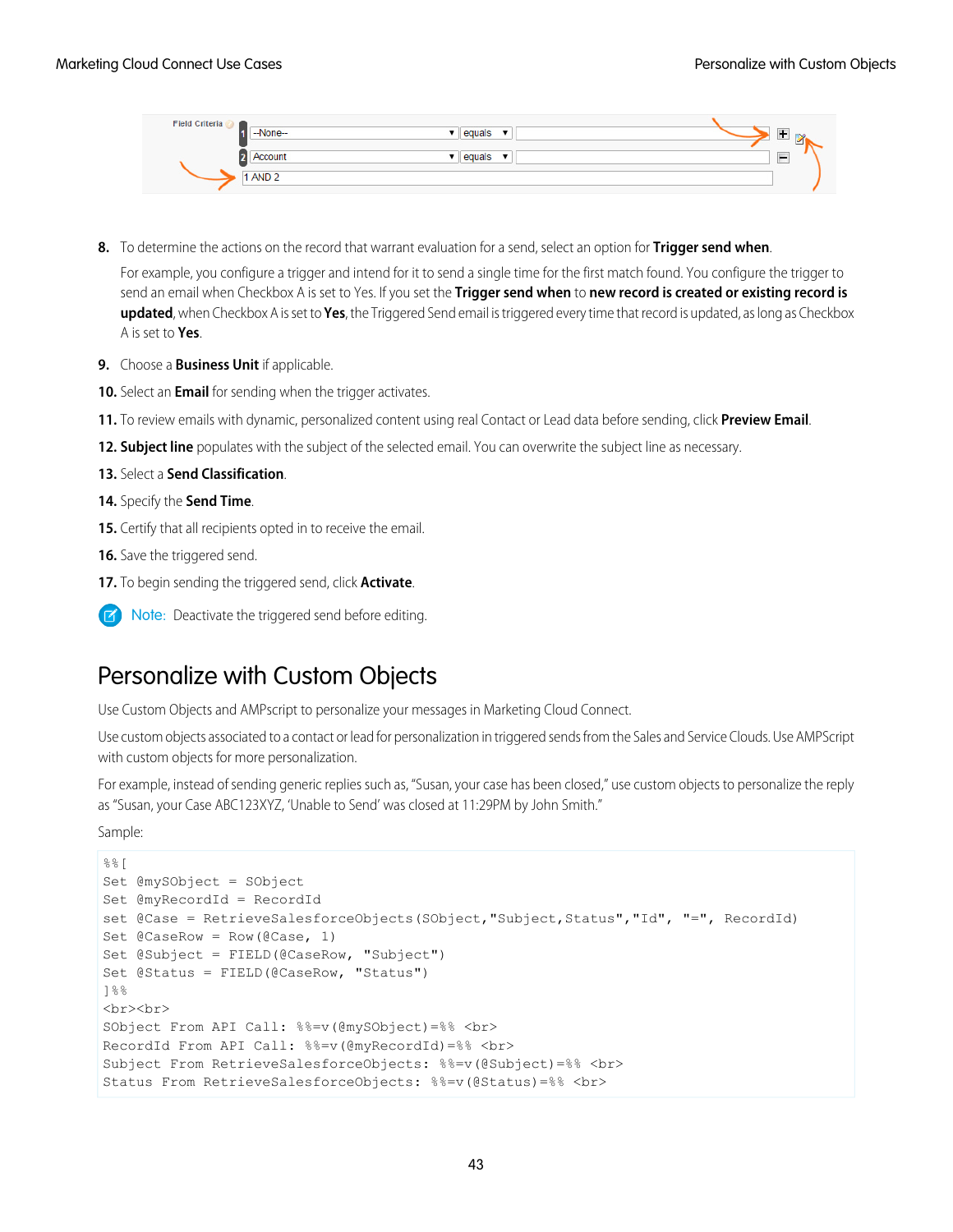### <span id="page-47-1"></span>Test Object Triggers

Learn about using test scripts before sending triggered emails through Marketing Cloud Connect.

Provide a test script before moving object triggers into production. Repeat the script for each object with a trigger setup. Ensure that the object's defined properties account for all required properties on an object.

This example test script is specific to the Contact object. This example has LastName='TestExample.'

```
{
 private static testmethod void ContactTriggerTest()
  {
           insert new et4ae5__Configuration__c(et4ae5__Support_Ticket_Recipient__c =
'example@example.com');
           Test.startTest();
           Contact c = new Contact(LastName='TestExample');
           // Insert contact
           insert c;
           // If no exceptions occurred, it was successful
           System.assert(!String.isBlank(c.Id));
           Test.stopTest();
  }
}
```
### <span id="page-47-0"></span>Synchronized Data Sources in Contact Builder

Synchronized Data Sources in Contact Builder bring data from across all parts of the Salesforce Customer Success Platform into your Marketing Cloud account. Synchronized Data Sources synchronize data from your Salesforce account at pre-specified time intervals, including data schema and relationships previously established in your Salesforce CRM account.

### Synchronized Data Sources Prerequisites

To use Synchronized Data Sources, your account must use Contact Builder and Marketing Cloud Connect (version 5). Contact your Marketing Cloud account representative to enable Synchronized Data Sources.

Ensure that your Salesforce System User account remains active and that you know the password.

When integrating multiple business units in your account, use a single integration user for no more than five business units.

Complete the implementation for your Sales or Service Cloud org and allow that org to completely populate with data before you set up your synchronized data sources. This step allows the process to complete with less load on the system.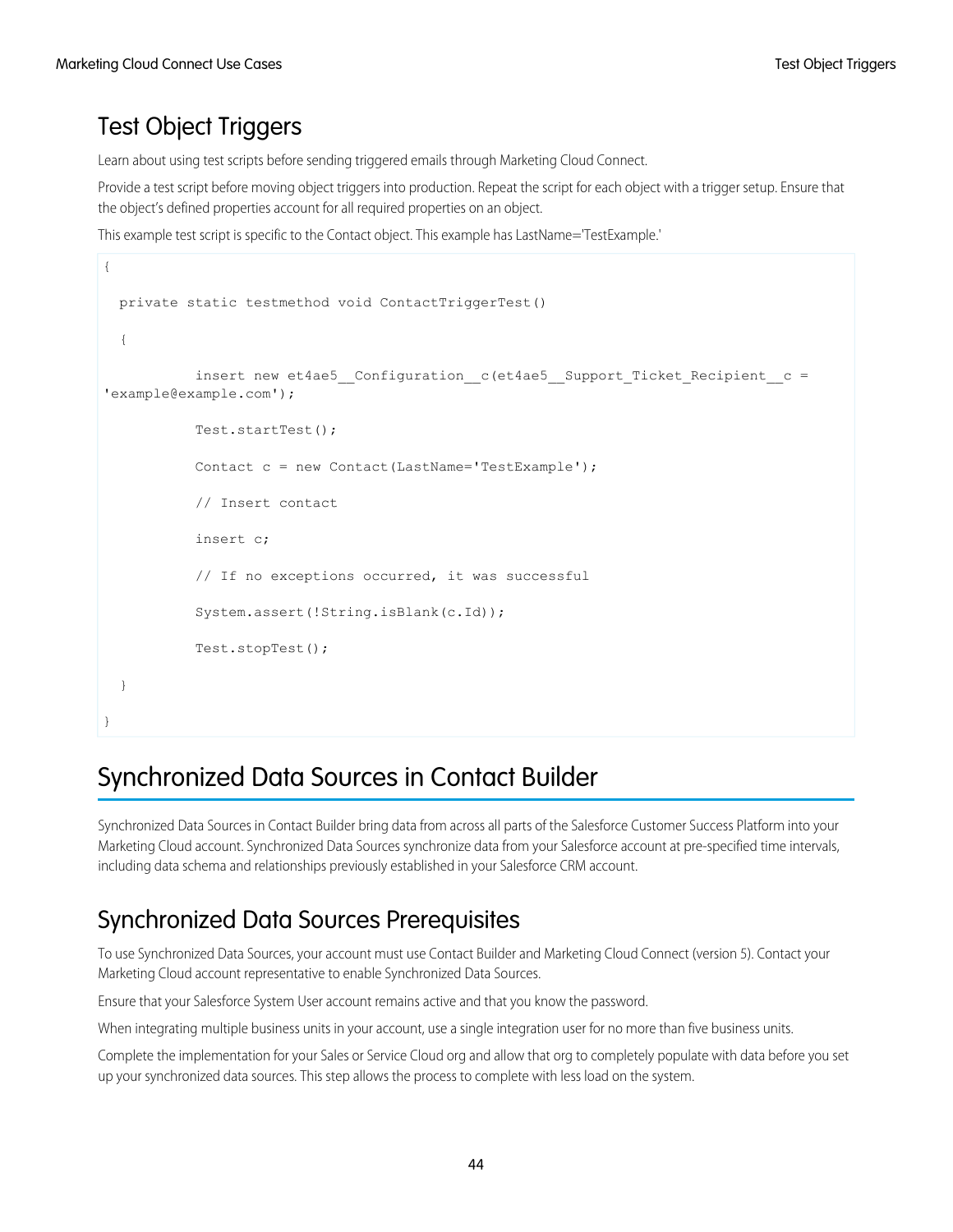Note: Marketing Cloud Connect currently uses version 46 of the Salesforce SOAP API WSDL. Because the API version may not be the latest production version available, some new objects or features may not be supported in Synchronized Data Sources.

### Synchronization and Synchronized Data Sources

Synchronized Data Sources let you use information from Sales Cloud and Service Cloud sources as part of your marketing activities:

- **•** Personalization using up-to-date information from multiple sources
- **•** Dynamic content using information from multiple sources
- **•** Additional information from Salesforce Custom Objects
- **•** Track synchronization using an activity log and Contact Builder with Synchronized Data Sources.

### Multi-Org and Synchronized Data Sources

Synchronized Data Sources permit a single active Salesforce system user to connect to multiple business units within a Marketing Cloud account. Each business unit that connects using the same active Salesforce system user integrates using the same data model. That integration ensures that these integrated business units receive the same data synchronized from Sales Cloud and can access that data for use in marketing activities. Actions taken to update a data source, such as adding or removing a field, reflect in all business units integrated with the Salesforce system user. Because these actions can affect multiple business units, understand the implications of any data source change in a multi-org environment.

### Time Zones and Synchronized Data Sources

Date and time information synchronized from the Sales Cloud to the Marketing Cloud change from the specified Sales Cloud time zone to CST in Marketing Cloud. For example, a birthday stored as 09/29/2019 00:00 AM in the Sales Cloud in GMT changes to 09/28/2019 07:00 PM in the Marketing Cloud. Ensure that you use the proper offset when manipulating date and time information synchronized from the Sales Cloud to the Marketing Cloud. The Marketing Cloud application displays date and time values based on the time zone and date settings for each user account.

#### [Create Synchronized Data Sources in Contact Builder](#page-48-0)

<span id="page-48-0"></span>Data sources available for synchronization appear after you integrate your account using Marketing Cloud Connect. Link your Marketing Cloud Connect data source into Contact Builder. The synchronized data source appears in your Data Sources when complete. This process takes some time to complete.

### Create Synchronized Data Sources in Contact Builder

Data sources available for synchronization appear after you integrate your account using Marketing Cloud Connect. Link your Marketing Cloud Connect data source into Contact Builder. The synchronized data source appears in your Data Sources when complete. This process takes some time to complete.

This process creates a single data extension within your Marketing Cloud account with one column for each field you choose to synchronize. The synchronized data extension uses the name of the synchronized object and adds the suffix Salesforce\_n, where n indicates the number of the copy when used in a multi-org environment. For example, if you synchronized the Contact data source, that data source would appear in your Marketing Cloud account as Contact\_Salesforce\_1.

All columns use the specified data type and data length. As you add, delete, or change data in Service Cloud or Sales Cloud, these changes occur in Marketing Cloud based on the Poll Schedule setting. Marketing Cloud uses the same data model for your entities within the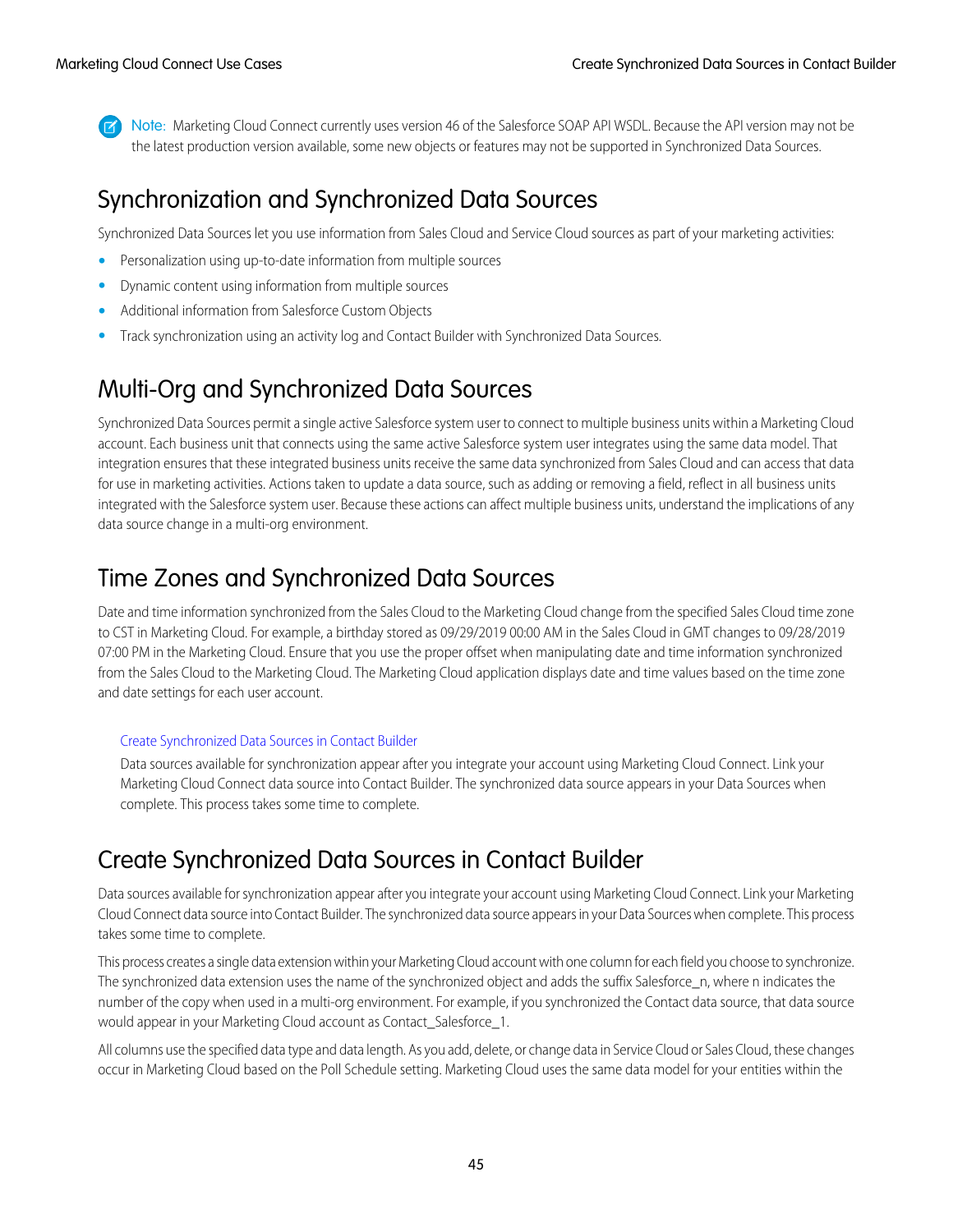Contact Builder data model. Your customer interactions within Journey Builder use the primary and foreign keys to define the relationships that inject your contacts in as necessary.

- **1.** Select the **Data Sources** tab in Contact Builder.
- **2.** Select the **Synchronized** tab.
- **3.** Select the data source connected via account integration.
- **4.** Click **Set Up Object**.
- **5.** Click **Synchronize** for the entity containing the data to bring into Contact Builder.
- **6.** To synchronize, select the checkboxes next to the fields and click **Next**.
- **7.** Filter the synchronized records you choose to import using the **Records Collection** buttons.
	- **a.** To import all records, select **All records**.
	- **b.** To import only records with an email address, select **All records with an email address**.
	- **c.** To import only records created after a specified date, select **All records created since** and specify the date.
	- **d.** To use a Boolean filter to import records, select **All records with** and enter the Boolean value. Select an attribute, set the operator, and choose **True** or **False**.

For better performance, implement data filters on your synchronized records using the **Records Collection** buttons. You can choose a specified date that synchronizes only the records you need for your activities. Filter out any records that do not include an email address record to prevent duplicate contact records in your Marketing Cloud account. Finally, you can use Boolean filters to narrow the range of imported records.

- **8.** Choose how often you wish the synchronize data in the **Poll Schedule** dropdown menu.
- **9.** Click **Save**.

Note: You can't change relationships between synchronized objects after the initial sync.

Each data source displays both a name and the external API key for the object. Use these names to locate your information and manage your synchronized data extensions. Synchronized Data Sources displays row counts during the initial synchronization and refreshes every 30 seconds.

Note: When new objects are synchronized, object relationships are prioritized in this order:

- **•** System-defined standard object relationships.
- <span id="page-49-0"></span>**•** Standard reference ID fields, in alphabetical order.
- **•** Custom reference ID fields, in alphabetical order.

### Journey Builder Integration

Journey Builder is a Marketing Cloud application used for creating responsive automated multi-channel campaigns. Use Journey Builder to design a communication plan that reaches customers at every stage of their journey with your brand. Configure Marketing Cloud Connect in your org to access specific Journey Builder features within the Sales or Service Clouds. For example, add a lead, contact, or a user to a journey, or update a Salesforce object as a step in the journey.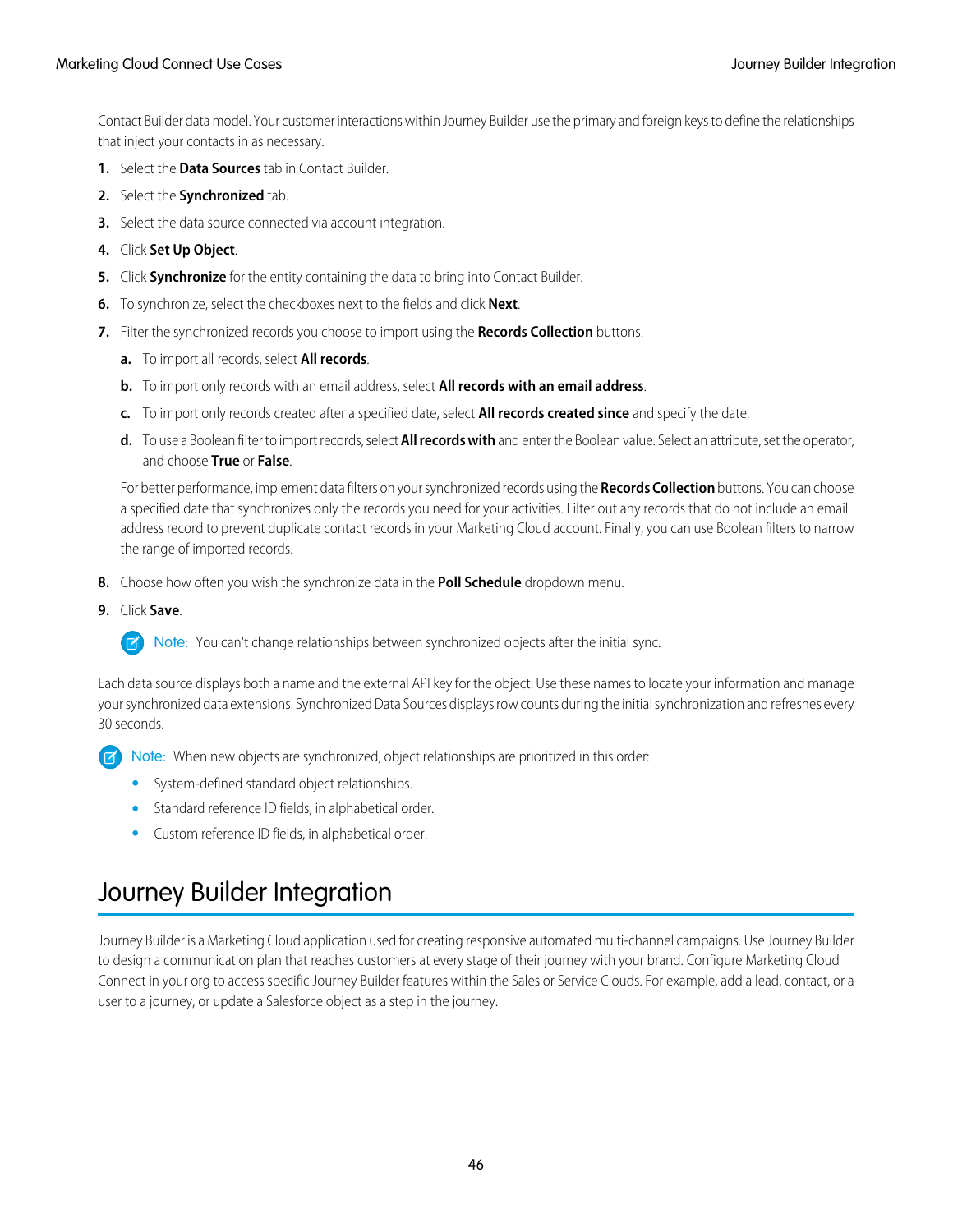#### [Sales and Service Cloud Activities in Journey Builder](#page-50-0)

Use Sales and Service Cloud canvas activities in Journey Builder to create or update Sales and Service Cloud object records for connected Marketing Cloud contacts. You can grant new users access to create or edit Sales and Service Cloud Activities, except users with the Marketing Cloud Administrator role.

#### [The Salesforce Data Event](#page-51-0)

A Salesforce Data Event is an action in Sales or Service Clouds, such as creating or updating an object record, injects a contact into a journey. When the primary object meets rule criteria and reference object filtering criteria, Salesforce Flows initiate a Journey Builder event.

### <span id="page-50-0"></span>Sales and Service Cloud Activities in Journey Builder

Use Sales and Service Cloud canvas activities in Journey Builder to create or update Sales and Service Cloud object records for connected Marketing Cloud contacts. You can grant new users access to create or edit Sales and Service Cloud Activities, except users with the Marketing Cloud Administrator role.

Sales Cloud activities use the Salesforce SOAP API to Create, Lookup, and Update. There are three options when you configure an activity: Create, Simple Update, and Find and Update. A successful create or update stores the generated record ID as output data for the activity that you can access through Journey Data.

The activities use the same version of the Salesforce SOAP API as the Marketing Cloud Connector.

Note: You can copy these activities on the Journey Builder canvas but configuration will be lost.

Use activities to perform these actions:

- **•** Create a lead when a Marketing Cloud contact enters a journey.
- **•** Update a lead based on engagement within a journey.
- **•** Create a CRM contact record when a Marketing Cloud contact reaches the activity.
- **•** Update a CRM contact record with Marketing Cloud contact data.
- **•** Update a custom object based on engagement within a journey.
- **•** Create a task when another object, such as a lead or contact, enters a journey.
- **•** Associate a case or task to an account.
- **•** Update a task based on a contact or lead's response in a journey.
- **•** Update a person or business account.

### Sales and Service Cloud Activity Types

| Object activity          | Creates or updates a standard Salesforce object record, such as a<br>lead, task, or custom object, when a contact in the journey reaches<br>this activity. Use this activity to create or update a standard<br>Salesforce object record, such as a lead or task, or a custom object<br>record. |
|--------------------------|------------------------------------------------------------------------------------------------------------------------------------------------------------------------------------------------------------------------------------------------------------------------------------------------|
| Campaign Member activity | Creates a connection between campaigns, contacts, and leads,<br>which helps define a relationship to the status within a campaign.<br>Use this activity to track important moments of engagement<br>throughout the journey.                                                                    |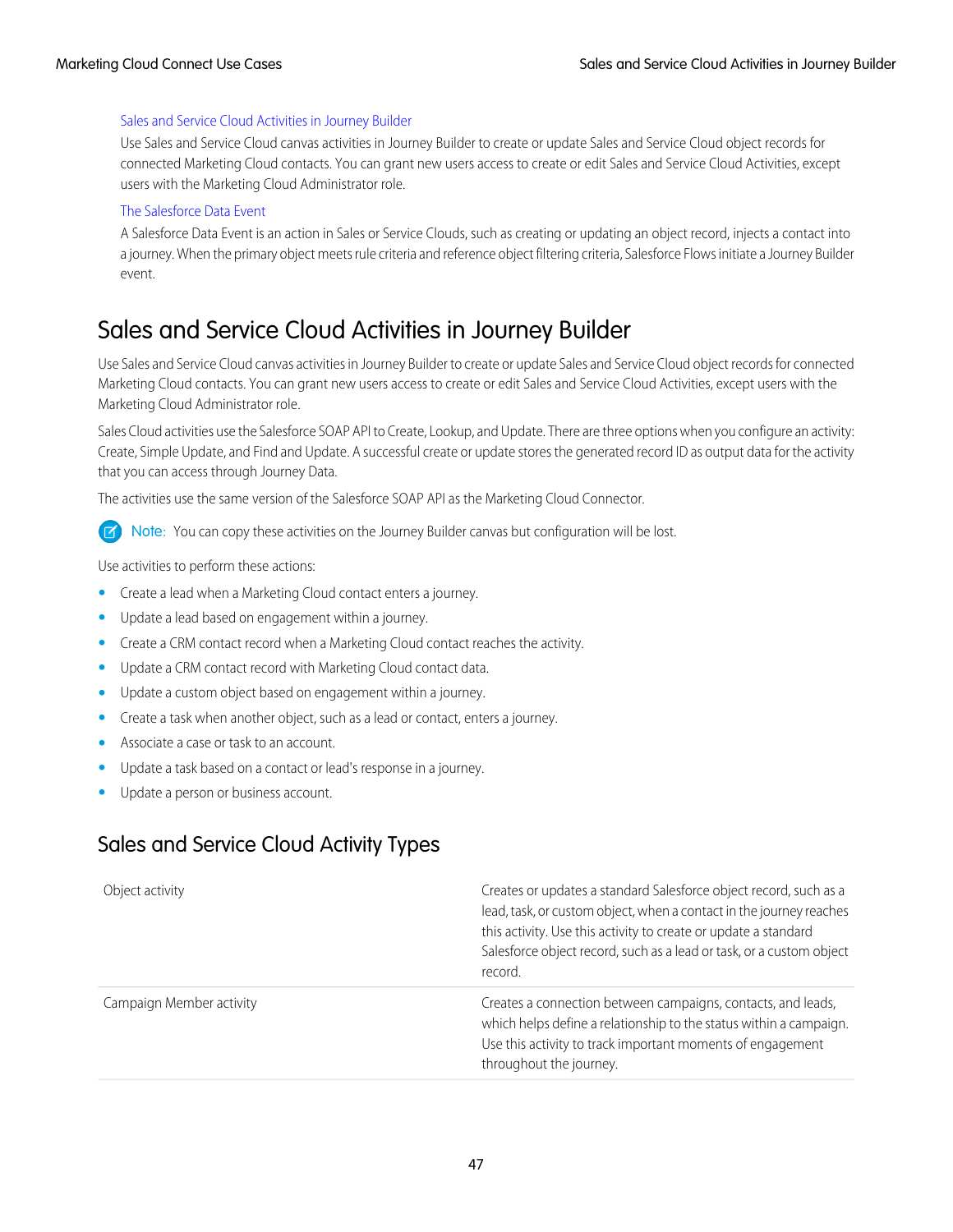| Convert Lead activity    | Converts qualified leads from the Sales and Service Cloud into a<br>contact or account. This activity schedules important actions, such<br>as assigning a lead owner, creating an opportunity or task, and<br>changing the lead's conversion status.                                                                                                            |
|--------------------------|-----------------------------------------------------------------------------------------------------------------------------------------------------------------------------------------------------------------------------------------------------------------------------------------------------------------------------------------------------------------|
| Task activity            | Create a task in Sales and Service Cloud for each Marketing Cloud<br>contact that reaches this activity. For more information, see<br>Marketing Cloud Connect                                                                                                                                                                                                   |
| <b>Account Activity</b>  | Creates or updates an account in Sales and Service Cloud for each<br>contact that reaches this activity. If you have a Person Account,<br>you can create or update both Business and Person Account<br>activities. To learn more about how to configure activities with<br>Person Accounts, see Use Person Accounts with Sales and Service<br>Cloud Activities. |
| Contact Activity         | Creates or updates a contact from Sales or Service Cloud using<br>Sales or Service Cloud data brought into a journey or Marketing<br>Cloud contact data                                                                                                                                                                                                         |
| Case Activity            | Creates a case and associates it to the Sales and Service Cloud<br>contact that matches the Marketing Cloud contact's ID. Or create<br>a Sales and Service Cloud contact to associate to the case.                                                                                                                                                              |
| Lead Activity            | Creates or updates a lead from Sales or Service Cloud using Sales<br>or Service Cloud data brought into a journey or Marketing Cloud<br>contact data.                                                                                                                                                                                                           |
| Opportunity Activity     | Creates an opportunity record in Sales and Service Cloud. Use<br>Marketing Cloud contact attributes to populate the fields in the<br>opportunity record, or populate each record with fixed values you<br>choose.                                                                                                                                               |
| <b>Legacy Activities</b> | These Sales and Service Cloud canvas activities appear in old<br>journeys but are no longer available to use in new journeys.                                                                                                                                                                                                                                   |

### <span id="page-51-0"></span>The Salesforce Data Event

A Salesforce Data Event is an action in Sales or Service Clouds, such as creating or updating an object record, injects a contact into a journey. When the primary object meets rule criteria and reference object filtering criteria, Salesforce Flows initiate a Journey Builder event.

 $\blacksquare$ Note: You can grant users access to create or edit Salesforce events, except users with the Marketing Cloud Administrator role.

Define these items when you configure the event:

- **•** Use the Sales or Service Cloud object as the source of the entry event
- **•** Who enters the journey, such as users, leads, or contacts
- **•** When the user, lead, or contact enters the journey, such as when a record is created or updated
- **•** Select attributes from object data to filter who enters the journey
- **•** Select fields from related objects and the entry object to use for journey data